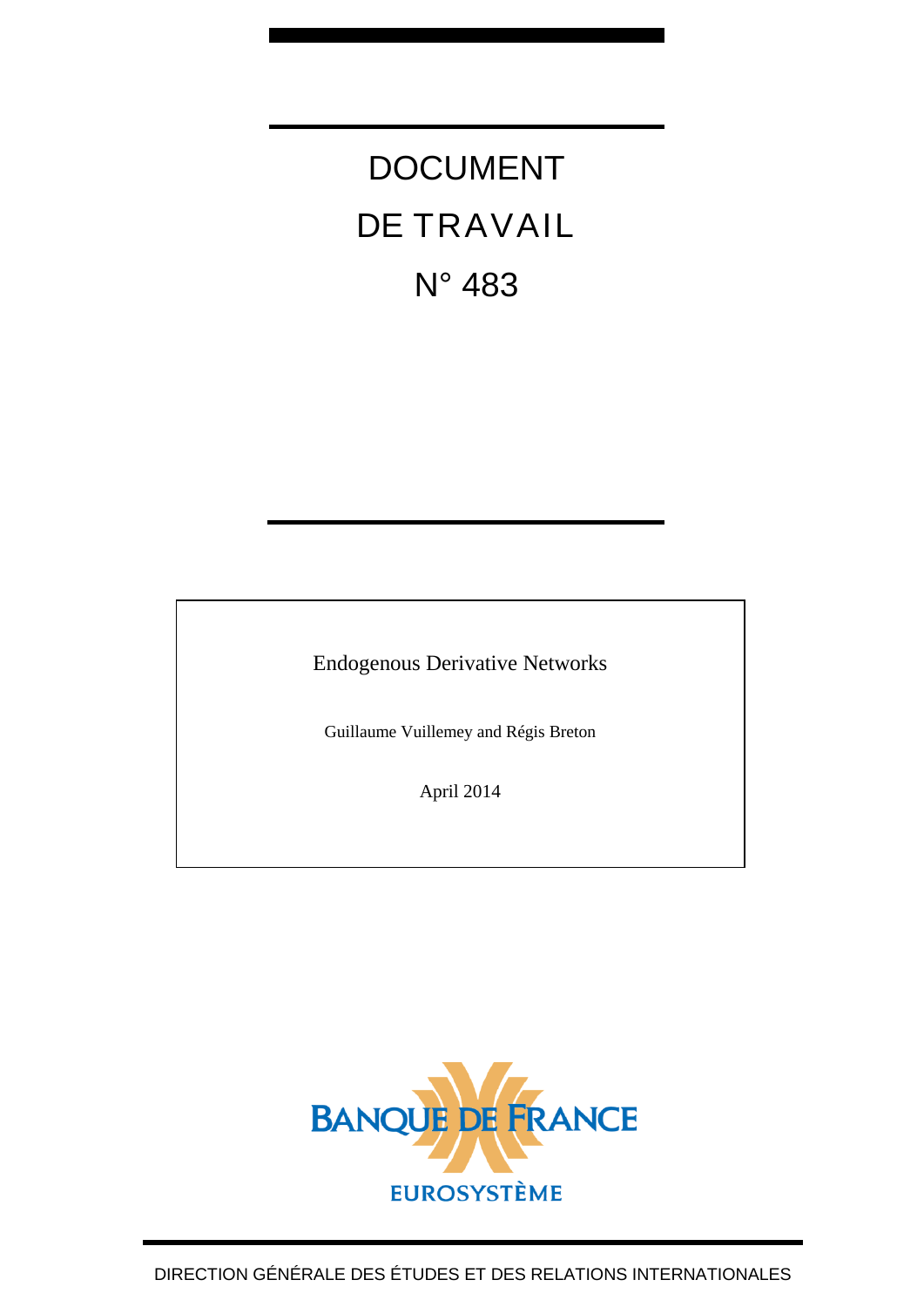## DIRECTION GÉNÉRALE DES ÉTUDES ET DES RELATIONS INTERNATIONALES

Endogenous Derivative Networks

Guillaume Vuillemey and Régis Breton

April 2014

Les Documents de travail reflètent les idées personnelles de leurs auteurs et n'expriment pas nécessairement la position de la Banque de France. Ce document est disponible sur le site internet de la Banque de France « [www.banque-france.fr](http://www.banque-france.fr/) ».

Working Papers reflect the opinions of the authors and do not necessarily express the views of the Banque de France. This document is available on the Banque de France Website "[www.banque-france.fr](http://www.banque-france.fr/)".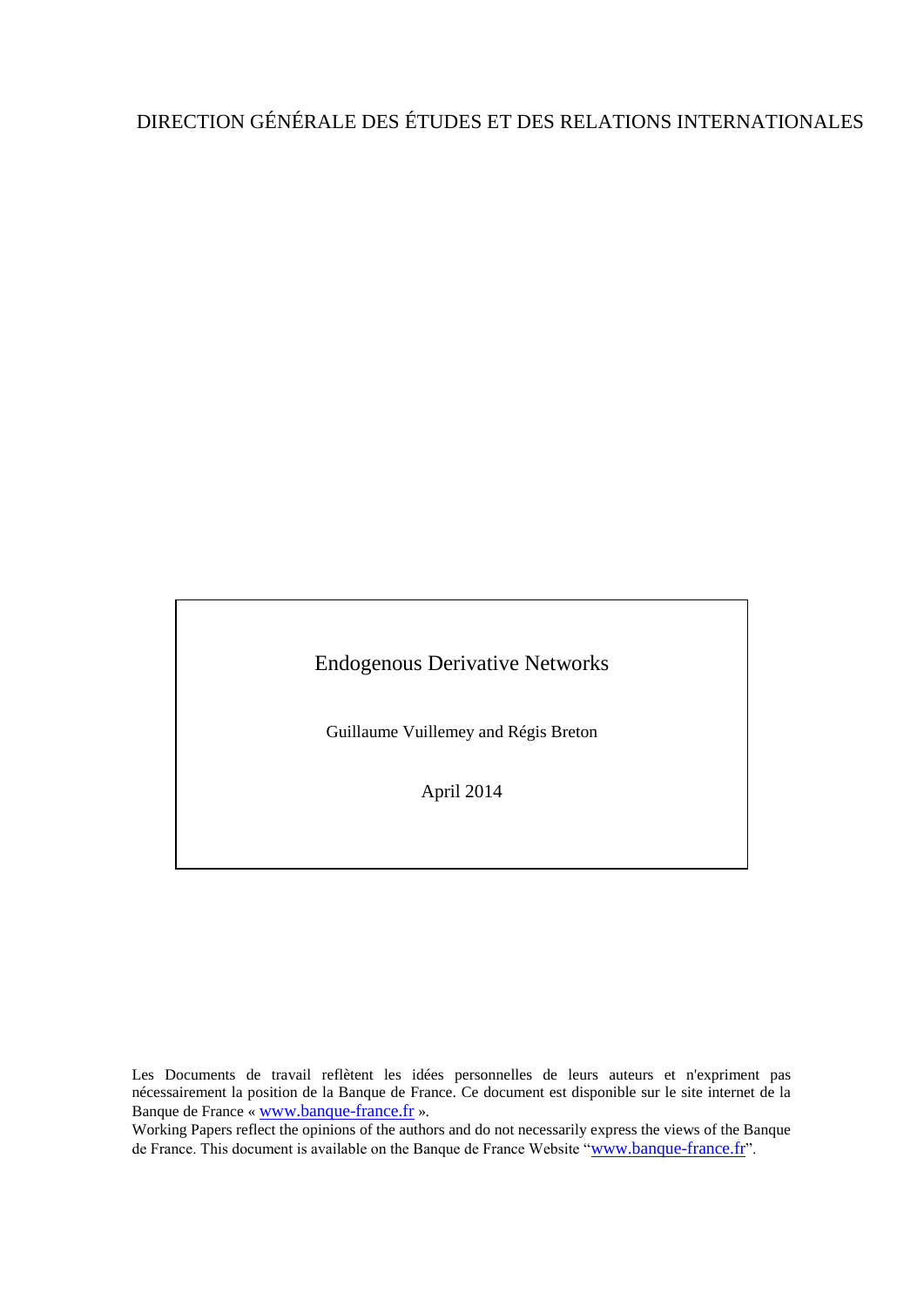# Endogenous Derivative Networks<sup>∗</sup>

Guillaume Vuillemey†

Régis Breton‡

Sciences Po Paris and Banque de France

Banque de France and CNRS

<sup>∗</sup>The views expressed in this paper are the authors' own and do not reflect those of the Banque de France or of the Eurosystem. We are grateful to Laurent Clerc, Rama Cont and Henri Pagès for helpful comments and discussions, as well as to seminar participants at the Banque de France.

<sup>†</sup>*Corresponding author*. Tel: +33 (0)6 60 20 42 75. Postal Address: Sciences-Po, Department of Economics, 28 rue des Saints-Pères, 75007 Paris, France. [guillaume.vuillemey@sciences-po.fr](mailto:guillaume.vuillemey@sciences-po.fr).

<sup>‡</sup>Banque de France, 31-1537 DGO-DSF, 75049 Paris Cedex 01, France. [regis.breton@](mailto:regis.breton@banque-france.fr) [banque-france.fr](mailto:regis.breton@banque-france.fr)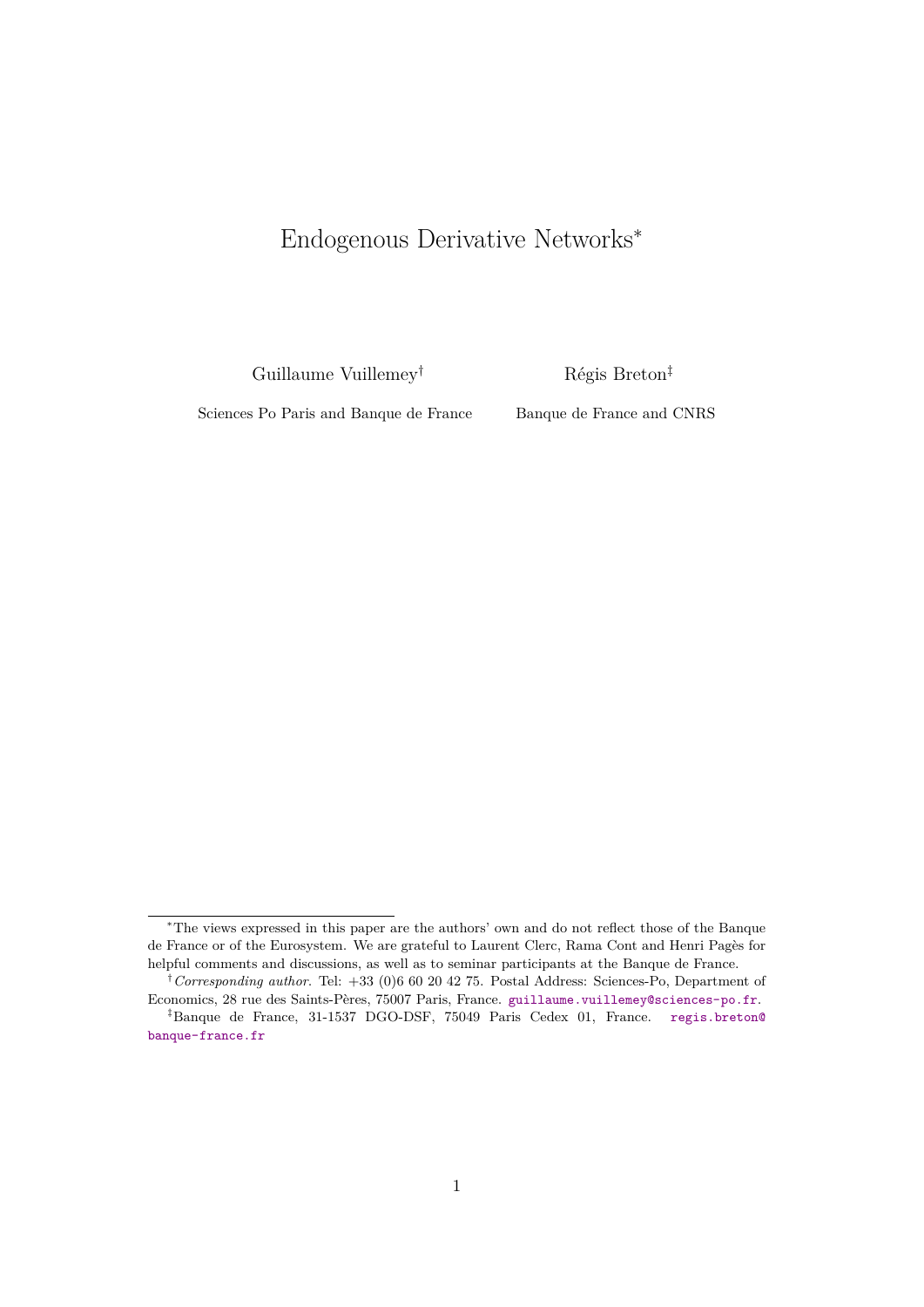#### **Résumé**

Cet article développe un modèle de formation de réseau d'expositions dérivées, où prix et quantités sont négociés de gré-à-gré (OTC). La modélisation génère comme variables endogènes le réseau d'expositions, les montants bruts et nets échangés, ainsi que le collatéral délivré via les marges initiales et les marges de variation, en fonction du niveau de risque de contrepartie idiosyncratique et du cadre réglementaire en matière de collatéral et de compensation. Le modèle est utilisé pour analyser numériquement la taille du marché des dérivés, la demande totale de collatéral et les prix. Trois types de configuration sont analysés : *(i)* différents niveaux de collatéralisation des transactions non compensées, *(ii)* la réhypothécation du collatéral reçu et *(iii)* la compensation via une contrepartie centrale. Les effets dynamiques dus à l'endogénéité du réseau d'expositions dérivées ont des conséquences significatives tant sur les volumes que sur les prix des contrats échangés. Les activités d'intermédiation et la liquidité du marché sont réduites par l'application de contraintes plus sévères en matière de collatéral, et améliorées par la réhypothécation. Parallèlement, le potentiel de contagion est réduit. Ne pas prendre en compte ces effets dynamiques peut conduire (dans les conditions de marché actuelles) à surestimer la demande de collatéral induite par la compensation centrale jusqu'à 22%.

*Mots-clés:* collatéral, dérivés de crédit, contrepartie centrale (CCP), réseau endogène *Code JEL:* G11, G17, G28

#### **Abstract**

This paper proposes a network formation model of an OTC derivatives market where both prices and quantities are bilaterally negociated. The key feature of the framework is to endogenize the network of exposures, the gross and net notional amounts traded and the collateral delivered through initial and variation margins, as a function of idiosyncratic counterparty risk and regulatory collateral and clearing requirements. Using the framework, we investigate numerically the size of the derivatives network, the aggregate collateral demand and the pricing of the contracts under the following schemes: *(i)* various levels of collateralization for uncleared transactions, *(ii)* rehypothecation of received collateral and *(iii)* clearing through a central clearing party (CCP). Overall results suggest that dynamic effects due to the endogeneity of the derivative network to the collateralization and clearing requirements have sizeable consequences on both contract volumes and prices. Intermediary trading and market liquidity are reduced by higher collateralization requirements and enhanced by rehypothecation, while the potential for contagion is reduced. Not accounting for dynamic effects in current market conditions may lead to over-estimate collateral demand induced by mandatory central clearing by up to 22%.

*Keywords:* Collateral, Credit derivatives, Central Clearing Party (CCP), Network formation *JEL:* G11, G17, G28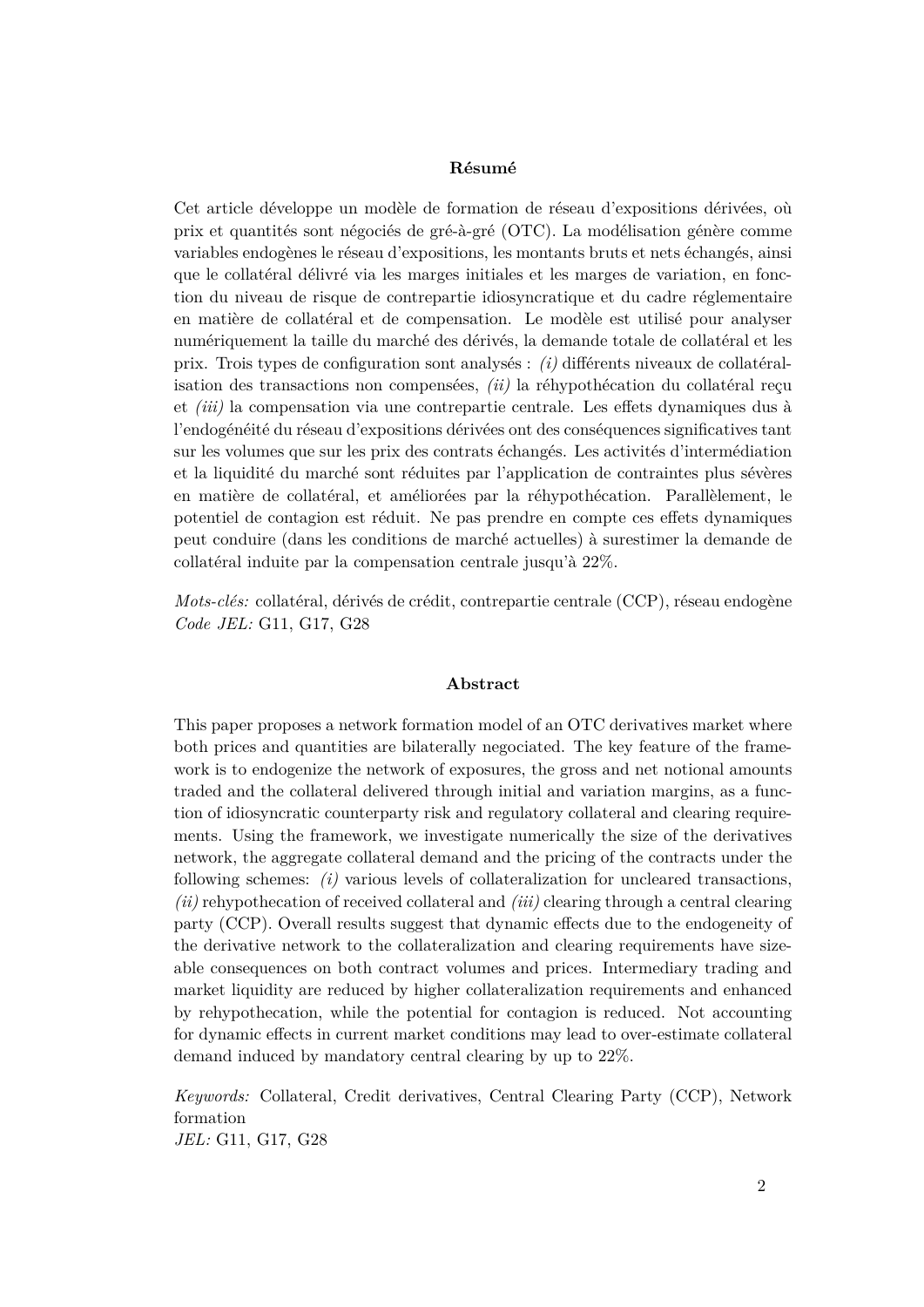#### **Non technical summary**

Over-the-counter (OTC) derivatives markets will undergo significant changes as major jurisdictions implement the regulatory reforms initiated by the G20 in its 2009 Pittsburgh meeting. Relative to the pre-crisis regulatory environment, new regulations mandate clearing by a central counterparty (CCP) for standardized derivatives contracts, and enhanced collateral requirements.

This paper presents a network formation model of an OTC derivatives market to analyze the impact of this type of reforms on market activity. The main feature of the analysis in comparison to the extant literature is to endogenize the network of derivative exposures, rather than work with a given matrix of exposures. For concreteness, the framework is developed in the context of credit default swap (CDS) contracts on a single risky entity, and incorporates realistic features including counterparty risk concerns, the opportunity cost of collateral posted to comply with margin requirements, and the possibility of rehypothecation. The network of exposures emerges as the aggregate outcome of OTC bilateral contracts where dealers set trade-specific prices and quantities, taking as given regulatory requirements and the level of counterparty risk.

We use the framework to simulate networks of credit derivative exposures and investigate numerically the size of the derivatives network, the aggregate collateral demand and the pricing of the contracts under the following regulatory schemes: *(i)* various levels of collateralization for uncleared transactions, *(ii)* rehypothecation of received collateral and *(iii)* clearing through a CCP. Among our main results, we document a sizeable reduction in the gross CDS market size when tougher collateral requirements are imposed, either through higher collateralization levels on uncleared exposures or through novation to a CCP. The reduction in total *net* CDS exposures is, however, much smaller, so that the net-over-gross ratio increases when tougher collateral requirements or increased central clearing are imposed. An increase in the net-over-gross notional ratio signals a shrinkage of intermediary trading, thus of "market liquidity" in a broad sense. We thus provide a benchmark to analyze market liquidity under various market structures. Rehypothecation, in contrast, increases intermediary trading while leaving net exposures almost unchanged (and reducing collateral demand to a large extent).

Even though the CDS market size shrinks as a consequence of increased CCP clearing, the total collateral demand increases as more trades get centrally cleared. When shifting from full bilateral clearing to full central clearing, the gross market size shrinks by 13.7% whereas total initial margins demand increases so as to represent 21.3% of net exposures. The potential for bank-to-bank contagion is thus likely reduced to a sizeable extent. A calibrated version designed to match end-2012 market conditions suggests that ignoring adjustments in the network of exposures could lead to over-estimate the rise in collateral demand induced by mandatory central clearing by up to 22%.

Furthermore, the benefits of collateralization are found to be significantly higher at times of high counterparty risk. When dealer banks' probabilities of failure increase, a shrinkage of market gross and net notional amounts is observed, which is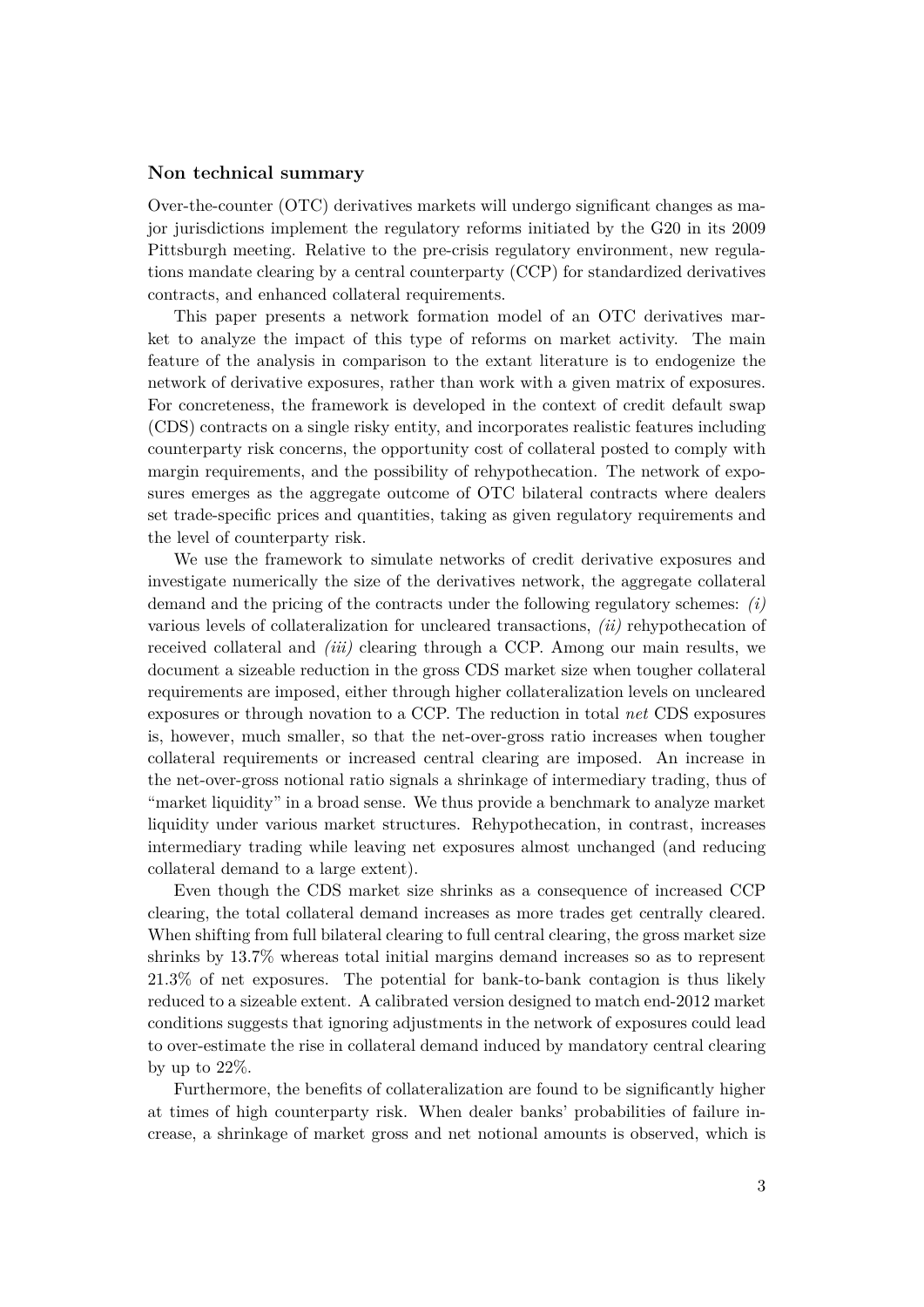mitigated for high collateralization levels or when full central clearing is in place. In high-counterparty risk environments, collateral—whether collected bilaterally or centrally—enables preserving a well-functioning derivatives market.

While the current work focuses on the impact of regulatory measures on trading in the derivatives market, the setup provides a first step towards a cost-benefit analysis of regulatory measures in OTC markets. In particular, future work could extend the model to explore the impact on the stability or contagion properties of the network of derivatives exposures.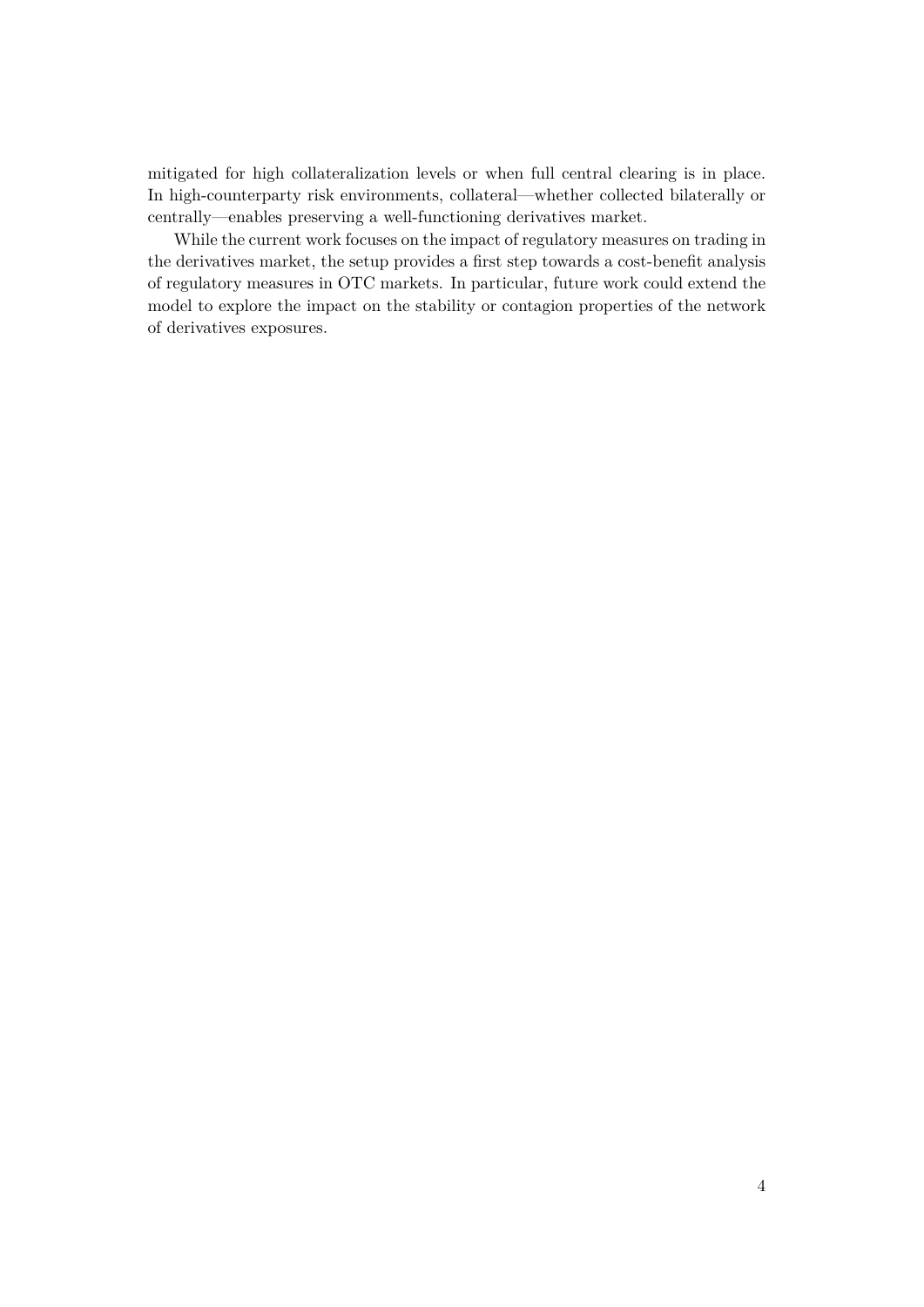## **1 Introduction**

The regulatory reforms of OTC derivative markets initiated in 2009 by the G20 and coordinated by the Financial Stability Board are about to be implemented in the United States (as part of the Dodd-Frank act) and in Europe (through the EMIR directive). These reforms raised an intense debate about the costs and benefits of increased collateral requirements due to mandatory central clearing of standardized contracts. Among policymakers, an increased role for the clearing of derivatives through central clearing parties (CCPs) is widely expected to enhance the resilience of the financial system at times counterparty risk increases [\(IMF](#page-30-0) [2010\)](#page-30-0) and to alleviate the adverse consequences of the considerable growth of the notional amounts traded on derivative markets (from 6,395 to 25,068 bn. USD between end-2004 to end-2012 for the CDS market) during the past decade [\(BIS](#page-29-0) [2013\)](#page-29-0).<sup>[1](#page-6-0)</sup>

So far, however, there does not exist any full-fledged model to assess the consequences that a change in the regulatory collateral and clearing requirements may have on the derivatives market size and structure, on collateral demand and on the pricing of the derivative contracts. It is not clear either how intermediary activities and counterparty screening will likely be affected. Most of the existing theoretical and empirical contributions, as we shall emphasize below, study collateral demand or clearing schemes (bilateral vs. central) while considering the network of derivative exposures as exogenously given and unaffected by such regulatory requirements. *De facto*, the fact that the network of exposures itself is endogenous to—and dynamically dependent from—the regulatory environment has been neglected to a large extent.

The contribution of the paper in this respect is twofold. First, from a theoretical perspective, we propose an OTC network formation model where both idiosyncratic counterparty risk and the regulatory framework regarding trade collateralization and clearing are accounted for in banks' decision to open and adjust derivative exposures. Second, we use the model to simulate networks of credit derivative exposures under three regulatory collateral frameworks and focus on their gross and net notional size, on collateral demand and on the pricing of the contracts. We investigate *(i)* various levels of trade collateralization for uncleared exposures, *(ii)* rehypothecation of received collateral and *(iii)* clearing through one central clearing party. To specify the contracts' payoffs, we consider credit default swaps (CDS), but our framework could incorporate *mutatis mutandis* other contract specifications.

Theoretically, whereas the extant research [\(Duffie and Zhu](#page-30-1) [2011;](#page-30-1) [Heller and Vause](#page-30-2) [2012;](#page-30-2) [Sidanius and Zikes](#page-31-0) [2012;](#page-31-0) [Duffie et al.](#page-30-3) [2014\)](#page-30-3) considers an exogenously given network of exposures in order to assess various collateralization and clearing schemes including a CCP—the size and structure of the network of exposures here depend dynamically on the regulatory collateral scheme. This feature is important both theoretically and practically, as the expected net benefit of opening a new derivative exposure crucially depends on the cost of collateral to be posted as initial margins (in the present) and variation margins (in the future) or to be received (mitigation of

<span id="page-6-0"></span> $1<sup>1</sup>A$  recent overview of the related policy issues can be found in [Banque de France](#page-29-1) [\(2013\)](#page-29-1).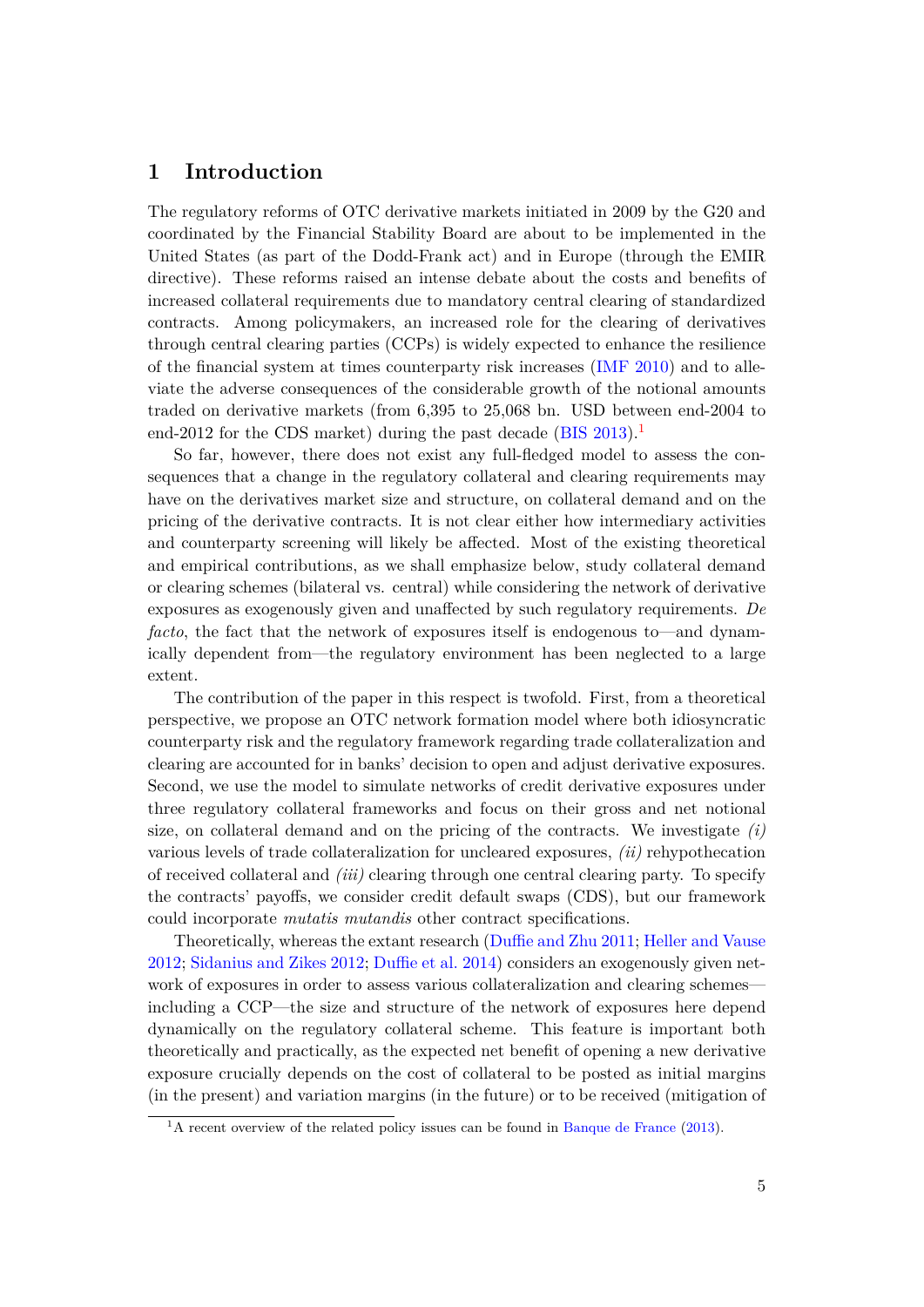counterparty risk). In this sense, an exogenous change in the regulatory framework amounts to a new weighting of costs (foregone returns on collateral delivered) and benefits (higher recovery value in case of counterparty default) which needs to be accounted for by trading institutions. Dynamic effects of this nature have been highlighted by [Bliss and Kaufman](#page-29-2) [\(2006\)](#page-29-2), who use a counterfactual reasoning—absent any model—to assert that the systemic risk-mitigating role of netting, collateral and close-out is not clear once their effects on the size and structure of the derivatives market are accounted for. In the present paper, the expected utility costs and benefits of the regulatory collateral and clearing rules are a key component of a bank's objective function. During the trading process, idiosyncratic probabilities of failure are also accounted for, so that, it is optimal *ceteris paribus* for a bank to reduce its exposure to a direct counterparty whenever its probability of failure rises. This effect, however, can be mitigated by higher collateralization levels, which secure higher recovery payoffs in case of counterparty failure. Finally, our dynamic OTC network formation model accounts for several features of real-world markets, including preferential attachment and bargaining on both notional amounts and prices.

With regards to the literature on endogenous financial networks, this paper is in contrast with models of interbank loans and deposits, as it features a model of *derivative* exposures, where one essential difference lies in the fact that the upfront payment to be made at the time a transaction is agreed upon is low compared to the notional amount that may have to be settled in later periods. One other key difference with models of the interbank market is that variation margins are delivered only at a later date in case the market value of a position is non-zero. In that respect, the framework we propose accounts for the expected future costs and benefits of collateral posting (including potential rehypothecation benefits) in the link formation decisions. To our knowledge, there are no models in the literature comparable to the present OTC derivative network formation model.

Numerical simulations are used to investigate the comparative dynamics of derivative markets under several regulatory schemes. Among our main results, we document a sizeable reduction in the gross CDS market size when tougher collateral requirements are imposed, either through higher collateralization levels on uncleared exposures or through novation to a CCP. The reduction in total *net* CDS exposures is, however, much smaller, so that the net-over-gross ratio increases when tougher collateral requirements or increased central clearing are imposed. An increase in the net-over-gross notional ratio signals a shrinkage of intermediary trading, thus of "market liquidity" in a broad sense. We thus provide a benchmark to analyze market liquidity under various market structures. Rehypothecation, in contrast, increases intermediary trading while leaving net exposures almost unchanged (and reducing collateral demand to a large extent).

Even though the CDS market size shrinks as a consequence of increased CCP clearing, the total collateral demand increases as more trades get centrally cleared. When shifting from full bilateral clearing to full central clearing, the gross market size shrinks by 13.7% whereas total initial margins demand increases so as to represent 21.3% of net exposures. The potential for bank-to-bank contagion is thus likely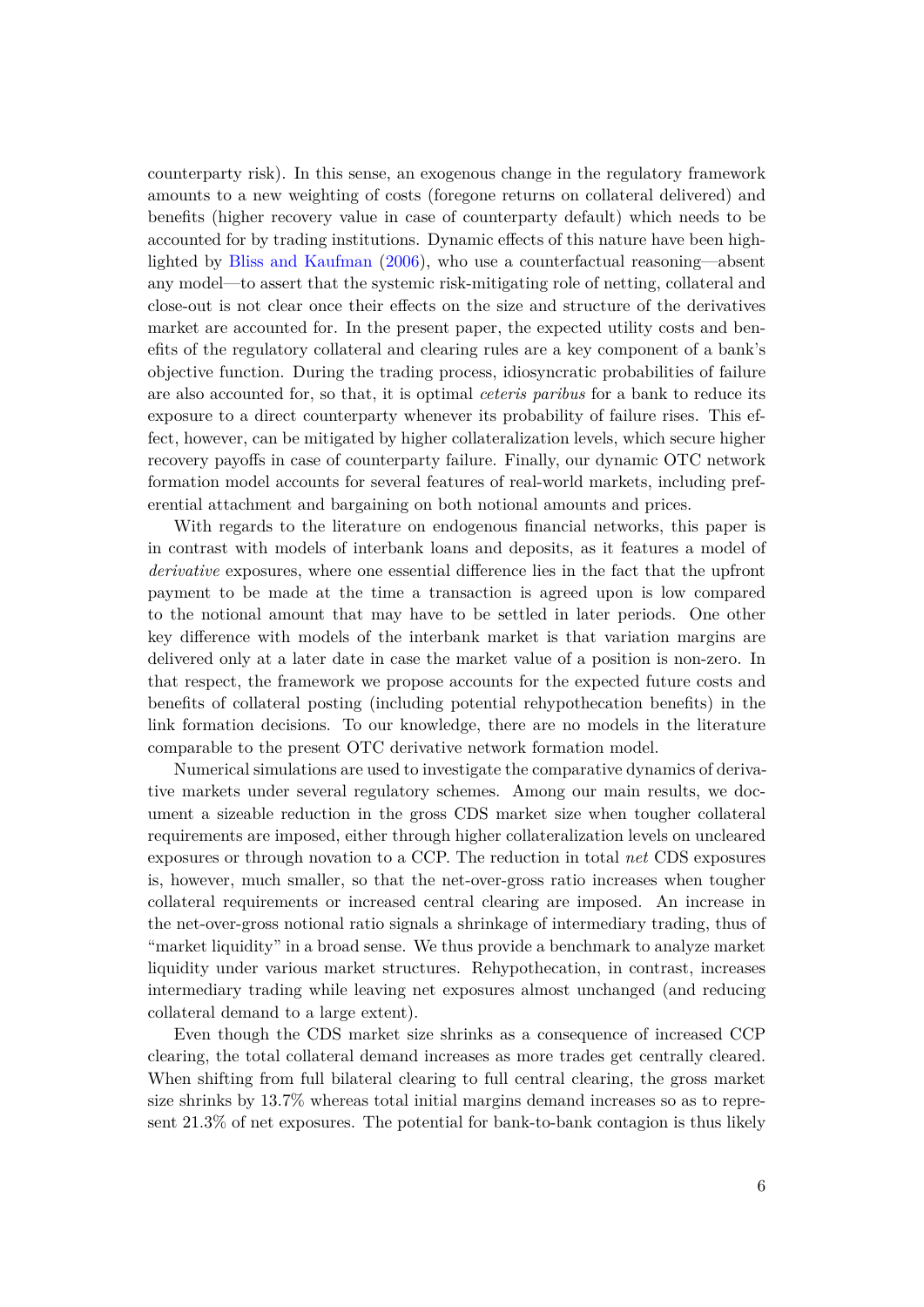reduced to a sizeable extent. Absent any account of the dynamic market adjustment in a model calibrated with parameter values prevailing in end-2012 market conditions, the rise in collateral demand induced by mandatory central clearing could be over-estimated by up to 22%. We also document an increase in CDS prices when collateralization requirements are tightened, as part of the collateral costs are passed onto CDS buyers—or, alternatively, as buyers are provided with higher recovery payoffs in the event of a counterparty failure.

Furthermore, the benefits of collateralization are found to be sizeably more important at times of high counterparty risk. When banks' probabilities of failure increase, a shrinkage of market gross and net notional amounts is observed, which is mitigated for high collateralization levels or when full central clearing is in place. In high-counterparty risk environments, collateral—whether collected bilaterally or centrally—enables preserving a well-functioning derivatives market. Our findings are consistent with those of theoretical papers on clearing [\(Koeppl et al.](#page-30-4) [2011;](#page-30-4) [Biais](#page-29-3) [et al.](#page-29-3) [2012\)](#page-29-3), who model lax counterparty screening when counterparty credit risk is mutualized at a CCP.

Finally, we consider the effects of a reduction in the safe asset supply. Its effects on market size are sizeably larger than those of exogenous changes in collateralization requirements. In contrast with the market shrinkage induced by higher collateral requirements, where net exposures decrease less than gross exposures, net exposures are here found to react to a larger extent. The conversion of riskless into risky assets (interpretable as the downgrade of previously creditworthy pledgeable bonds) indeed implies portfolio rebalancing decisions for banks, which are *ceteris paribus* less willing to take on more credit risk when risky assets are in larger supply in the first place, or need to be compensated for it. Not surprisingly, higher CDS prices are observed when the safe asset supply is reduced.

At the outset, we shall clearly state that financial stability and contagion *per se* are ruled out and left for future work. The contagion potential is captured only through the ratio of collateral posted over net notional exposures. A full-fledged model of contagion through derivative exposures would require specifying properties of the resolution mechanism in banks' objective functions. We focus instead on prices and quantities on the derivatives market, on collateral demand and on the extent of intermediary trading.

The remainder of the paper is structured as follows. In section 2, we briefly review the relevant theoretical and empirical literature. In section 3, the model is presented. The calibration and results are described in section 4. Section 5 investigates the robustness of the results once other parameters relevant for the cost-benefit weighting of collateral are varied.

## **2 Relevant literature**

The present paper relates to two strands of the literature. First, there exists a growing literature on endogenous network formation and on OTC market models. Dynamic network formation models have first been developed to study social net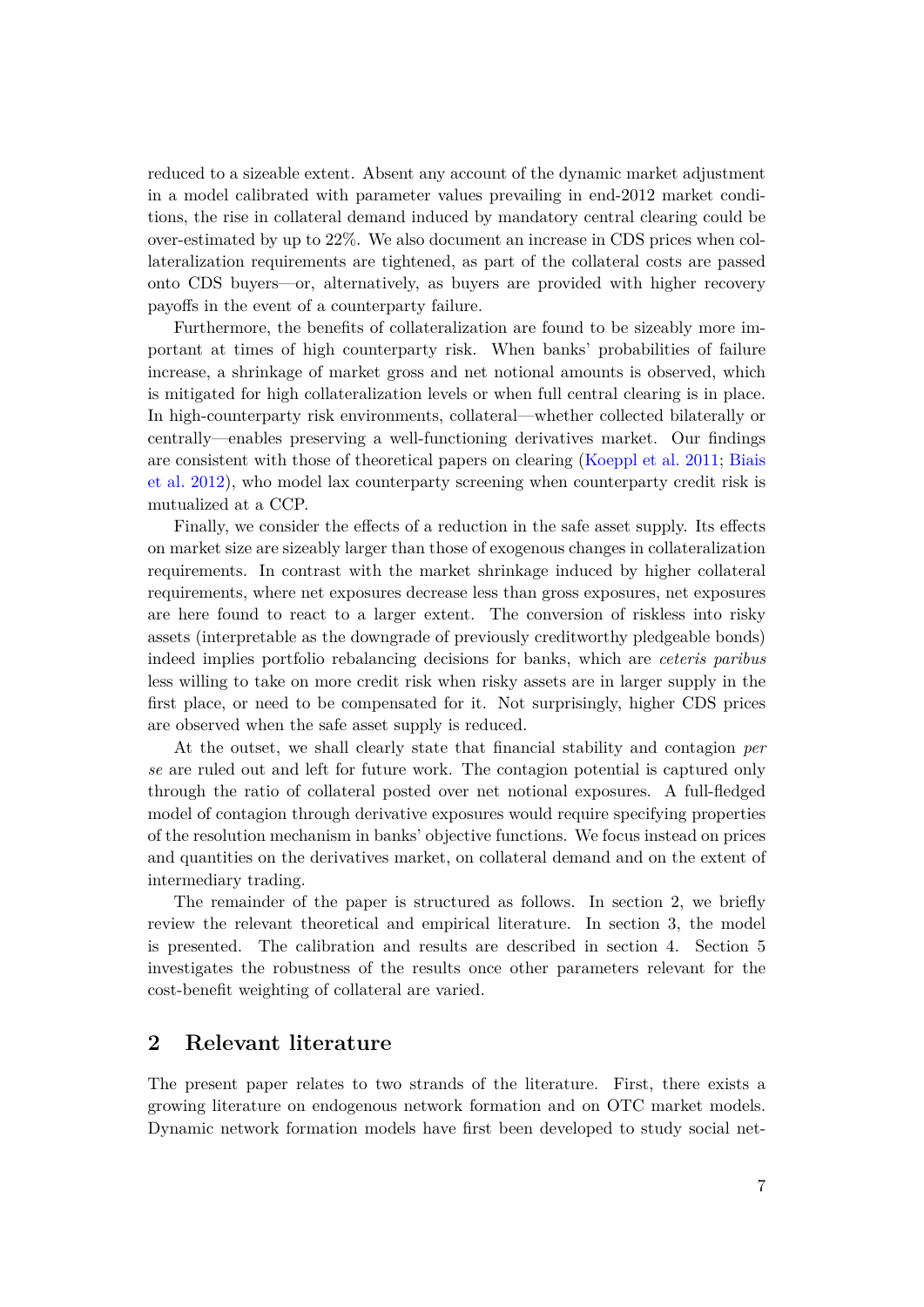works. They have been reviewed by [Dutta and Jackson](#page-30-5) [\(2003\)](#page-30-5) and, more recently, by [Jackson and Zenou](#page-30-6) [\(2013\)](#page-30-6). Few contributions attempt at applying these methodologies to financial networks, especially to the interbank network [\(Acemoglu et al.](#page-29-4) [2013;](#page-29-4) [Battiston et al.](#page-29-5) [2012;](#page-29-5) [Bluhm et al.](#page-29-6) [2013\)](#page-29-6). [Babus](#page-29-7) [\(2013\)](#page-29-7) studies risk-sharing mechanisms and the potential for contagion in a network formation game, whereas [Georg](#page-30-7) [\(2013\)](#page-30-7) proposes a dynamic multi-agent model to investigate the effects of particular interbank network structures on contagion. Closely related to the literature on networks is the one on OTC markets, where bilateral relationships are studied, absent any account of network effects. Seminal theoretical contributions include [Duffie et al.](#page-30-8) [\(2005,](#page-30-8) [2007\)](#page-30-9).

Second, our paper complements an emerging research on collateral and central counterparties in OTC derivative markets. From a theoretical perspective, CCPs have been studied with regard to their impact on both collateral demand and on the incentives of trading institutions to alter their exposure to aggregate risk or to engage in moral hazard. Papers studying incentives provided by CCPs have recently been surveyed by [Biais et al.](#page-29-8) [\(2013\)](#page-29-8). [Acharya and Bisin](#page-29-9) [\(2013\)](#page-29-9), for instance, argue that central counterparty clearing can increase investment efficiency by eliminating a "counterparty risk externality" inherent in OTC markets. [Koeppl and Monnet](#page-30-10) [\(2010\)](#page-30-10) show that CCP clearing can increase traders' incentives to load on aggregate risk, and explore the implications for efficient clearing. [Biais et al.](#page-29-3) [\(2012\)](#page-29-3) show that when protection buyers need to search for robust counterparties, the efficient CCP arrangement features *partial* insurance against counterparty risk.

The impact of central clearing on collateral demand has been investigated theoretically and numerically by [Duffie and Zhu](#page-30-1) [\(2011\)](#page-30-1), who show that imposing a CCP for only one class of derivatives reduces netting efficiency, whereas efficiency may be improved when the number of derivative classes cleared increases. This work has been extended by [Cont and Kokholm](#page-30-11) [\(2014\)](#page-30-11), who focus on assets that are heterogeneous with respect to their risk characteristics and by [Anderson et al.](#page-29-10) [\(2013\)](#page-29-10) who study netting efficiency with linked and unlinked CCP configurations. One limitation of these articles, which we address in this paper, is that they consider the matrix of derivative bilateral exposures as exogenously given, i.e. they do not account for the dynamic effects that a particular regulatory framework regarding trade collateralization may have both on the size and on the structure of the derivatives network.

From an empirical perspective, a handful of papers discuss or assess the consequences of mandatory central clearing. [Heller and Vause](#page-30-2) [\(2012\)](#page-30-2) and [Sidanius and](#page-31-0) [Zikes](#page-31-0) [\(2012\)](#page-31-0) estimate the amount of collateral that CCPs should demand—leaving the network of exposures unchanged—to clear safely all interest rate swap and CDS positions after the introduction of mandatory central clearing. [Duffie et al.](#page-30-3) [\(2014\)](#page-30-3) improve on their estimates by using bilateral exposure data and by investigating a variety of clearing schemes. [Hull](#page-30-12) [\(2010\)](#page-30-12) discusses the possibility for all derivatives to be cleared, [Sidanius](#page-31-1) [\(2012\)](#page-31-1) the criterions for CCP eligibility, whereas [Bliss and](#page-29-11) [Steigerwald](#page-29-11) [\(2006\)](#page-29-11) compare CCPs to alternative structures and [Singh](#page-31-2) [\(2010a,](#page-31-2) [2013\)](#page-31-3) describes the changing collateral space.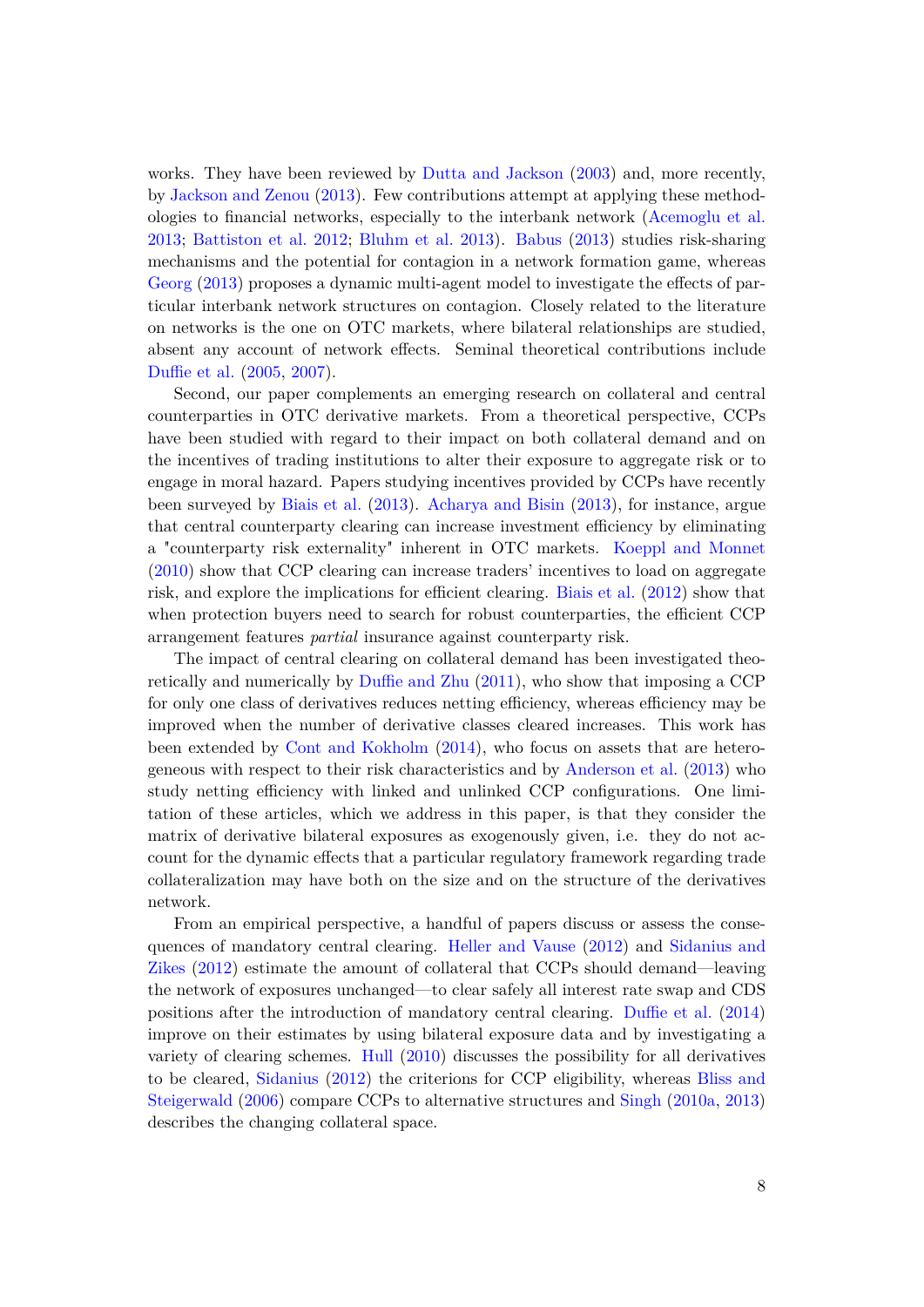## **3 The network formation model**

This section presents the OTC derivative network formation model. A simpler version of the model, without collateral, is first described (section [3.3\)](#page-12-0) before the full problem is introduced (section [3.5\)](#page-14-0).

We consider a set  $\Omega = \{1, ..., n\}$  of *n* financial institutions<sup>[2](#page-10-0)</sup> indexed by *i* and three dates denoted  $t = \{0, 1, 2\}$ . In a nutshell, date 0 is the date at which financial institutions enter into derivative contracts; date 1 can be thought of as an interim date where public information arrives; and date 2 is the date at which contracts and exposures mature. The timing of the model is detailed further below.

## **3.1 Portfolios**

For any bank  $i \in \Omega$ , its total assets are composed of risky credit exposures  $a_i$  and of riskless securities  $c_i$ . All credit exposures  $a_i$  are homogenous, i.e. there is one unique underlying reference entity A on which CDS contracts can be written. At  $t = 2$ , a unit of credit exposure yield a gross return  $R > 1$  with probability  $(1 - \delta_1)$ , where  $\delta_1 \in [0, 1]$  is the probability of default of the reference entity, as of date  $t = 1$ . With probability  $\delta_1$ , the gross yield on *a* at  $t = 2$  is zero.<sup>[3](#page-10-1)</sup> To capture a key aspect of derivative contracts, the default probability  $\delta_1$  is observed at  $t = 1$  but uncertain at date 0. Formally, it is common knowledge that  $\delta_1$  is drawn according to a probability density  $\pi(\delta_1)$  with c.d.f.  $\Pi$  and support [0, 1]. As of date 0, the expected probability of default of the risky credit exposure is thus  $\delta_0 \equiv \int_0^1 \delta_1 \pi(\delta_1) d\delta_1$ , while it changes to  $\delta_1$  at  $t = 1$ . Thus  $\delta_0$  is an imperfect signal for  $\delta_1$ , and the observation of the date 2 probability of default  $\delta_1$  at date 1 amounts to the arrival of a new piece of information. Given that both assets and banks may default in this model, we thereafter consistently refer, for clarity, to assets' probabilities of *default* whereas we refer to banks' probabilities of *failure*. With probability one, riskless securities *c* yield a gross return  $r_0$  at  $t = 2$ , where  $1 < r_0 < R$ . At  $t = 0$ ,  $c_i$  can be used by any bank *i* to buy credit derivatives contracts and used as collateral to post initial margins, while at  $t = 1$  it can be used to deliver variation margins.

The portfolio  $\{a_i, c_i\}$  is exogenously given at  $t = 0$ , while credit derivatives exposures on A are endogenously chosen by each bank *i*. In the following, we consider credit derivatives, but other derivative classes could be considered alternatively within the same framework with minor changes. Imposing a particular contract type is essentially a way to specify present and future cash flows, so to specify a functional form for the banks' objective function. Credit derivatives in this paper resemble the contracts modeled by [Atkeson et al.](#page-29-12) [\(2013\)](#page-29-12).

A credit derivative (CDS contract for short) on the reference entity  $A$  is an OTC contract between two parties *i* and *j* defined by the tuple  $\{\omega_{ij}, p_{ij}\}$ . The first

<span id="page-10-0"></span><sup>2</sup>Even though OTC markets are typically organized according to a dealer/customer dichotomy, it is here neglected as all institutions are part of the same set. The demand for (or supply of) derivative contracts does not arise from exogenous cusomer/dealer relations, but from each institution's own portfolio rebalancing needs.

<span id="page-10-1"></span><sup>&</sup>lt;sup>3</sup>To simplify, we specify a zero recovery rate in case of a credit event. This is with no loss in generality.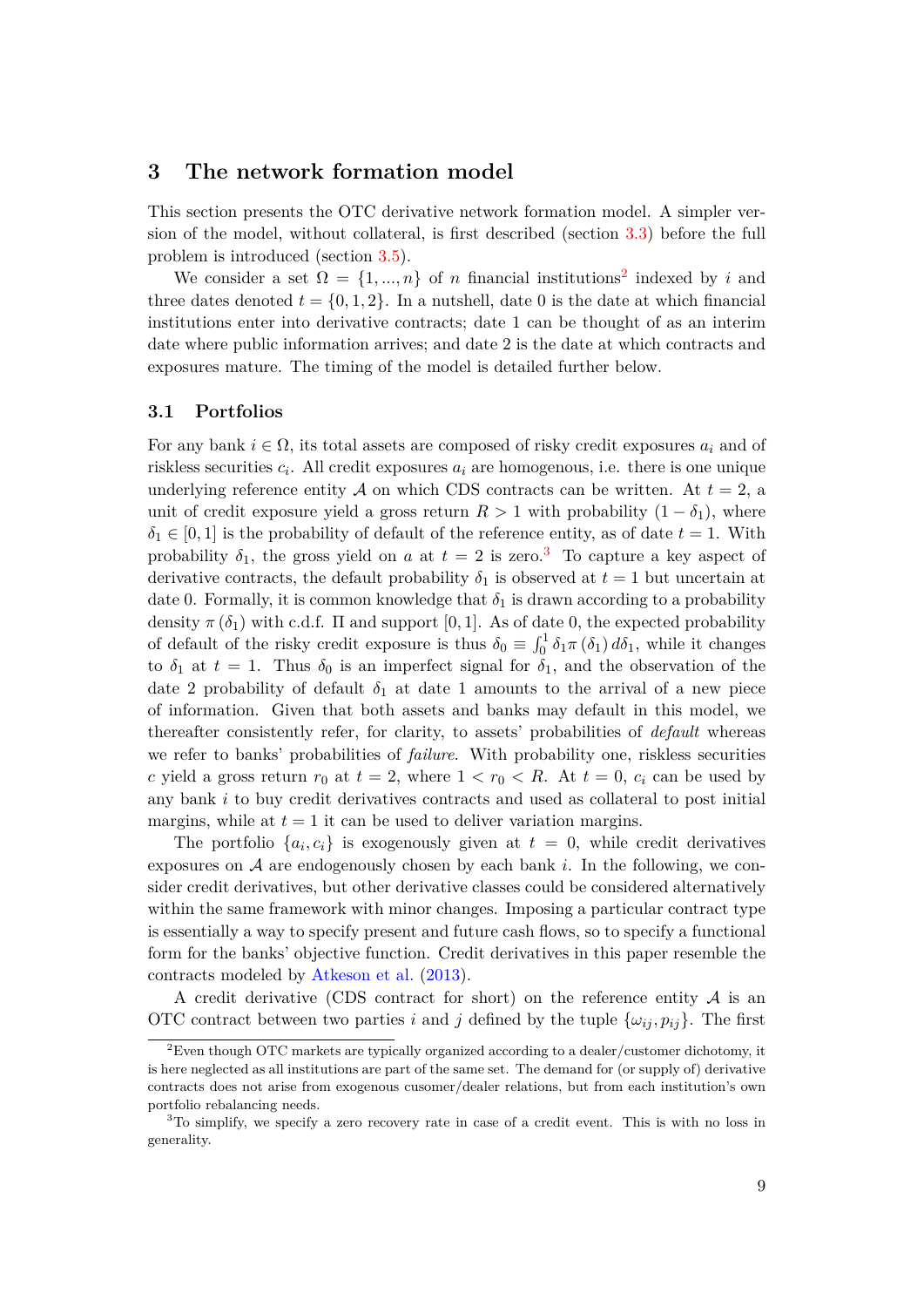term  $\omega_{ij} \in \mathbb{R}$  is the gross notional amount of the contract, whereas  $p_{ij} > 0$  is the premium per unit of notional to be paid by the buyer at  $t = 0$ . By convention, we define  $\omega_{ij} > 0$  in case *i* sells the contract and  $\omega_{ij} < 0$  in case it buys it. Therefore  $\omega_{ij} = -\omega_{ji}$ . Conversely,  $p_{ij} = p_{ji}$ . The contract  $\{\omega_{ij}, p_{ij}\}$  implies two streams of payments. The fixed leg of the contract is paid at  $t = 0$  by the buyer of the contract (here assumed to be *i*), implying a transfer  $-\omega_{ij}p_{ij}$  to the seller. The contingent leg of the contract is paid upon default at  $t = 2$  and equals  $-\omega_{ij}R$ . The seller of the contract invests the payment in the safe asset, which yields  $\omega_{ji}p_{ij}r_0$  at  $t=2$ .

There exists a vector of idiosyncratic bank probabilities of failure  $\Lambda = {\lambda_1, ..., \lambda_n}$ , with  $\lambda_i \in [0,1]$  for all *i*. Given our primary focus is neither on contagion nor on the loss distribution conditional on a shock, we make a simplifying assumption about the joint distribution of bank failures.

**Assumption 1.** *Idiosyncratic bank failures are independent. Therefore, the joint probability of <i>i and j failing at*  $t = 2$  *is*  $\lambda_i \lambda_j$ *.* 

A bank failure implies its inability to honor its promised CDS repayments at date 2, if any. Potential bank failures provide a rationale for collateral posting at dates 0 and 1.

## **3.2 Timing**

At  $t = 0$ , each institution *i* observes its own asset portfolio  $\{a_i, c_i\}$  and the trading of credit derivatives takes place. The weight of each asset class within a bank's portfolio is exogenously given. Such exogeneity leaves room for a genuine market for credit derivatives, which enable adjusting a portfolio's risk profile when risky assets are illiquid or in limited supply. It can be interpreted as resulting from an unexpected change in an asset's creditworthiness, so that a previously optimized portfolio structure does no longer maximize a bank's expected utility, i.e. it would like to be more or less exposed to the risky or to the riskless asset. We make the following important assumption, which implies that rather than trading directly *a* for *c*, banks trade credit derivatives  $\omega$  (written on A) for *c* and may therefore adjust their exposure to each of these two asset classes:

## **Assumption 2.** *The risky asset a is illiquid and in fixed supply.*

The trading of credit derivatives takes places in an OTC market where banks meet bilaterally. The date  $t = 0$  is divided into a large number of sub-periods during which two randomly chosen banks are offered the opportunity to trade and may negotiate both prices and quantities. The premium for credit derivatives bought by any bank  $i$  is paid out of its cash holdings  $c_i$  and is invested by its counterparty *j* in riskless securities yielding  $r<sub>0</sub>$ . All trade takes place before the arrival of new public information on the likelihood of a credit event, that is before  $\delta_1$  is realized. The change in creditworthiness from  $\delta_0$  to  $\delta_1$  is essential to the model's structure as it gives ground for collateral posting through variation margins on top of initial margins paid at  $t = 0$ .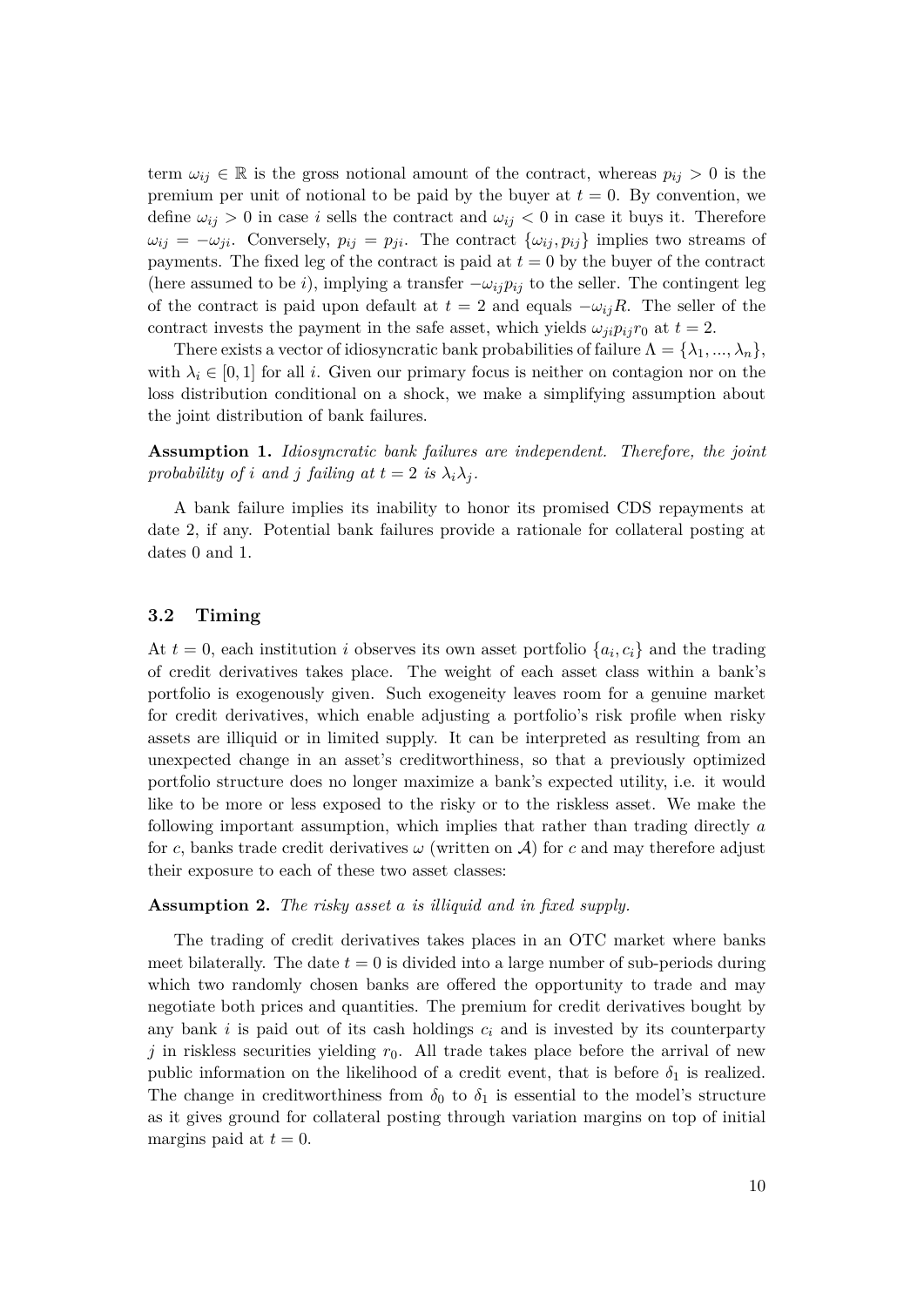Importantly, when choosing to trade credit derivatives, a bank takes a given regulatory collateral framework into account. The rationale for costly collateral posting is that each bank *i* may fail with a probability  $\lambda_i > 0$  from a purely idiosyncratic risk that does not depend on the common risk exposure. Both initial and variation margins are modeled. At  $t = 0$ , all banks have to post initial margins whenever they are net sellers of credit derivatives. At  $t = 1$ , after  $\delta_1$  is observed, collateral requirements are adjusted through variations margins, which are either called on the net sellers of CDS (if  $\delta_1 > \delta_0$ ) or paid back to them from their initial margin requirement (if  $\delta_1 < \delta_0$ ). Various regulatory collateral frameworks are later studied, including varying levels of trade collateralization, rehypothecation and central counterparties. The collateral posted by any bank *i* must be paid out of its pool of riskless securities  $c_i$ . Finally, all assets mature at  $t = 2$ .

### <span id="page-12-0"></span>**3.3 Bilateral trade without collateral**

Let us first focus on a unique trade between any two institutions *i* and *j* in the absence of collateral. We later introduce the sequential trading problem and several regulatory collateral schemes. All institutions in  $\Omega$  aim at maximizing a Von Neumann-Morgenstern expected utility function  $V = \mathbb{E}[U]$  with *U* continuously differentiable,  $U'(.) > 0$  and  $U''(.) < 0$ . The objective function can be interpreted as capturing the standard problem of (risk-adverse) bank shareholders maximizing their *ex post* net wealth. Given that all payoffs are obtained at  $t = 2$ , discount factors are neglected without loss of generality.

One assumption when defining the objective function is that, when an institution *i* fails (which occurs with probability  $\lambda_i$ ), it does not honour any of its promised CDS payments and its utility is normalised to  $U(0)$ . Failures as a choice are ruled out: failures occur only as exogenously triggered events. In any pair of institutions  $\{i, j\}$ , the expected utility for *i* when being offered a trade  $\{\omega_{ij}, p_{ij}\}\$  with *j* is:

<span id="page-12-1"></span>
$$
V_i(\omega_{ij}, p_{ij}) = \int_0^1 \pi(\delta_1) \left[ \lambda_i U(0) + (1 - \lambda_i) \left[ (1 - \delta_1) U(C_i + a_i R) + \delta_1 \left[ (1 - \lambda_j) U(C_i - \omega_{ij} R) + \lambda_j U(C_i - \max \{\omega_{ij} R, 0\}) \right] \right] d\delta_1,
$$
\n(1)

where

$$
C_i \equiv (c_i + \omega_{ij} p_{ij}) r_0.
$$

With probability  $\lambda_i$ , bank *i* fails and gets a payoff of zero. Conditional on *i* not failing (with probability  $1-\lambda_i$ ), the underlying asset does not default with probability  $(1 - \delta_1)$  and *i* gets payoffs on both the riskless and the risky asset, irrespective of *j* failing or not. On the contrary, if A defaults (with probability  $\delta_1$ ) the potential failure of *j* is accounted for in *i*'s objective function [1.](#page-12-1) In case *j* does not default,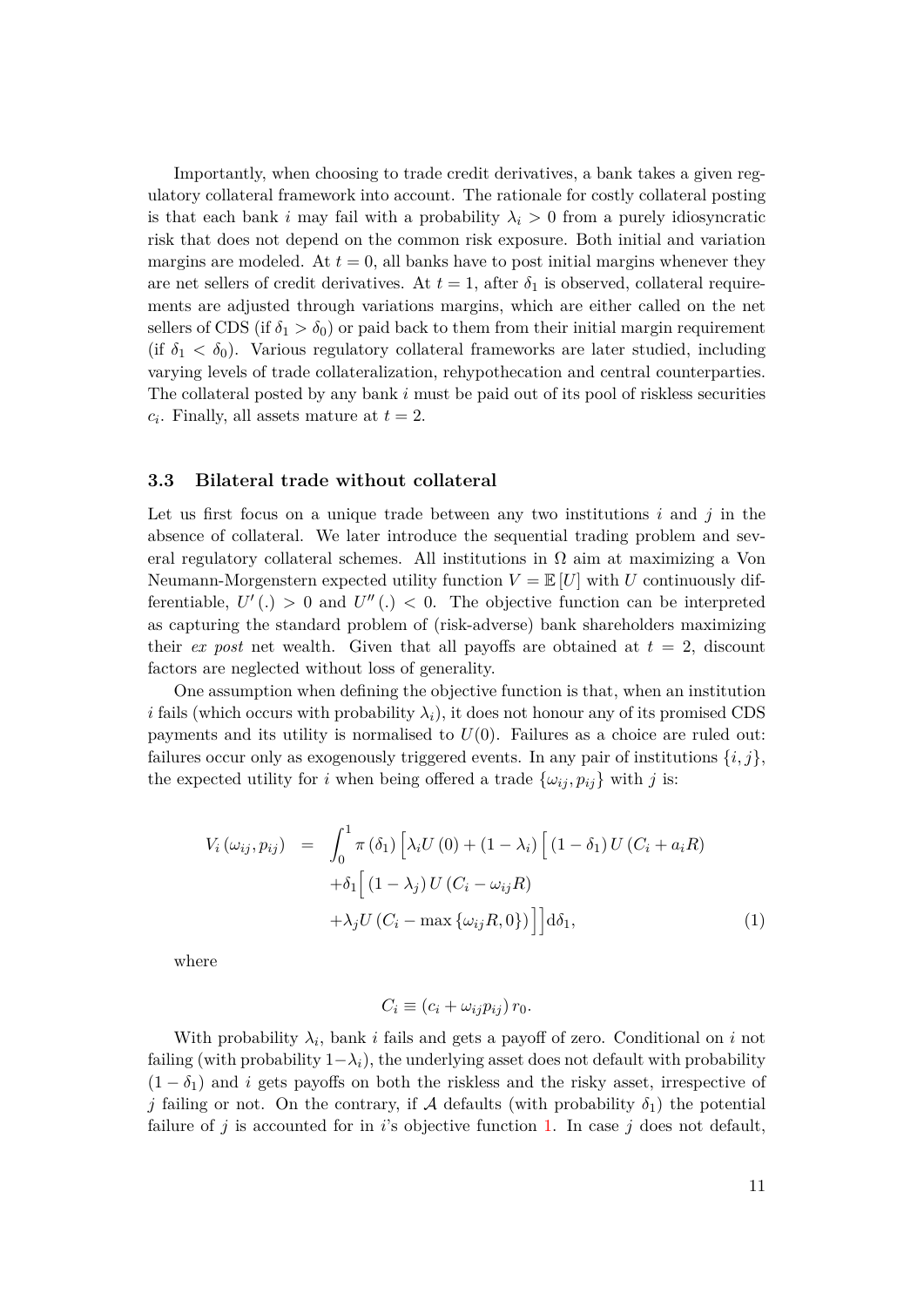all contractual CDS repayments are settled. In case it does, *j* cannot honor its repayment (if any) whereas *i* must do so.

As our focus is on endogenous network formation in the OTC market,  $\omega_{ij}$  and  $p_{ij}$  are negotiated when *i* is matched with *j*. This has several implications. First, credit derivatives  $\omega$  cannot be bought or sold in unlimited quantities, so the portfolio choice by each bank *i* cannot result from it solving a maximization program with respect to  $\omega_i$ . Therefore, *i* can only buy or sell  $\omega_{ij}$  to the extent *j* is willing and able to supply or demand it. Second, none of the institutions is buyer or seller of CDS as such; conversely any institution may act as buyer or seller depending on the price that is offered. Third, in the most general case, there is no unique contract  $\{\omega_{ij}, p_{ij}\}$ that increases both  $V_i$  and  $V_j$  compared to an autarkic (i.e.  $\omega_{ij} = 0$ ) benchmark situation. We assume that, in any pair  $\{i, j\}$  of traders, the objective function is the Nash product of both utility gains with equal bargaining power. In addition, both traders are subject to budget and participation constraints. The problem solved by both traders is :

 $\{\omega_{ij}, p_{ij}\} \in \arg \max \quad (V_i(\omega_{ij}, p) - V_i(0, .)) (V_i(\omega_{ji}, p) - V_i(0, .))$  (2) subject to the constraints:

$$
\begin{cases}\n-p_{ij}\omega_{ij} \le c_i \\
(c_j + p_{ij}\omega_{ji})\,r_0 \ge \omega_{ji}R \\
V_i(\omega_{ij}, p_{ij}) - V_i(0,.) \ge 0 \\
V_j(\omega_{ji}, p_{ij}) - V_j(0,.) \ge 0\n\end{cases}
$$

The first constraint is the budget constraint for *i*, here assumed to be the buyer of the contract. The second constraint is the budget constraint for the seller  $j$ , who cannot sell credit derivatives above some threshold determined by its holdings of riskless assets (i.e. by its ability to honor its payments in case the reference entity defaults). Therefore a CDS seller is always able to honor its CDS payments unless it fails exogenously. The third and fourth constraints are the participation constraints for *i* and *j* respectively. Finally, we do not require CDS contracts to insure truly held underlying exposures, i.e. naked credit derivative holdings are allowed to the extent permitted by the budget constraints.

## **3.4 Matching**

The first period  $t = 0$  is assumed to be divided into a large number *S* of subperiods indexed by *s*. At each instant *s*, a randomly chosen pair of institutions is matched, i.e. offered the opportunity to trade credit derivatives. Our model features preferential matching between institutions, which mirrors real-world features such as relationship banking or prime brokerage services offered by dealers. In this section, we propose a general framework for preferential attachment at each instant *s*, where the probability of any bank *i* to be matched with any bank  $j \neq i$  depends on the number of times *i* and *j* have been trading before *s*, and on a parameter  $\theta$  measuring the strength of the preferential attachment.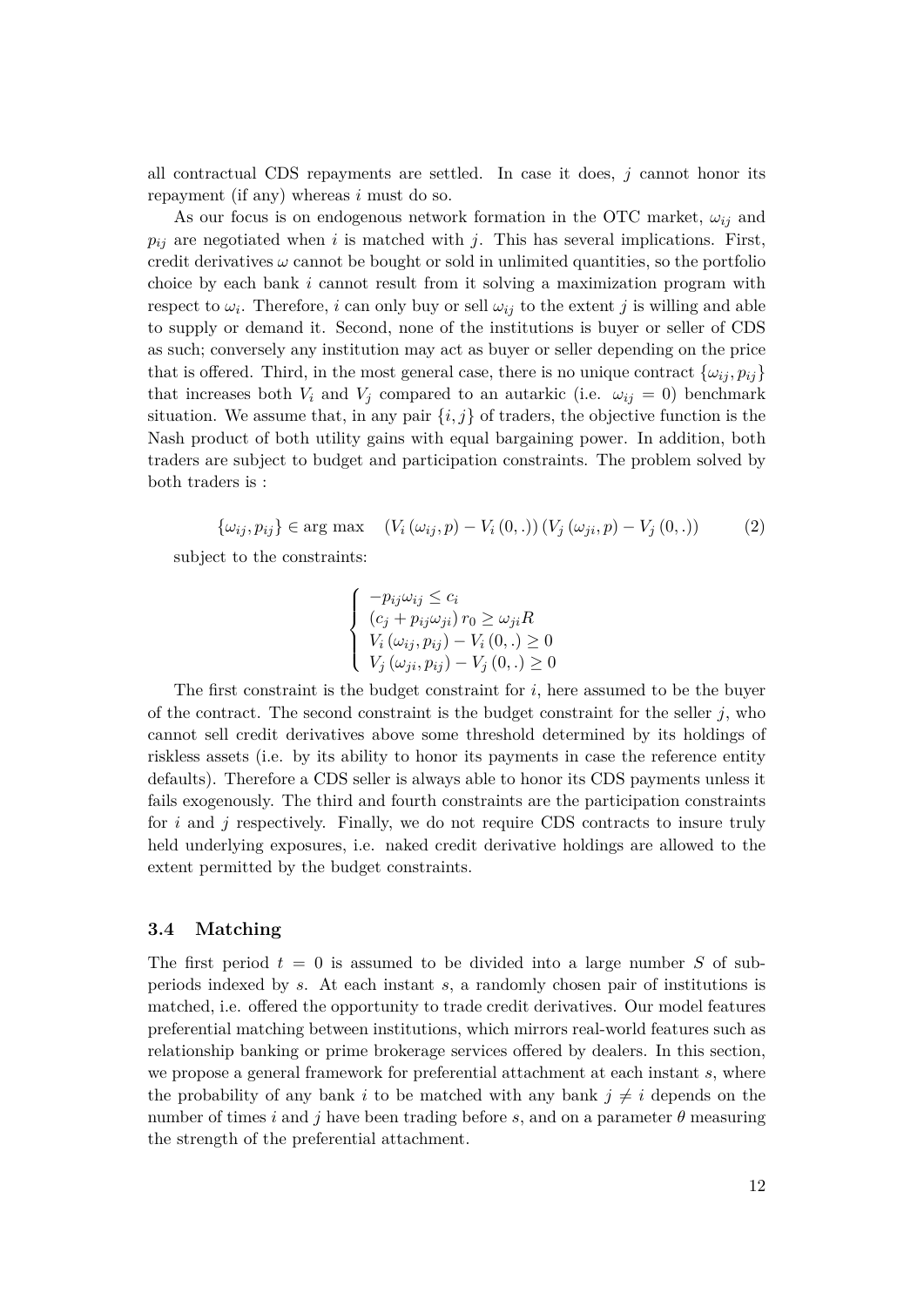Let us define a  $n \times n$  matrix  $\mathbf{A}^s$  whose each element  $\mathbf{A}^s$   $(i, j)$  denotes the number of times *i* and *j* have been trading before date *s*. From **A***<sup>s</sup>* , one can create a probability map  $\mathcal{P}^s$  whose each element  $\mathcal{P}^s(i, j, \theta)$  is the probability of *i* to be matched with *j* at instant *s*, conditional on *i* being drawn first (which occurs with probability 1*/n*). For any  $i \neq j$ , we have:

$$
\mathcal{P}^{s}(i,j,\theta) = \frac{\mathbf{A}^{s}(i,j) + \theta}{\sum_{j \neq i} [\mathbf{A}^{s}(i,j) + \theta]} \tag{3}
$$

This definition of  $\mathcal{P}^s$  ensures that  $\sum_j \mathcal{P}^s(i,j,\theta) = 1$  and that  $\mathcal{P}^s(i,i,\theta) = 0$ for all *i*. In addition,  $\theta > 0$  is a parameter inversely related to the strength of the preferential attachment. For *θ* low or close to zero, there exists a strong preferential attachment, so that the probability of any bank *i* to be matched with a bank *j* with which it has never been trading is low. Conversely, as  $\theta$  increases, preferential attachment becomes weaker and  $\lim_{\theta \to \infty} \mathcal{P}^s(i,j,\theta) = 1/(n-1)$ , i.e. the probability that would prevail if any pair was matched with equal probability. When an institution *i* has never been trading before *s*, it is matched with any bank *j* with equal probability whatever the value of *θ*.

Moreover, we introduce a fixed cost of creating a link. Two institutions that have never been trading in the past have both to incur a fixed cost  $\kappa$ , which can be interpreted as the cost of setting up a master agreement, a credit support annex or as the cost incurred to learn the quality of a given counterparty (i.e.  $\lambda_j$ ). Denote  $\Xi^s$  a  $n \times n$  matrix whose each element  $(i, j)$  equals 1 if  $\kappa$  has been paid before instant *s* (i.e. if there is at least one ongoing contract between *i* and *j* at date *s*).  $\Xi^s$  is symmetric with  $\Xi^s(i, i) = 0$  for all *i*, so that it is the adjacency matrix of an undirected network at date *s*. It is updated with the trading process.

In modelling the sequential matching problem, one must set assumptions about the rationality of each trading institution. Assuming perfect rationality (one example being [Afonso and Lagos](#page-29-13) [\(2012\)](#page-29-13)), each trading institution perfectly foresees the consequences of its own behaviour and, moreover, may be willing to reject a profitable trading opportunity in the present if the probability of an even more profitable trading opportunity in the future is high enough. We adopt instead a simplifying assumption of imperfect rationality on banks' behalf. We assume that, whenever faced with a trading opportunity yielding an expected net trading surplus, a bank decides to trade. This amounts to assuming that, whenever matched with a potential counterparty, a bank considers the match as the last trading opportunity before *S*.

## <span id="page-14-0"></span>**3.5 The sequential trading problem with collateral**

This section first defines collateral requirements in the absence of central clearing or rehypothecation, then introduces the traders' objective function and constraints once exogenous regulatory collateral rules are accounted for.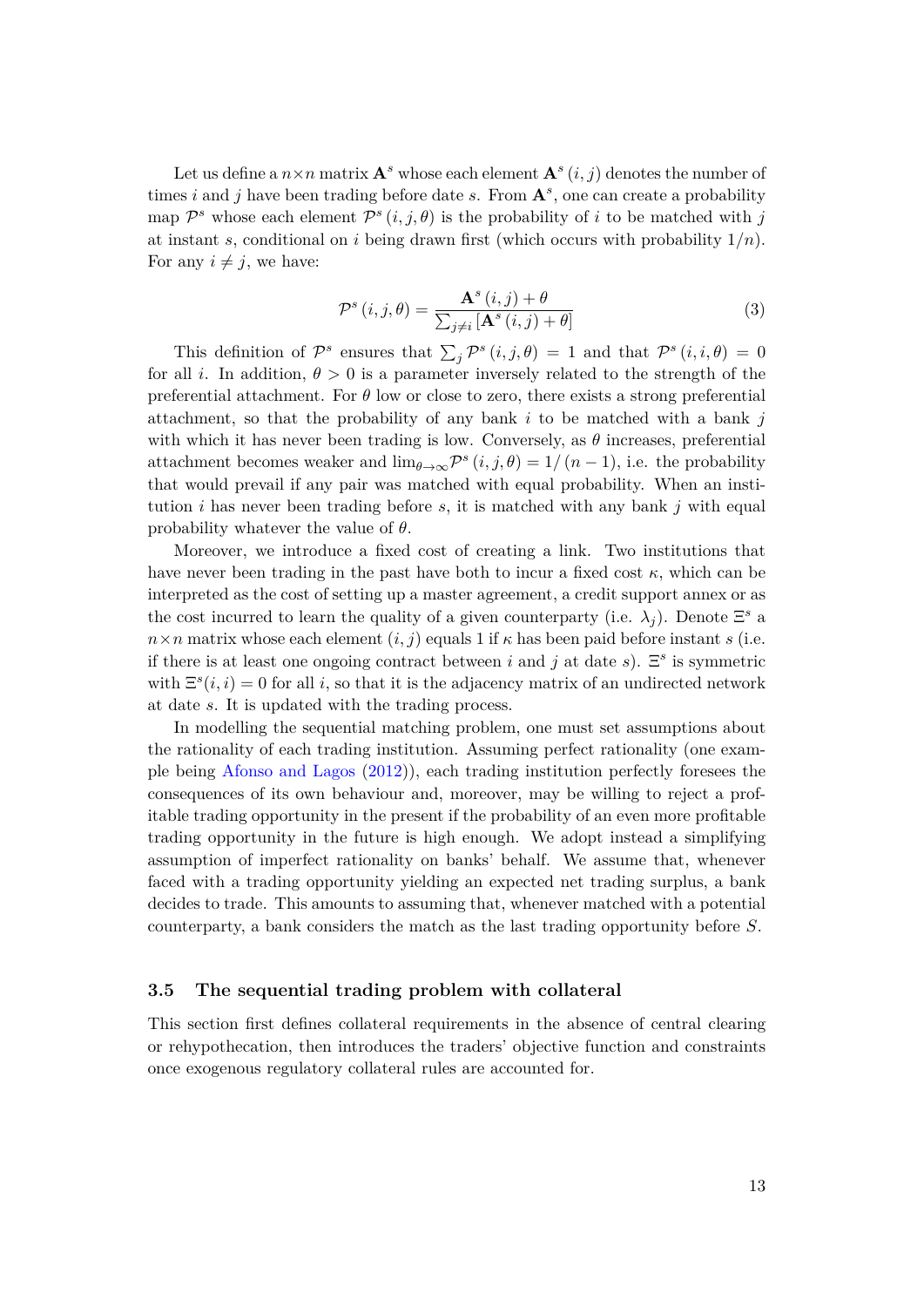#### **3.5.1 Definition of collateral requirements**

Let us introduce collateralization and clearing rules in the sequential trading problem. The rationale for collateralization is the existence of a vector of idiosyncratic bank probabilities of failure  $\Lambda$ . In the baseline model and in most of the later specifications, collateralization and clearing rules are considered exogenously given by the regulator. Such exogeneity of the rule reflects tightened regulatory requirements in recent years and is grounded theoretically on the fact that market participants typically do not internalize the system-wide (or systemic) cost that their failure may have on other institutions.

In this setup, collateral posting is a requirement for bilateral net CDS sellers only. There is no collateral posting by bilateral net CDS buyers, as all their payments occur at date 0, so there is no future uncertainty to be mitigated. Both initial margins and variation margins are considered. Initial margins are posted at date 0 (eventually to a CCP, see below), whereas variation margins are posted at date 1 whenever the creditworthiness of the underlying reference entity deteriorates.

Initial margins are meant to cover the losses of a CDS buyer *i* in case one of its counterparties *j* fails at date 2, and are computed on the basis of the observed  $\delta_0$ . On financial markets, initial margins are computed based on an asset's volatility or on the estimation of the tail of a returns distribution (e.g. worst loss over a time period). We assume a particular functional form for the computation of initial margins, which is given by definition [1.](#page-15-0)

<span id="page-15-0"></span>**Definition 1.** *A bilateral exposure is fully collateralized through initial margins whenever initial margins paid by a bilateral net seller*  $j$  *to its counterparty*  $i$  *at*  $t = 0$ *equal*  $f^{\uparrow M} \cdot \sigma(\delta_1) \omega_{ji}$  *and assume that banks only collateralize a fraction*  $\tau^{\uparrow M} \in [0; 1]$ *of it. Denoting*  $\chi_{ji}^{IM}$  *the initial margin posted by a seller j to a buyer i, we have:* 

<span id="page-15-1"></span>
$$
\chi_{ji}^{IM} = \tau^{IM} f^{IM} \cdot \sigma \left( \delta_1 \right) \cdot \max \left\{ \omega_{ji}, 0 \right\},\tag{4}
$$

*where*  $\sigma(\delta_1)$  *is the standard deviation of*  $\delta_1$  *in period* 1 and  $f^{\{M\}} > 0$  *a constant.* 

Defining full collateralization, even though it requires positing a particular function form in this setup, is a way of defining a benchmark model with respect to which partial collateralization can later be studied. The full collateral amount  $({\tau}^{IM} = 1)$  is later assumed to be the collateral requirements imposed by central clearing parties. Definition [1](#page-15-0) ensures  $\chi_{ij}^{IM} = 0$  whenever  $\chi_{ji}^{IM} > 0$ , i.e. only one party may be posting a strictly positive amount of collateral in any pair of banks. Margins are posted by each bank (if strictly positive) out of its pool of available riskless asset.

In addition to initial margins, banks post variation margins when the creditworthiness of *a* changes from  $\delta_0$  to  $\delta_1$  between dates 0 and 1 and are computed according to [2.](#page-16-0) Even though they are paid for uncleared trades, variation margins play a non-trivial role once alternative clearing schemes are introduced. The utility cost of maintaining a buffer stock of riskless asset for variation margins payments is indeed not the same when initial margins have been paid or not, as the marginal utility of a unit of riskless asset is then not the same.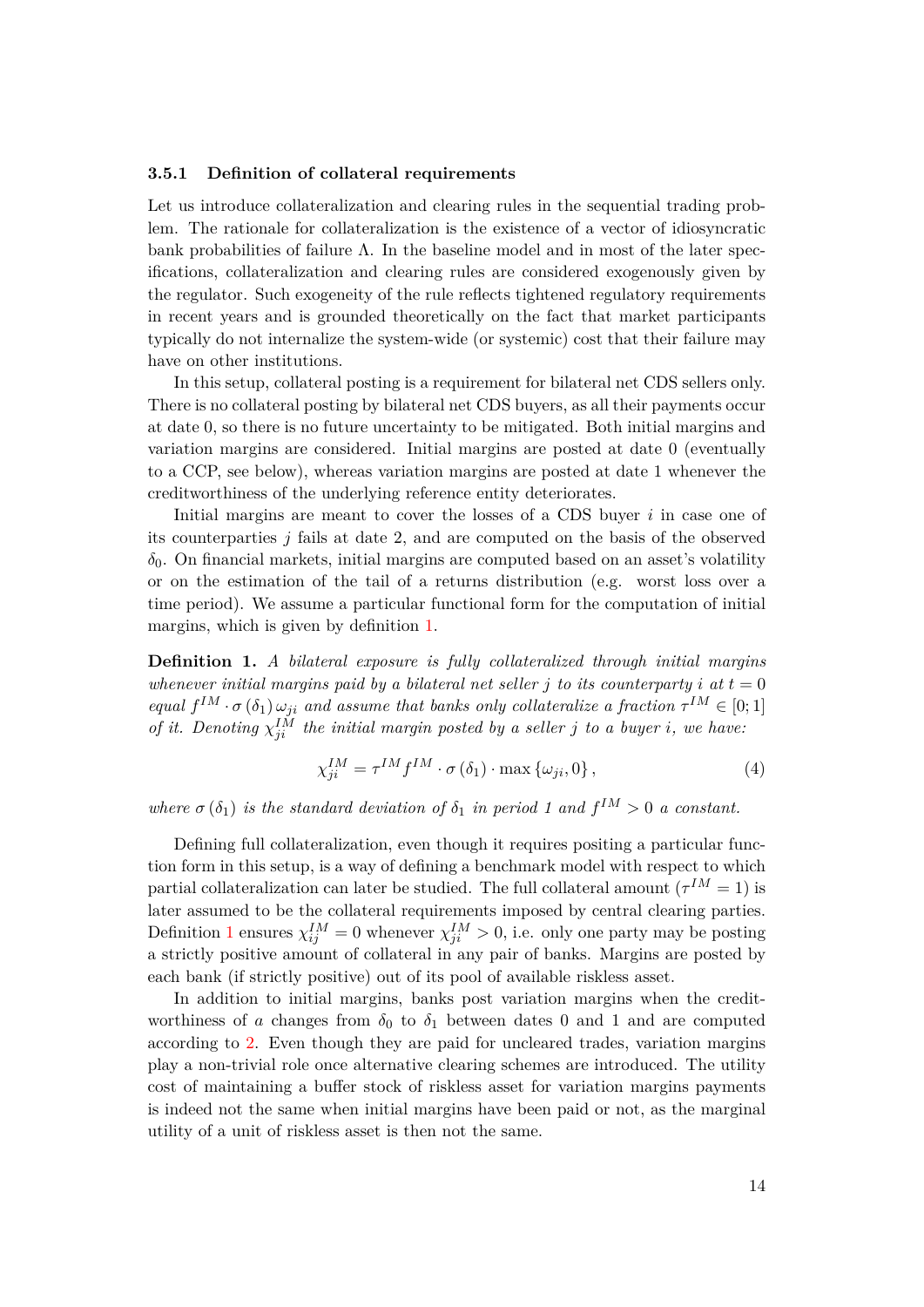<span id="page-16-0"></span>**Definition 2.** *A bilateral exposure between any two parties i and j, where j denotes the net seller, is fully collateralized through variation margins whenever it equals*  $f^{VM} \cdot (\delta_1 - \delta_0) \cdot \omega_{ji}$ . Variation margin calls, assumed to be fully collateralized and *denoted*  $\chi_{ji}^{VM}$ *, equal:* 

<span id="page-16-1"></span>
$$
\chi_{ji}^{VM}(\delta_1) = f^{VM} \cdot (\delta_1 - \delta_0) \cdot \max \{ \omega_{ji}, 0 \},\tag{5}
$$

*where*  $f^{VM} > 0$  *a constant.* 

Note that variation margins are contingent on the date 1 public information captured by  $\delta_1$ . Definition [2](#page-16-0) ensures that, whenever  $\chi_{ji}^{VM} > 0$ , the seller *j* has to post additional collateral to *i* as the creditworthiness of A dropped compared to  $\delta_0$ . Whenever it is negative, *i* returns part of the collateral to *j*, which can then obtain a gross return  $r_0$  on it at  $t=2$ .

Total initial margins and variation margins to be posted by any bank *i* to all its counterparties are denoted respectively  $\chi_i^{IM}$  and  $\chi_i^{VM}$  and equal:

$$
\chi_i^{IM} = \sum_j \chi_{ij}^{IM},\tag{6}
$$

$$
\chi_i^{VM}(\delta_1) = \sum_j \chi_{ij}^{VM}(\delta_1). \tag{7}
$$

One feature which makes collateral posting costly is that the gross return  $r_0$  is not earned on any amount of riskless asset pledged as collateral. Therefore, one institution *i* posting one euro of riskless asset as collateral incurs an opportunity cost  $r_0 - 1$  ( $> 0$ ).

#### **3.5.2 The sequential trading problem**

Before setting up the sequential trading problem, we shall refine our notations so as to distinguish between a single *trade* between any *i* and *j* and the *exposure* resulting from all past trades between *i* and *j*. Whereas  $\omega_{ij}$  denotes a CDS contract that is currently being negotiated between *i* and *j*,  $\tilde{\omega}_{ij}^s$  denotes the sum of all (adding up or offsetting) agreed-upon trades before instant *s*. Furthermore,  $p_{ij}^s$  denotes the volume-weighted average price of these trades.

When solving for the sequential problem, each time a financial institution trades a credit derivative contract, its riskless asset holdings as well as its exposure at default change. In a sequential perspective, where each bank is matched with several counterparties at different dates *s*, both the expected utility from trade and the budget constraints are functions of *s*. The expected utility from a new trade  $\{\omega_{ij}, p_{ij}\}$ of an institution *i* once collateral posting is accounted for can be re-written: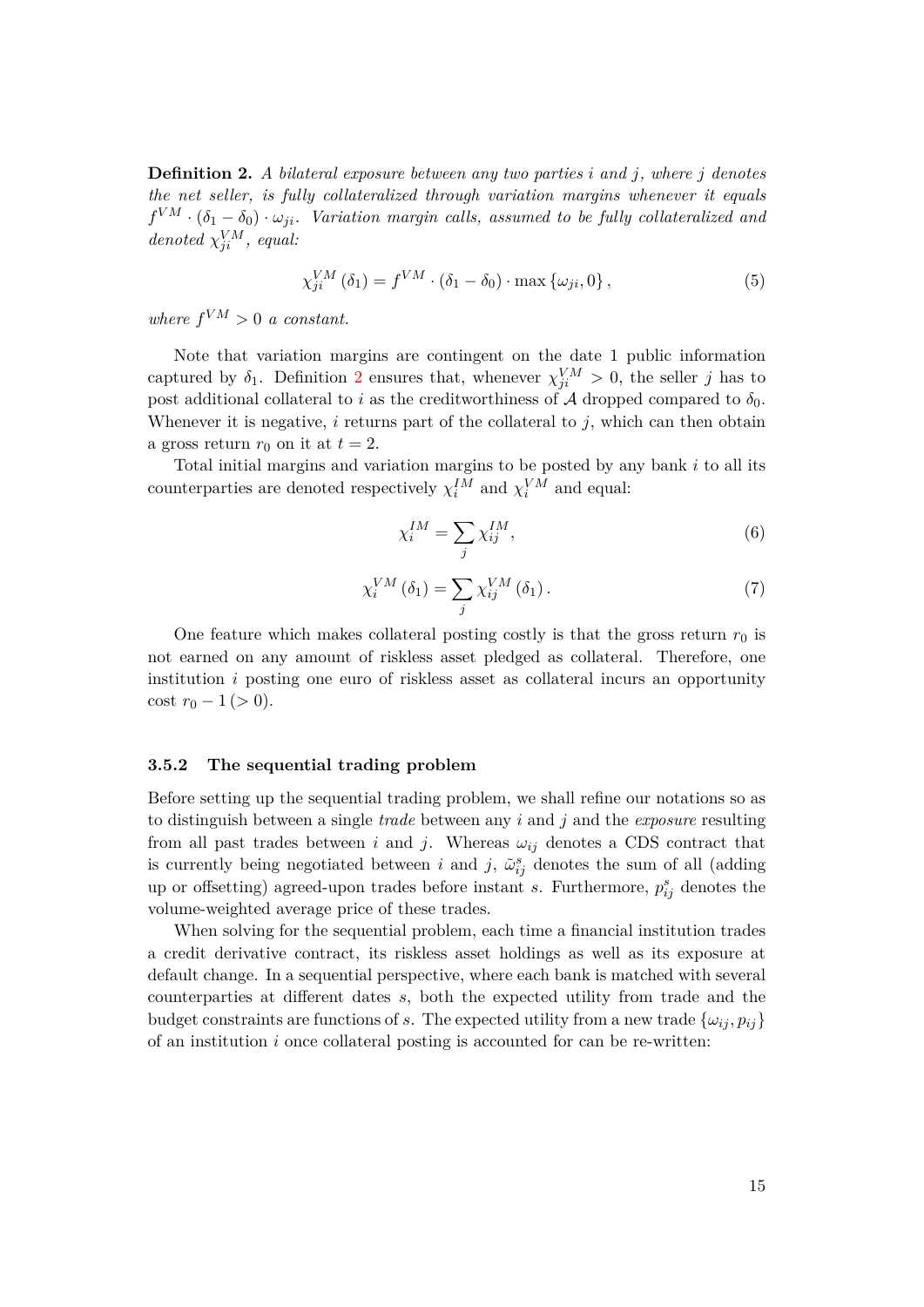<span id="page-17-0"></span>
$$
V_{i}(\omega_{ij}, p_{ij}) = \int_{0}^{1} \pi(\delta_{1}) \left[ \lambda_{i} U(0) + (1 - \lambda_{i}) \left[ (1 - \delta_{1}) U \left( C_{i} + a_{i} R + \chi_{i} \right) \right] \right] + \delta_{1} \left[ \sum_{\Phi \subseteq \Omega \setminus \{i\}} \prod_{k \in \Phi} \lambda_{k} \prod_{k \notin \Phi} (1 - \lambda_{k}) \cdot U \left( C_{i} \right) \right] + \sum_{k \in \Phi} \left[ - \max \left\{ \tilde{\omega}_{ik}^{s}, 0 \right\} + \chi_{ki} \right] - \sum_{k \notin \Phi} \left[ \tilde{\omega}_{ik}^{s} R + \chi_{ik} \right] \right) \right] \right] d\delta_{1}, \tag{8}
$$

where

$$
C_i \equiv \left(c_i - K_i - \chi_i + \omega_{ij}p_{ij} + \sum_k \tilde{\omega}_{ik}^s p_{ik}^s\right) r_0,
$$
  
\n
$$
K_i \equiv \kappa \sum_k \mathbb{1}_{\{\Xi^s(i,k)=1\}},
$$
  
\n
$$
\chi_i \equiv \chi_i^{IM} \left(\omega_{ij} + \sum_k \tilde{\omega}_{ik}^s\right) + \chi_i^{VM} \left(\omega_{ij} + \sum_k \tilde{\omega}_{ik}^s, \delta_1\right),
$$
  
\n
$$
\chi_{ij} \equiv \chi_{ij}^{IM} + \chi_{ij}^{VM}.
$$

In equation [8,](#page-17-0)  $C_i$  is the total payoff derived from the riskless asset,  $K_i$  the number of times the fixed trading cost  $\kappa$  has been paid at date  $s$ , whereas notations related to collateral are redefined. Moreover, the term  $\sum_k \tilde{\omega}_{ik}^s$  represents the sum of all exposures previously contracted by *i* (before date *s*), excluding the exposure  $\omega_{ij}$ negotiated in the current trading meeting with *j*. With probability  $\lambda_i$ , institution *i* fails and gets a payoff of zero. Conditional on it not failing (with probability  $1-\lambda_i$ ), the underlying asset *a* does not default with probability  $(1 - \delta_1)$ , so that no CDS repayments are to be made and idiosyncratic bank probabilities of failure  $\Lambda$  do not enter the payoff. A bank's total payoff is composed of its payoff on both the riskless and the risky asset, plus the collateral posted at dates 0 and 1, which it gets back. The opportunity cost of posting collateral is implicit in the fact that  $\chi_i$ , posted at dates 0 and 1 as collateral, does not get paid  $r_0$ .

The last part of equation [8](#page-17-0) describes the various possible outcomes when *a* defaults (which occurs with probability  $\delta_1$ ), conditional on *i* not failing. Each counterparty  $j \in \Omega$  fails with probability  $\lambda_j$ , so that there are  $2^{n-1}$  payoffs to be specified. Each of these payoffs is composed of a riskless part *C<sup>i</sup>* and of a part contingent on counterparty failures. Conditional on both the default of *a* and on *i* not failing, the contingent payoff of any bank *i* on any exposure  $\omega_{ij}$  is:

$$
\begin{cases}\n-\max\left\{\omega_{ij}R,0\right\} + \chi_{ji} & \text{if } j \text{ fails}, \\
-\omega_{ij}R & \text{if } j \text{ does not fail}.\n\end{cases}
$$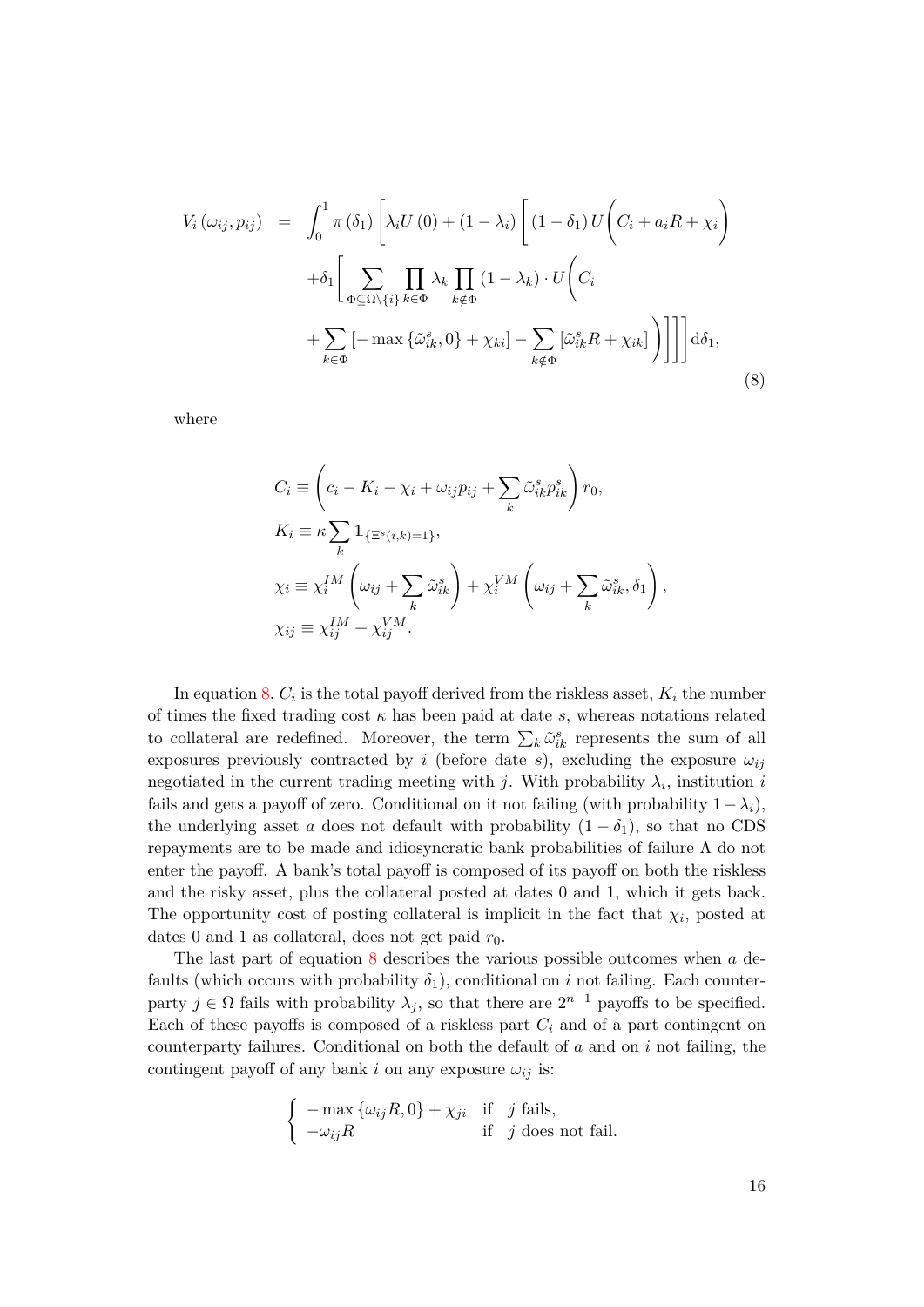Whenever a bank which is net CDS seller fails, it leaves to its counterparty all collateral posted at dates 0 and 1. In case it is net buyer, it enjoys the benefit from the protection bought, even though it is failed.

The expected utility described in equation [8](#page-17-0) is updated with the trading process through Ξ *<sup>s</sup>* and through the summation term over past exposures. It depends importantly on the vector of bank probabilities of failure  $\Lambda$  and on the collateral to be posted through initial and variation margins, i.e. on  $\tau^{IM}$  and on the probability distribution  $\pi(\delta_1)$ . This has two important implications. First, the incentive to take on more or less exposure  $\omega_{ij}$  vis-à-vis any counterparty *j* crucially depends, *ceteris paribus*, on the regulatory collateral framework, which provides incentives through the level of collateralization. Alternative collateral schemes are later considered. Second, a bank takes the probability of failure of each of its counterparty into account, and is willing to reduce—for given collateralization levels—its exposure towards a counterparty *j* whose probability of failure  $\lambda_j$  is increasing.

In addition to the objective functions, the budget constraint for any bank *i* is updated with the trading process as the sequential problem is solved for. The time-*s* budget constraint for  $i$  is given by equation  $9$  (resp [10\)](#page-18-1) if it aims at buying (resp. selling) credit derivatives to its counterparty *j*.

<span id="page-18-0"></span>
$$
-p_{ij}\omega_{ij} \leq c_i - \kappa \sum_{k} 1_{\{\Xi^s(i,k)=1\}} + \sum_{k} \tilde{\omega}_{ik}^s p_{ik} - \chi_{ik}^{IM}
$$
\n(9)

<span id="page-18-1"></span>
$$
C_i + \omega_{ij} p_{ij} \ge \left(\omega_{ij} + \sum_k \tilde{\omega}_{ik}^s\right) R \tag{10}
$$

Finally the two participation constraints for institutions *i* and *j* are simply updated with the new value of the objective function [8](#page-17-0) at each *s*.

At date 1, a bank is able to meet its variation margin calls (if any, i.e. if  $\delta_1$ )  $\delta_0$ ) if its available riskless assets are greater than its collateral requirement, i.e. if  $\chi_i^{VM}(\delta_1) \langle c_i^1, \text{ where } c_i^1 \text{ denotes the cash available at date 1 (but determined at } \delta_1)$ date 0) for any bank *i*. We rule out such failures from collateral shortage and thus impose a constraint (dubbed risk-management rule) to be followed by all banks.

<span id="page-18-3"></span>**Assumption 3.** *(Risk management rule) An institution*  $i \in \Omega$  *cannot enter into credit derivative positions which drive its probability to fail from collateral shortage above*  $\bar{\nu}$ *. Thus credit derivative exposures must satisfy:* 

<span id="page-18-2"></span>
$$
\Pr\left[\chi_i^{VM}\left(\delta_1\right) > c_i^1\right] \le \bar{\nu},\tag{11}
$$

where  $c_i^1 = c_i - K_i - \chi_i^M + \sum_k \tilde{\omega}_{ik}^S p_{ik}$ . We further specify  $\bar{\nu} = 0$ , ruling out failure *from collateral shortage at*  $t = 1$ *.* 

Imposing  $\bar{\nu} = 0$  implies that all banks are able to meet their variation margin calls even if the highest possible value for  $\delta_1$  is realized at date 1. Conversely,  $\bar{\nu} > 0$ would imply that a subset of banks may fail from collateral shortage at date 1 with a strictly positive probability. Resolution rules would thus need to be specified, which do not lie within the scope of this paper.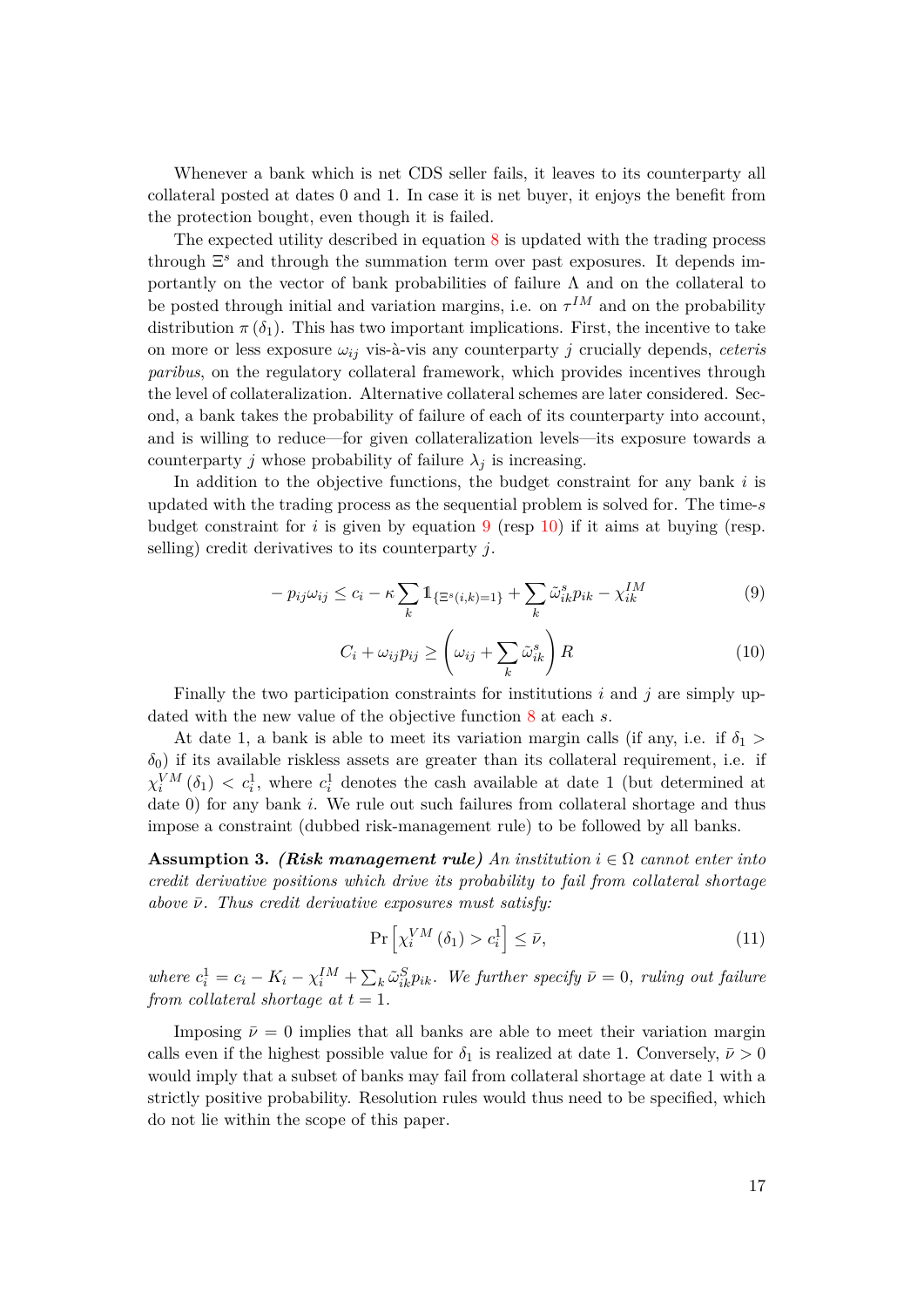## **4 Clearing schemes and results**

This section investigates the comparative dynamics of the model with bilateral collateral posting and alternative margining and clearing schemes. It finally calibrates the model to reproduce the ongoing migration from bilateral to mandatory central clearing.

### <span id="page-19-2"></span>**4.1 The banking sector, assets and portfolios**

Our baseline banking sector is composed of  $n = 5$  institutions. For computational reasons, we restrict attention to a relatively low number of institutions which, however, are fit to represent the set of CDS dealers active in one geographical area such as the United States.[4](#page-19-0) Each of them has a utility function *U* calibrated as a CRRA utility function. The elasticity of substitution is calibrated as  $\gamma = 0.3$ , a parameter value which falls within the interval estimated in dynamic macroeconomic models (see [Rabanal and Rubio-Ramirez](#page-31-4) [2005;](#page-31-4) [Casares](#page-30-13) [2007\)](#page-30-13). To replicate a stylized fact from the empirical banking literature, we assume the total assets of each institution *i* to be drawn from a power law distribution with minimum value 100 and shape parameter  $\alpha = 1.8$  (consistent with empirical distributions, see [Janicki and Prescott](#page-30-14)  $(2006)$ ). The breakdown of total assets between  $a_i$  and  $c_i$  for each bank *i* is obtained through the random assignment of shares  $\beta$  and  $(1 - \beta)$  to each of these two asset classes respectively, with  $\beta$  drawn from a uniform distribution with support [0; 1]. Therefore banks are heteregeneous both with regards to their total assets and to the share of each asset class within their balance sheets.

Idiosyncratic bank probabilities of default are a key component of the model as they affect the cost-benefit weighting of increased margin requirements. In the baseline case, we consider a low level of bank probabilities of default, which are assumed to be drawn out of a beta distribution with shape parameters 25 and 60000. Thus 95% of bank probabilities of default fall between 3*.*1 · 10−<sup>4</sup> and 5*.*3 · 10−<sup>4</sup> . consistent with the empirical rating-implied average probability of default of US corporates.<sup>[5](#page-19-1)</sup>. These probabilities are meant to mimic un-stressed states of the financial system. Increased idiosyncratic bank probabilities of default are investigated below (section [5.1\)](#page-25-0).

Collateralization parameters are chosen to be conservative. Initial margins are designed to cover the potential future exposure of any counterparty. It is typically computed as the standard deviation of a portfolio value over a several days-horizon (needed by the non-defaulted party to liquidate and replace defaulted derivative exposures). We here assume  $f^{IM} = 10$ . Variation margins cover current exposures

<span id="page-19-0"></span><sup>&</sup>lt;sup>4</sup>The CDS market is centered around 14 main dealers [\(Brunnermeier et al.](#page-29-14) [2013\)](#page-29-14), 6 of which are in the United States: Bank of America, Citigroup, Goldman Sachs, J. P. Morgan, Morgan Stanley and Wells Fargo.

<span id="page-19-1"></span><sup>&</sup>lt;sup>5</sup>Ratings for the senior debt provided by Standard & Poors and of September 2013 range between A- and A+ for the six dealers listed in footnote [4](#page-19-0) The corresponding empirical average probability of default over the 1981-2011 period are provided by [Standard and Poors](#page-31-5) [\(2012\)](#page-31-5)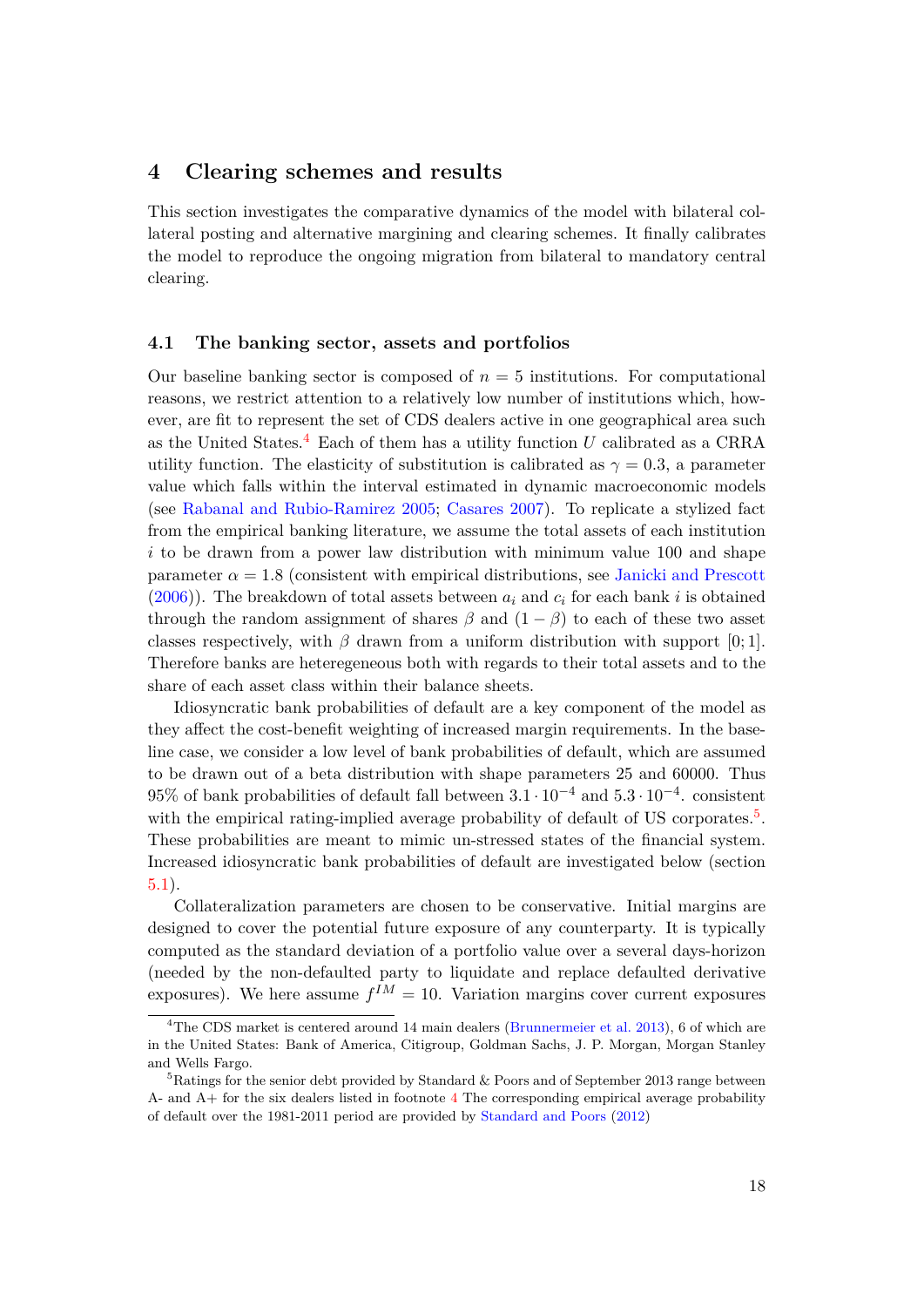and are called at a more regular frequency, typically daily. We assume  $f^{VM} = 2$  for conservativeness.

The gross yield on the riskless asset is calibrated as the 10-Year U.S. Treasury Constant Maturity Rate as of end-2012, i.e.  $r_0 = 1.029$ . The gross yield on the risky asset is calibrated as the long-term arithmetic average of the S&P 500 return estimated on the 1928-2012 period. Thus,  $R = 1.158$ . The data is retrieved from the Federal Reserve Bank of Saint-Louis. All calibrated parameters are summarized in table [1.](#page-32-0)

## **4.2 Outcome metrics**

We restrict attention to a subsample of metrics and distinguish between market outcomes and contract characteristics.

- The aggregate size of the market is captured through the market gross notional amount computed as  $\sum_i \sum_s \sum_j \left| \omega_{ij}^s \right|/2$ , i.e. the sum of all trades between all banks at all instants *s*, where |*.*| denotes the absolute value.
- The exposure at default assuming no idiosyncratic bank failure is captured through the market-wide multilateral net notional exposure, which is computed as  $\sum_{i} \left| \sum_{j} \sum_{s} \omega_{ij}^{s} \right|/2$ .
- In addition, the ratio of the multilateral net over the gross notional exposure provides information about the extent to which the trading activity creates genuine bilateral exposure at default. It can be interpreted as the extent of intermediary trading or as "market liquidity", as a trader who holds large gross but low net exposures typically buys from one counterparty and sells to another, earning the price differential.
- The extent to which traders are hedged against counterparty credit risk is computed as the total collateral delivered system-wide through initial margins, i.e.  $\sum_i \chi_i^{IM}$ . Variation margins are not included as they do not only depend on the network of exposures but also on particular realizations of  $\delta_1$ .
- We also compute the ratio of margins to the net multilateral exposure, which is interpreted as the extent to which contagion is likely mitigated in the event of a counterparty failure.

All outcome metrics are averaged across simulations.

## <span id="page-20-0"></span>**4.3 Bilateral clearing with various levels of collateralization**

This section and the following two examine the comparative dynamics of the model when key collateralization and clearing parameters are varied. First, pure bilateral clearing in the decentralized OTC market described by equations [8](#page-17-0) to [11](#page-18-2) is analysed for various levels of collateralization  $\tau^{IM}$ . Rehypothecation is not possible ( $\rho = 0$ ).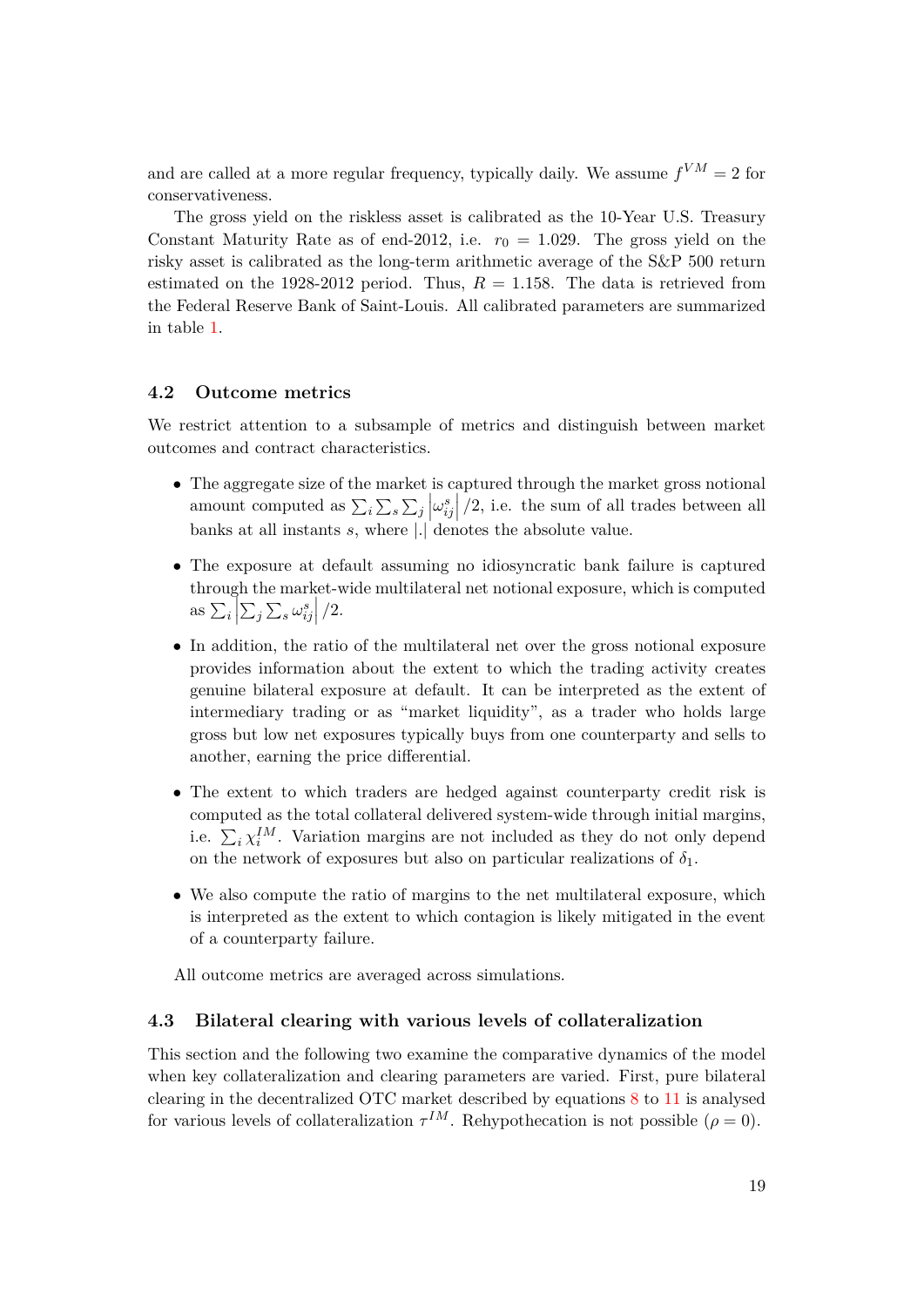The outcome metrics for the level of collateralization  $\tau^{IM} \in [0,1]$  are presented on figure [1.](#page-34-0) Increasing the required level of collateralization from 0 to 1 induces a decrease of the CDS market size, as the system-wide gross exposure is found to be about 21.0% smaller when there is full collateralization, as compared to the nocollateralization case. Thus, a sizeable share of trades for which the benefits of CDS contracts no longer outweigh the cost of collateral disappears.

The decrease in traders' exposure at default, as captured by the market multilateral net notional exposure is, however, of lower magnitude (about 13.0%). Thus the multilateral net over gross notional ratio is an increasing function of the level of trade collateralization. Whereas a sizeable share of the market activity is eliminated when collateralization requirements increase, ultimate net credit risk exposures diminish only to a lesser extent. One factor explaining this result relates to the trading patterns by institutions acting as intermediary (i.e. buying CDS protection from some traders and selling protection to others) : intermediary trading creates potentially large gross exposures but low multilateral net exposures, and yields profit only as long as the price differential between CDS bought and CDS sold is not offset by the cost of collateral to be posted on the positions where the intermediary is a net seller. Increased collateral requirements may therefore reduce gross notional amounts faster than net notional amounts.

System-wide initial margins demand is found to be an increasing function of the collateralization level, even though gross and net exposures are smaller in magnitude. This stems from the fact that the elasticity of the (gross or net) network size to the collateralization level is much smaller than that of collateral demand. When  $\tau^{IM}$ increases from 0 to 1, the ratio of initial margins to net notional exposures at a system level increases from 0 to 21%.

Let us focus on the channels driving the reduction in gross market size as well as on the pricing of the contracts. Figure [2](#page-35-0) plots the average price of a CDS contract traded (weighted by the contract notional amount), the average number of trades and the average trade notional amount for a set of collateralization levels ranging between 0 and 1. First, we do find that increased collateral requirements  $\tau^{IM}$  imply a reduction of the average number of trades (from 15.0 to 7.6 when the collateralization level rise from 0 to 1) and an increase in the average notional amount traded (from 1.7 to 3.0). The shrinkage in market size is driven by the disappearance of trades with a low notional amount, which are no longer profitable on expectation for at least one party. This pattern provides further evidence for the reduction in market liquidity induced by higher collateralization requirements.

As the marginal costs and benefits of collateral change with exogenous requirements, they are to be priced by traders. We do find increased collateral costs *ceteris paribus* to be priced on the market. CDS buyers pay higher prices both because they enjoy a higher recovery payoff in case of counterparty failure, and to partly compensate sellers for the foregone returns on the riskless asset delivered as margins. An increase of the collateralization ratio  $\tau^{IM}$  from 0 to 1 translates into an increase of the market CDS spread by 2.2%. While policy debates typically focus on the collateral costs for CDS sellers, the overall cost of collateralization is also partly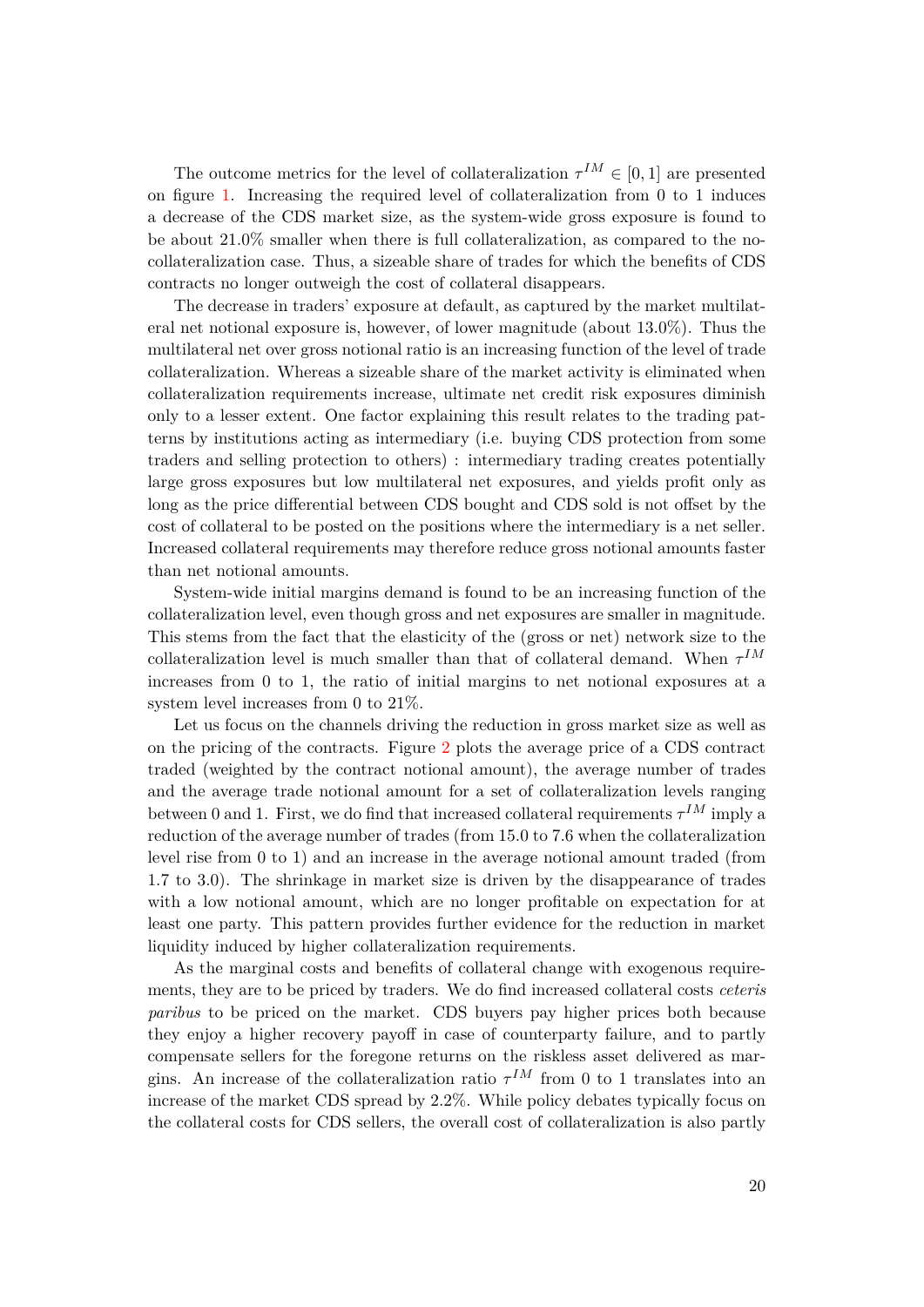supported by CDS buyers through higher prices.

## **4.4 Rehypothecation**

Through rehypothecation, traders re-use part of the collateral received to meet their own collateral calls. It is a widespread practice on derivative markets [\(Singh](#page-31-6) [2010b\)](#page-31-6). Usually not all collateral received can be repledged. We assume that only a fraction  $\rho \in [0; 1]$  can be rehypothecated. Both initial and variation margins are assumed to be eligible for rehypothecation, so that rehypothecation may occur at dates 0 and 1.

At  $t = 0$ , initial margins received by *i* equal  $\sum_j \chi_{ji}^{IM}$ , whereas initial margins delivered equal  $\sum_j \chi_{ij}^{IM}$ . Collateral received cannot be used by a bank to buy additional CDS, but only to meet its own collateral calls. Whenever  $\rho \sum_j \chi_{ji}^{IM}$  can be rehypothecated to pay for  $\sum_j \chi_{ij}^{IM}$ , the budget constraint [9](#page-18-0) is relaxed.

At  $t = 1$ , both initial and variation margins can be rehypothecated. For any bank *i*, the pool of cash that can be rehypothecated at date 1 is  $\rho \sum_j \left[ \chi_{ji}^{IM} + \chi_{ji}^{VM} \right]$ . This increases the pool of riskless assets  $c_i^1$  and thus relaxes the risk-management rule (assumption [3\)](#page-18-3) accordingly.

Rehypothecation is introduced in the setup of the preceding section (bilateral clearing with no CCP), where  $\rho$  is varied parametrically for a given collateralization level. Figure [3](#page-36-0) plots the outcome metrics for  $\rho \in [0, 1]$  and a level of collateralization  $\tau^{IM} = 1$ . As can be seen, increasing the level of rehypothecation increases marketwide gross notional exposures. When  $\rho$  goes from 0 to 1, gross exposures rise by about 13.7%. Net notional exposures, however, remain close to unchanged or tend to decrease slightly. An important consequence follows. Rehypothecation is thus found to favour intermediary activities, i.e. trading patterns at an institution level whereby large gross notional exposures are being opened but virtually no net notional exposures. Market liquidity in a broad sense is enhanced. Given these results, the net-over-gross ratio decreases from 0.56 to below 0.5 when  $\rho$  increases from 0 to 1. Most noticeable is the drop in the system-wide collateral demand, which decreases by 44.1%, therefore leading the collateral-over-net notional ratio to fall from 0.21 to 0.12. Policy debates regarding rehypothecation should therefore focus on the respective costs and benefits of collateralization and of well-developed intermediary activities.

In terms of magnitude, we do find that allowing for greater rehypothecation does not fully compensate for the shrinkage in market size when higher collateralization levels are imposed. A market with full rehypothecation and  $\tau^{IM} = 1$  is 10.8% smaller in gross notional size than a market with no collateralization requirements when idiosyncratic counterparty risk is low. Finally, CDS prices are higher to a limited extent when rehypothecation is not allowed, as the opportunity cost of a unit of riskless asset pledged is then higher.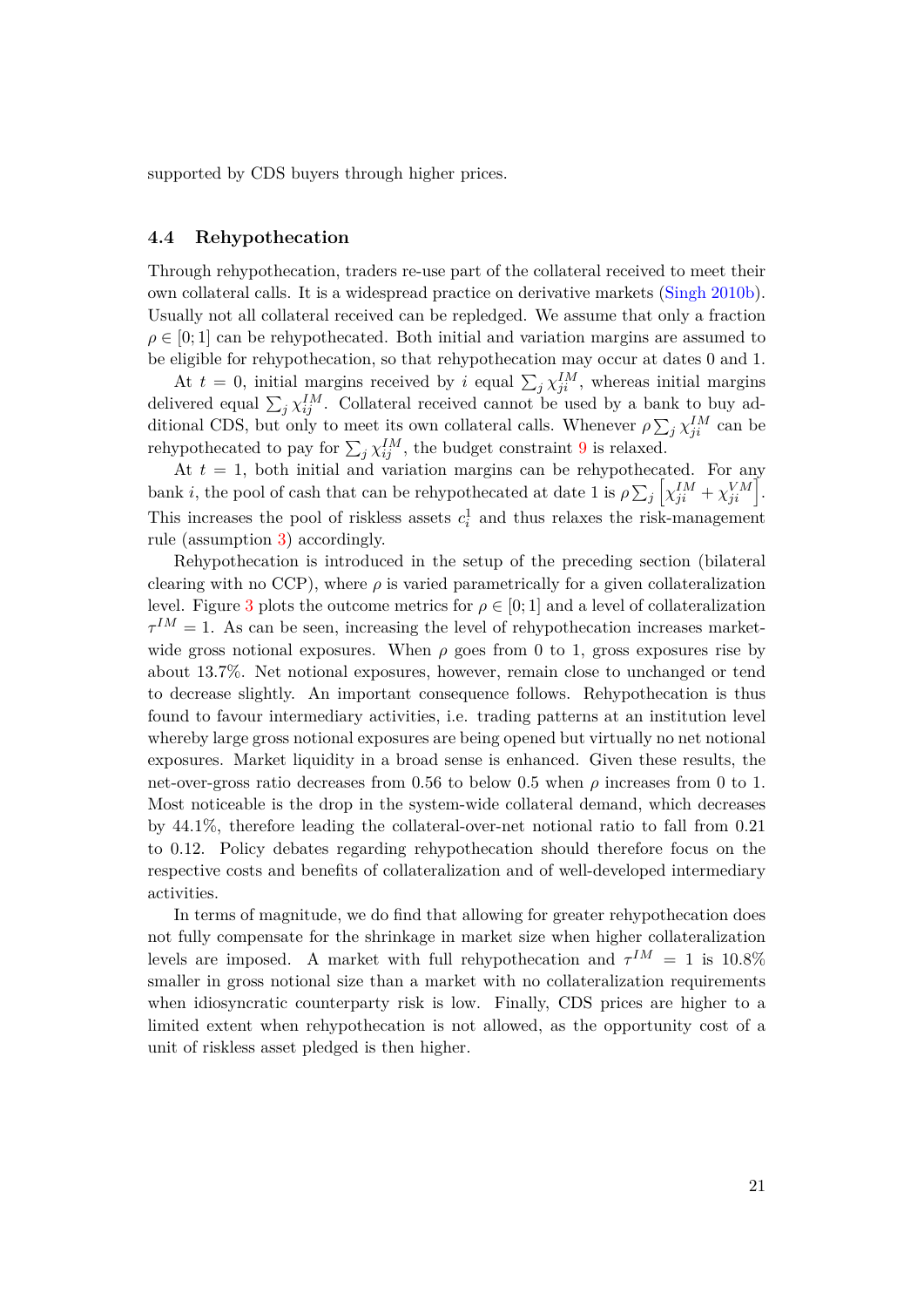#### **4.5 Central clearing party**

We add one central clearing party (CCP) to which any trade  $\omega_{ij}$  between any *i* and *j* satisfying an eligibility criterion has to be novated. Ongoing reforms require derivative contracts to be centrally cleared based on a standardization criterion. In this model we do have one homogenous CDS contract on one unique reference entity. Instead, we assume that trades with a notional amount above a threshold  $T$  have to be novated to a CCP. In turn, if  $\omega_{ij} < 0$ , the novation of a trade amounts to the CCP buying  $\omega_{CCP,j} = \omega_{ij}$  from *j* and selling  $-\omega_{CCP,j}$  to *i* (conversely whenever  $\omega_{ij} > 0$ ). In terms of collateral amounts to be posted, the case where one central party clears all positions above a threshold  $T$  differs in several respects from the case where collateral is posted bilaterally.

First, collateral is posted on the basis of the multilateral net exposure to or from the CCP, i.e. trades with different initial counterparties may enjoy netting benefits when centrally cleared. The total notional exposure of any bank *i* sold to, or bought from, the CCP, is  $\tilde{\omega}_{i,CCP}^s = \sum_j \omega_{ij} \mathbb{1}_{\{| \omega_{ij} | > \bar{T} \}}$ . On the basis of these exposures for all  $i$ , the collateral to be posted by any institution  $i$  to the CCP is computed using equation [4](#page-15-1) and [5](#page-16-1) with  $\tau^{IM} = 1$ . Thus the CCP is assumed to hold a consistently flat portfolio with full collateralization of current and potential future exposures. Moreover, the CCP does not post initial margins to its members.

Second, the CCP imposes one additional requirement onto its members in the form of a contribution to a default fund. Default fund contributions are typically computed from CCP members' tail risks. We adopt a simplified approach (as in [Heller and Vause](#page-30-2) [2012\)](#page-30-2) and set default fund contributions as a fixed percentage of a bank's initial margins. It generally ranges—depending on the portfolio structure of the clearing member—between  $4\%$  and  $25\%$  of its initial margin [\(Rafi](#page-31-7) [2012\)](#page-31-7). We consider that a multiple  $\psi = 0.15$  of the initial margins must contribute to the default fund.

Figure [4](#page-37-0) presents the outcomes metrics, as well as the share of cleared CDS notional for  $T$  ranging between  $0$  (full central clearing) to  $60$  (no central clearing) and a collateralization level  $\tau^{IM} = 0$  on non-cleared contracts. The system-wide effect of a CCP balances the benefits of cross-counterparty netting with the cost of additional collateral to be delivered. Which effect dominates the other depends both on the collateralization levels for uncleared trades and of the share of CCP-cleared trades, i.e. on the threshold T.

From the base case, novating a larger share of trades to a CCP has a contractionary effect on the market. When all trades are novated to the CCP, the market gross notional amount is 34.1% lower than in the absence of a CCP. This shrinkage is more pronounced than when raising  $\tau^{IM}$  on all bilaterally cleared trades, in which case the market size is still 21.6% larger.

Other effects documented earlier for an increase in the collateralization levels on uncleared trades (section [4.3\)](#page-20-0) are magnified. The decrease in the market net notional exposure is of lower magnitude than the drop in gross exposures, yielding a sizeable increase in the net-over-gross notional ratio (from 0.52 to 0.66). Intermediary trading is reduced, and these results give ground for concerns—expressed in policy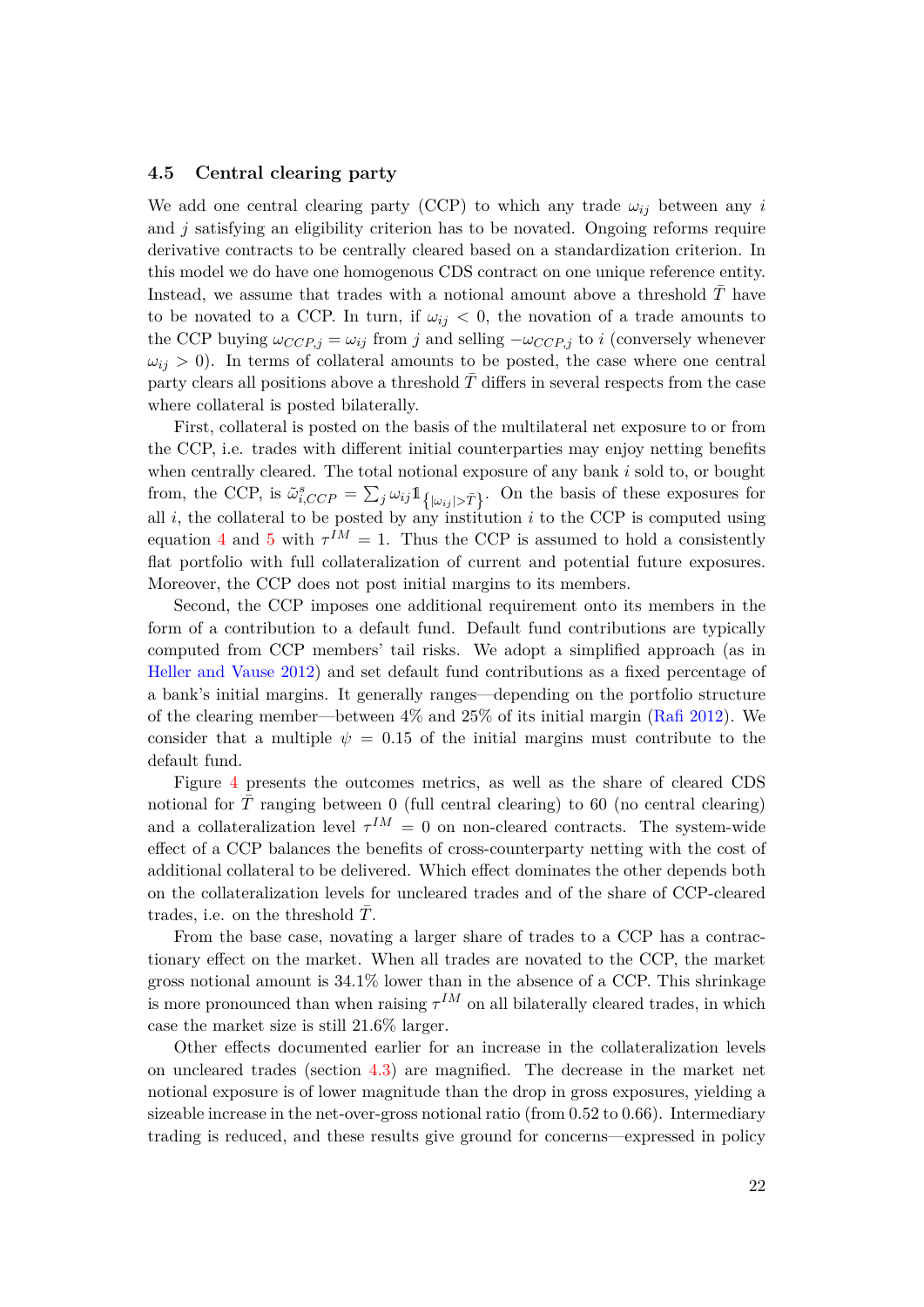debates—about the reduction in market liquidity due to mandatory clearing.

Collateral represents  $18.2\%$  of the net exposure when all exposures are cleared.<sup>[6](#page-24-0)</sup> Finally, a shift from no clearing to full clearing implies an increase in prices by 4.5%, compared to 2.2% when collateralization levels on bilateral trades were set to 1.

## <span id="page-24-2"></span>**4.6 Calibration and the role of market size adjustment**

Finally, we define a market-based calibration, aimed at reproducing the ongoing regulatory migration from full bilateral clearing (or "pre-reform") to full central clearing (or "post-reform"). Our main purpose is not to provide a proper empirical estimation of increased collateral needs induced by mandatory central clearing—which lies outside the scope of the paper—, but rather to convey information on the potential over-estimation of such needs if dynamic ajustments of the market structure are not accounted for [\(Heller and Vause](#page-30-2) [2012;](#page-30-2) [Sidanius and Zikes](#page-31-0) [2012;](#page-31-0) [Duffie et al.](#page-30-3) [2014\)](#page-30-3). All outcome metrics are here compared with a benchmark in which changes in network size and structure are not accounted for, thus akin to the existing literature. The comparison of collateral demand in both cases provides an estimate of the potential over-estimation of the rise in margins demand in the existing empirical literature (where the network is considered exogenously given).

The parameters related to trade collateralization in the pre-reform case are calibrated using available market data as of end-2012. Our main sources are [ISDA](#page-30-15) [\(2012,](#page-30-15) [2013\)](#page-30-16). Descriptive statistics in these surveys are provided for two groups of institutions, "Large" and "Medium/Small".[7](#page-24-1) As our set of institutions is meant to represent the most active CDS dealers, we use figures for large institutions. As regards the collateralization of initial margins in the pre-reform case, we consider alternatively  $\tau^{IM} = 0$  and  $\tau^{IM} = 0.88$ . In the first specification, dealers are assumed not to post initial margins between themselves, as anecdotal evidence suggests. In the second case, banks do not enjoy any dealer privilege and initial margins are posted. In the latter case, we consider both  $\rho = 0$  (no rehypothecation) and  $\rho = 0.75$  (partial rehypothecation). All calibrations are summarized in table [1.](#page-32-0)

The main outcome metrics for the calibrated model and for several base cases are presented in table [2.](#page-33-0) From a base case where dealers do not post initial margins, the increase in collateral demand represents a substantial share (17.7%) of the market net notional. However, if the adjustment in the market size and structure were not to be accounted for, estimated collateral needs would be 47% larger, implying a sizeable over-estimation. Qualitatively similar results hold for alternative base cases, however to a lesser extent. In the case where dealers do post initial margins ( $\tau^{IM} = 0.88$ ) and rehypothecation ( $\rho = 0.75$ ), initial margins demand increases by 12.0% when

<span id="page-24-0"></span> $6N$ ote, however, that the multilateral net exposure is here computed, for the sake of comparability, on the bilateral market before novation to the CCP. Because of the cross-counterparty netting benefits of central clearing, net exposures are reduced in the process of novation, so that the ratio of collateral to net exposures increases to 24.6%.

<span id="page-24-1"></span><sup>&</sup>lt;sup>7</sup>Institutions qualify as "Large" or "Medium/Small" depending on the number of collateral agreements which they signed.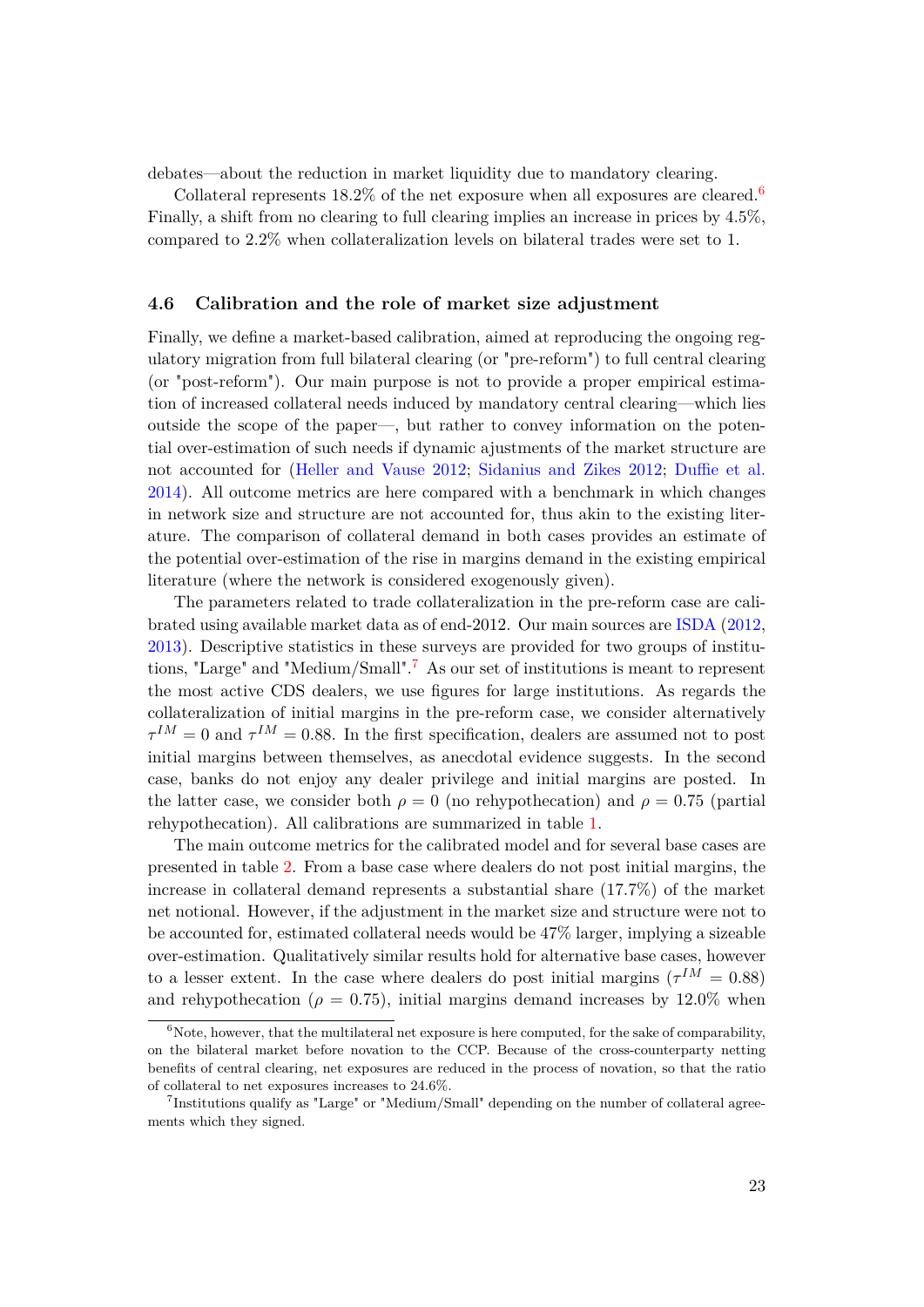dynamic effects on the network size are accounted for, whereas it would rise by 22% otherwise.

## **5 Robustness**

This section presents further evidence on the dynamics of the model as other parameters affecting the cost-benefit weighting of collateral and clearing schemes are varied. In particular, we focus on increased bank idiosyncratic probabilities of default and on the market-wide supply of riskless assets.

## <span id="page-25-0"></span>**5.1 Probabilities of default**

*Ceteris paribus*, the benefits provided by initial and variation margins to CDS buyers depend on each counterparty's probability of default. Therefore the relative cost-benefit weighting of collateral depends on the level and distribution of bank probabilities of default. This section explores the dynamics of the model when the mean of the distribution from which bank idiosyncratic probabilities of default are drawn rise. Such a scenario is akin to a system-wide downward shift in banks' creditworthiness.

Figures [5](#page-38-0) and [6](#page-39-0) plot the outcome metrics for two levels of bank probability of default, with changing collateralization levels on the bilateral market and with increased central clearing respectively. Several results are obtained. First, gross and net notional exposures system-wide are smaller when counterparty risk is higher. However, the shrinkage of market size depends importantly on the collateralization level or on the scope of central clearing.

Focusing first on changes in the collateralization level on uncleared bilateral trades (figure [5\)](#page-38-0), the different dynamics of gross and net notional exposures is to be noted. Even with full collateralization of bilateral exposures, the gross market notional remains significantly lower when probabilities of default are higher (14.3% lower in this case); on the contrary, increased collateralization levels reduce the impact of probabilities of default on net notional exposures, i.e. on ultimate exposure at default. The gap between the multilateral net notional for two levels of bank probabilities of default is found to narrow when collateralization levels increase. CDS buyers are then compensated to a larger extent in case of counterparty default, and are thus willing to take on larger net exposures. Collateral mitigates the shrinkage in market size.

Furthermore, prices are overall lower when counterparty risk is higher, reflecting the fact that states of the world in which CDS buyers will not receive CDS payoffs are more likely to occur. This is particularly true for low collateralization levels, i.e. when collateral cannot compensate for the expected lost payoff in these states. For higher collateralization levels ( $\tau^{IM} > 0.6$ ), the price differential narrows.

Turning to changes in the scope of central clearing (figure [6\)](#page-39-0), the introduction of a CCP is found to limit to a large extent the negative impact of higher probabilities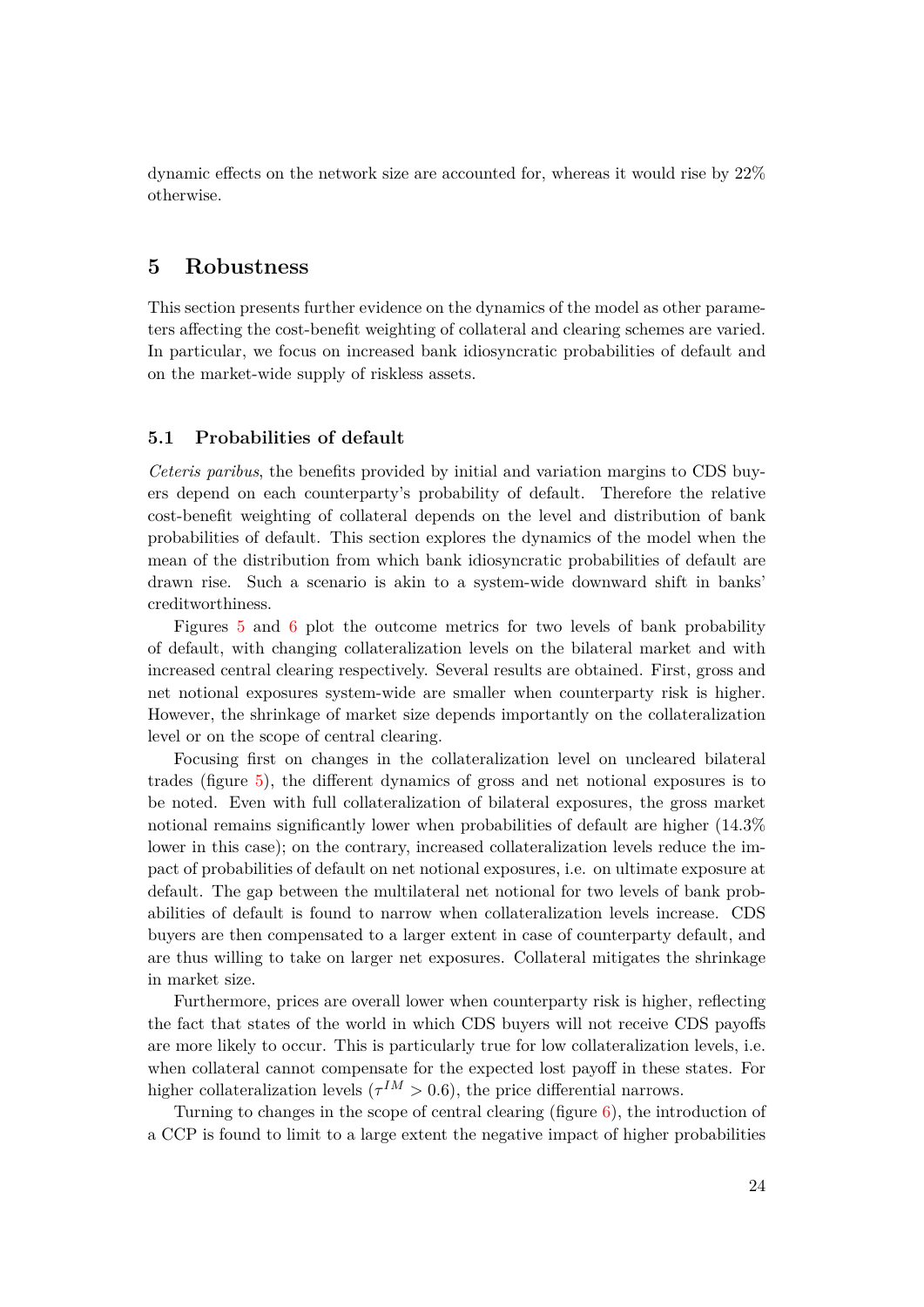of default on the network size. When no trades are centrally cleared (right side of the charts), differences in gross and net notional sizes are large depending on the level of bank probabilities of default. When, however, a larger share of trades are cleared (left side of the chart) these differences narrow, so that both gross and net notional due to counterparty risk disappear to a large extent. This is consistent with existing theoretical results according to which mandatory CCP clearing may reduce the incentive to screen counterparties [\(Koeppl and Monnet](#page-30-10) [2010;](#page-30-10) [Biais et al.](#page-29-3) [2012\)](#page-29-3): differences in counterparty risk no longer play a sizeable role for the market structure once trades are novated to a CCP; only higher collateralization requirements imposed by the CCP have a first-order effect on market outcomes.

## **5.2 Riskless asset supply**

In this section, we document the sensitivity of our results when the aggregate supply of the riskless asset decreases, leaving the size of each bank unchanged. Assume that a share of the riskless asset holding *c<sup>i</sup>* of each bank *i* is converted into the risky asset so that, from a portfolio  $\{a_i, c_i\}$ , each bank *i* then holds  $\{a_i + c_i/\bar{c}, c_i(1 - 1/\bar{c})\}$ , where  $\bar{c} > 1$  is a constant. Thus the size of each institution remains unchanged, but the ratio of riskless over risky assets decreases to an extent determined by the initial portfolio  $\{a_i, c_i\}$ . Such a setup resembles the downgrade of an AAA-rated bond, whereby a previously riskless security comes to be regarded as risky.

Figure [7](#page-40-0) plots respectively the market outcomes and the contract characteristics for three different supplies of the safe asset, including the base case. Several results are obtained. First, with regards to magnitudes, changes in the supply of the riskless asset—leaving the banking sector size unchanged—has a much larger effect on market size (both gross and net) than a change in the collateralization level. A decrease by 50% in the safe asset supply (from the base case) decreases the gross market size by 46.2%. This result has implications for the procyclicality of the financial system, where gross and net exposures are likely to rise when the supply of assets perceived as riskless is abundant, before contracting when becoming scarcer. Such fluctuations are here shown to be potentially larger than those implied by the change in collateralization framework.

The above result on magnitudes is particularly true for net exposures. If the supply of riskless assets is divided by 4 ( $\bar{c}$  = 1.33), the gross market size is divided by 2.1, whereas the net market size shrinks by 4.4. Thus the drop in exposures at default is much larger than the contraction is gross market size suggests. This results contrasts with previous results on CCPs and collateralization, where net exposures were found to react to a lesser extent than gross exposures to changes in the collateralization requirements. As a result, the ratio of collateral over net exposures is significantly higher when the supply of riskless assets is lower.

The main explanation behind the response of net notional exposures is the following. In the baseline case, traders willing to increase their exposure to the risky asset take positions as net CDS sellers (by contrast, gross exposures do not generate exposure to the risky asset, only to counterparty default). When part of their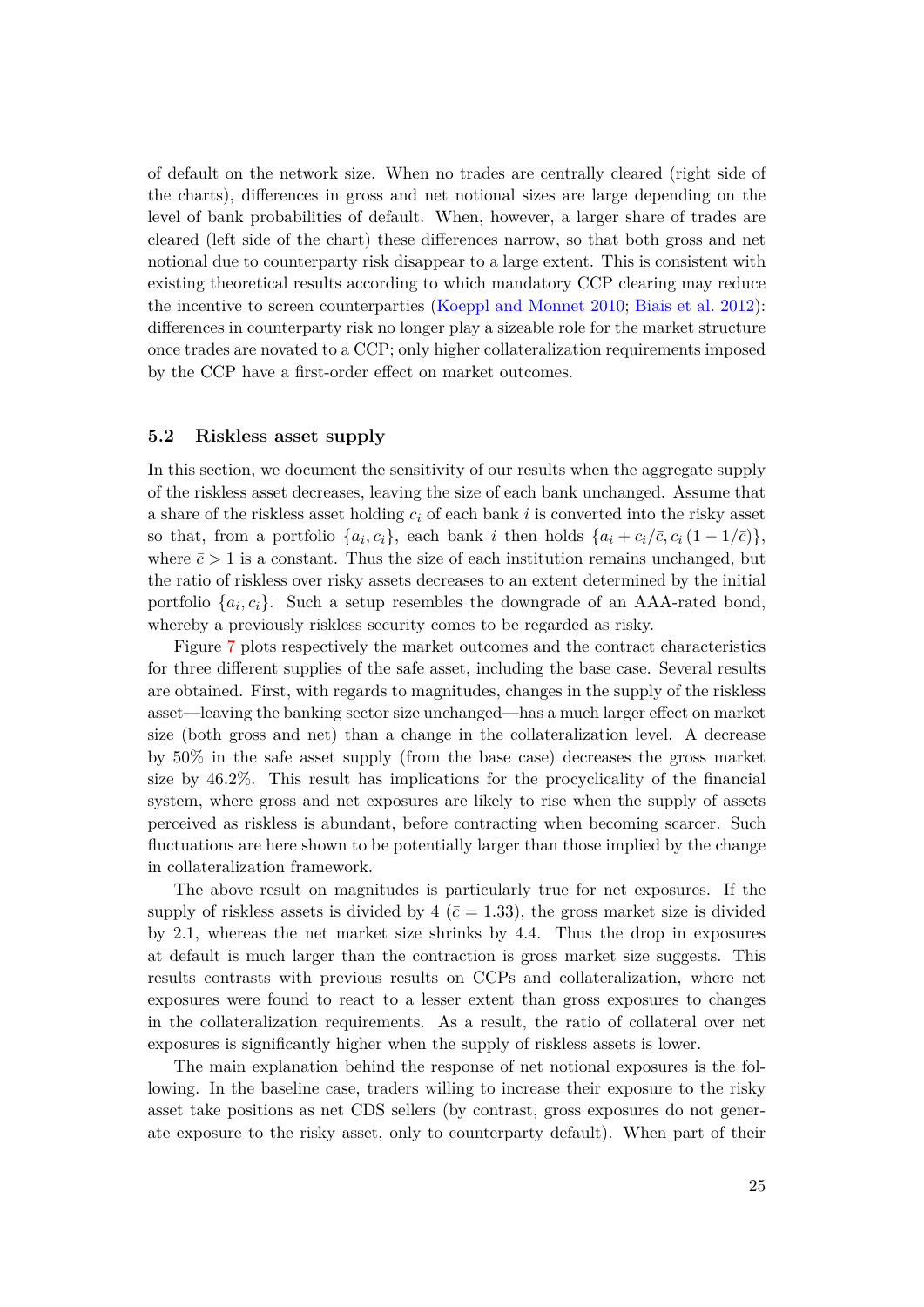riskless asset holdings turn risky, the portfolio allocation that there are targeting changes. The short position they are willing to take is lower, unless CDS spreads increase sufficiently (see below) or they may eventually want to reduce their exposure to the risky asset by buying CDS. Thus the effect of the riskless asset supply on market outcomes goes primarily through net notional exposures which, contrary to gross exposures, enable adjusting one's own exposure to the risky or riskless asset at  $t=2$ .

The change in prices induced by the increased scarcity of riskless assets is large, whereas price changes due to increased collateralization levels are by contrast of second order effect. The price of CDS contracts increases, as being guaranteed a safe return at  $t = 2$  (i.e. buying a CDS) is more valuable whenever riskless assets are scarcer. To accept a larger exposure to the risky asset, CDS sellers require higher compensation through prices.

## **5.3 Number of trading institutions**

An important parameter for central clearing efficiency, investigated theoretically by [Duffie and Zhu](#page-30-1) [\(2011\)](#page-30-1) and [Cont and Kokholm](#page-30-11) [\(2014\)](#page-30-11) and empirically by [Duffie](#page-30-3) [et al.](#page-30-3) [\(2014\)](#page-30-3), is the size of the netting set—as central clearing trades off increase collateral requirements at an exposure level against multilateral netting benefits at a portfolio level. A driver of multilateral netting benefits is thus the number of active institutions in the netting set. This section presents results when  $n$  is varied between 4 and 10.

First, an increase in the number of banks implies higher cross-bank heterogeneity, thus larger risk-sharing opportunities *ceteris paribus*. We run two simulation exercises. First, we increase the collateralization level of initial margins  $\tau^{IM}$  from 0 to 1. Second, we simulate a shift from no central clearing to full central clearing. In both cases, we focus on the change in gross notional size marketwide. Results are presented in table [3.](#page-33-1) In both cases, an increase in the number of trading banks reduces the drop in market size induced by higher collateral requirements, both for bilaterally and for centrally cleared trades. In the case where all trades are bilateral, the lower drop in notional market size can be explained by the higher trading opportunities that exist when cross-bank heterogeneity is larger, even when collateralization levels are higher. In the case where a CCP exists, a second effect is at play: a larger number of counterparties increases the multilateral netting opportunities provided by the CCP, which dampens partially the effects of higher collateral standards.

## **6 Conclusion**

Using an OTC network formation model, this paper investigates the comparative dynamics of the credit derivative market when regulatory collateral schemes are exogenously imposed onto trading institutions. Both costs and benefits of collateral posting through initial and variation margins enter banks' objective functions. In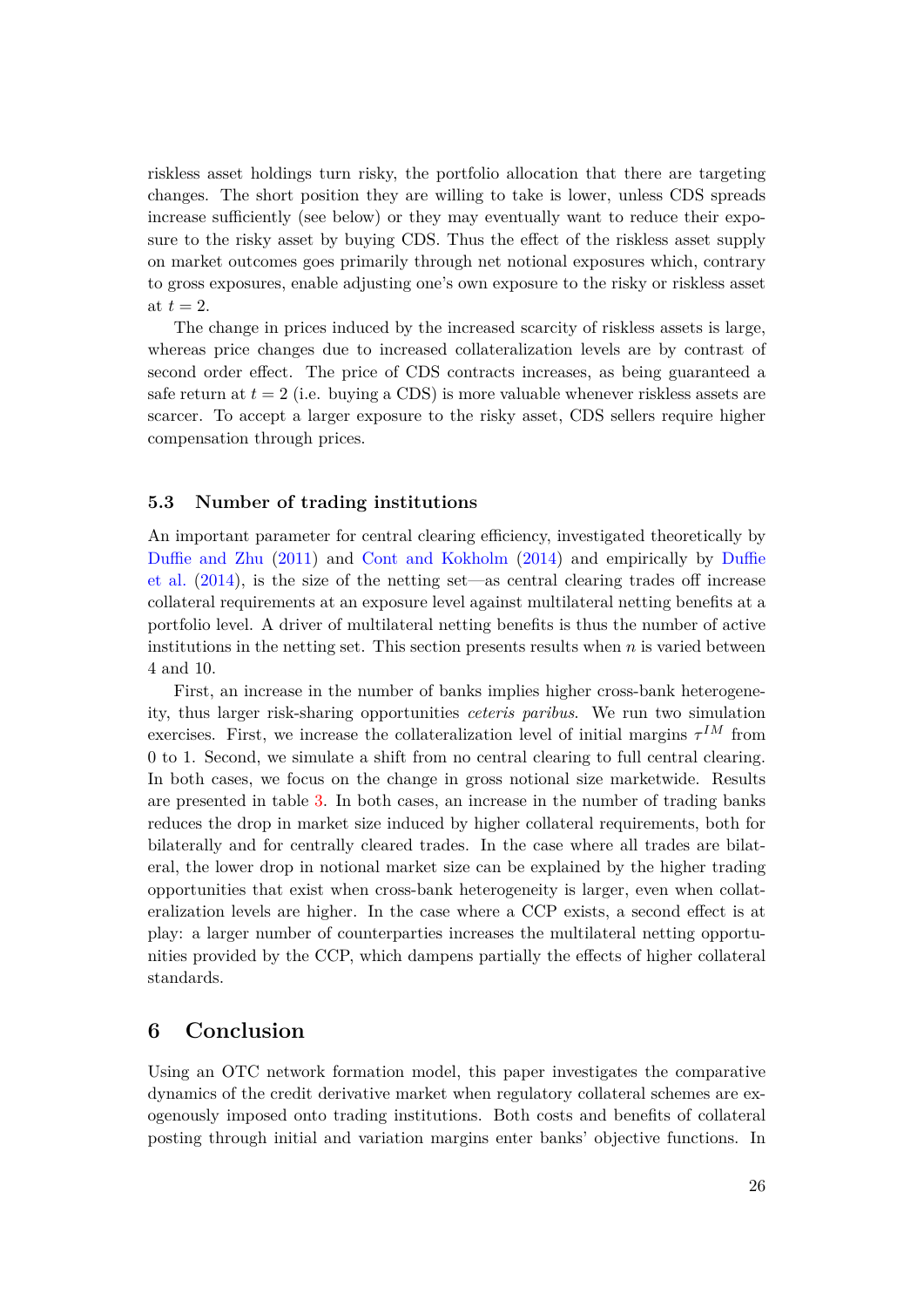the trading process, their relative weight contributes to the determination of market outcomes including exposure sizes and contract prices. Not accounting for such dynamic effects is shown to have sizeable consequences for estimated collateral demand increases provided in the literature (between 22% and 47% over-estimation). Furthermore, the analysis of these effects is refined so as to account for changes in both bank idiosyncratic probabilities of default and safe asset supply, both of which have a sizeable marginal effect on the costs and benefits of collateral.

While our analysis embeds some simplifying assumptions, our model framework offers a first step towards a cost-benefit of regulatory measures in OTC markets. In particular, the following extensions could be worth pursuing. First, the current framework features only one risky asset, and therefore does not account for the return correlation structure that exists in portfolios with multiple assets. Asset correlation is nonetheless important, as a more refined model of initial and variation margins would typically feature benefits from portfolio diversification [\(Duffie et al.](#page-30-3) [2014\)](#page-30-3). Second, the robustness of the simulated networks to exogenous shocks, as well as contagion arising from adverse scenarios could be analysed using our framework. Finally, our comparative investigation of collateralization schemes could be complemented by a normative analysis. One pending question, for example, relates to whether the reduction in market size induced by increased collateral requirements is welfareimproving. Related is the question about whether trades for which the expected benefit no longer exceeds the expected cost—i.e. do not take place any longer—were associated with genuine hedging needs or with other purposes.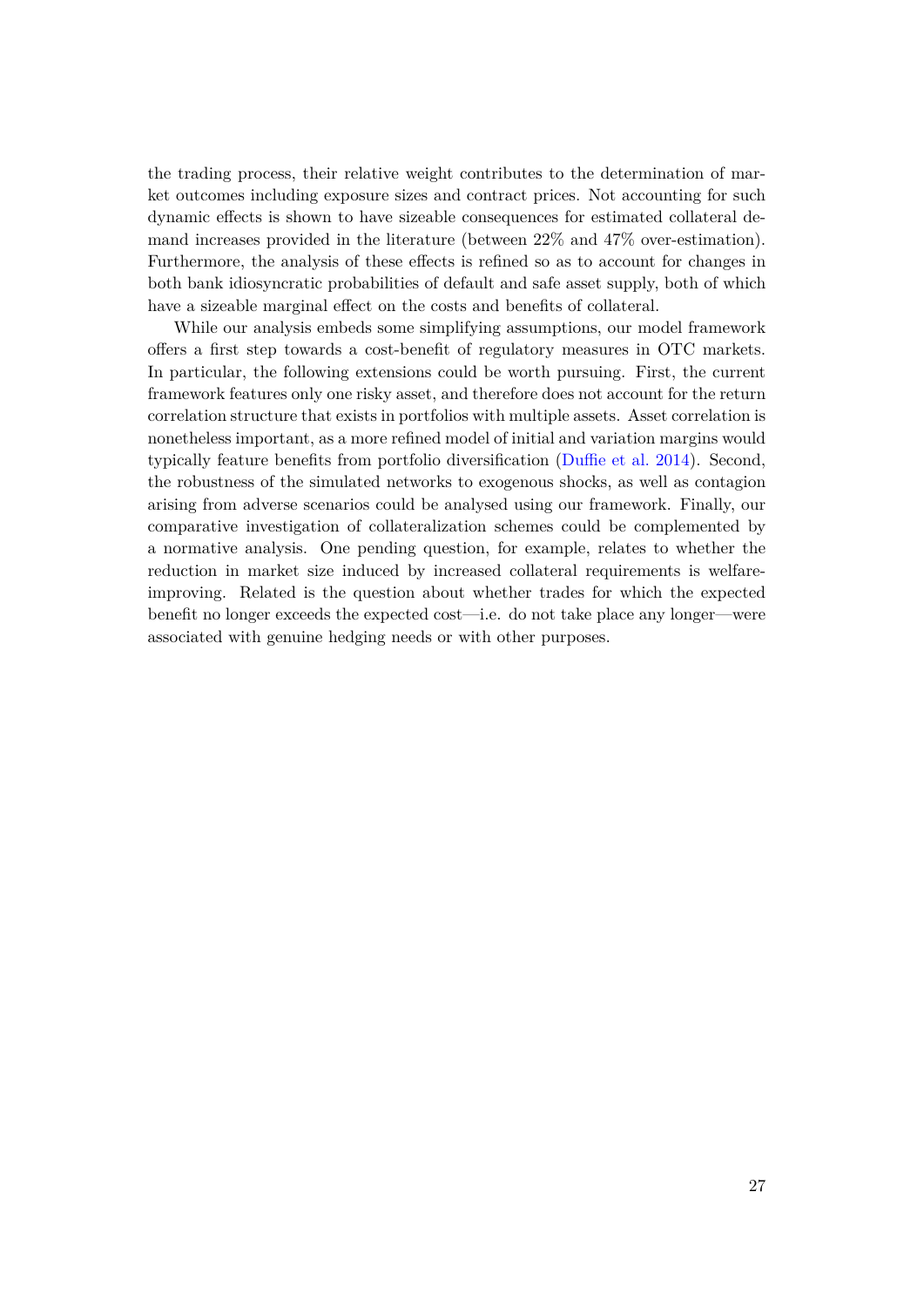## **References**

- <span id="page-29-4"></span>Acemoglu, D., A. Ozdaglar, and A. Tahbaz-Salehi (2013). Systemic risk and fragility in financial networks. *mimeo*.
- <span id="page-29-9"></span>Acharya, V. and A. Bisin (2013). Counterparty risk externality: Centralized versus over-the-counter markets. *Journal of Economic Theory* (forthcoming).
- <span id="page-29-13"></span>Afonso, G. and R. Lagos (2012). Trade dynamics in the market for federal funds. *mimeo*.
- <span id="page-29-10"></span>Anderson, S., J.-P. Dion, and H. Perez Saiz (2013). To link or not to link? Netting and exposures between central counterparties. *Bank of Canada Working Paper* (6).
- <span id="page-29-12"></span>Atkeson, A., A. Eisfeldt, and P.-O. Weill (2013). The market for OTC derivatives. *NBER Working Paper* (18912).
- <span id="page-29-7"></span>Babus, A. (2013). The formation of financial networks. *Tinbergen Institute Working Paper* (06-093).
- <span id="page-29-1"></span>Banque de France (2013). OTC derivatives: New rules, new actors, new risks. *Financial Stability Review 17*.
- <span id="page-29-5"></span>Battiston, S., D. D. Gatti, M. Gallegati, B. Greenwald, and J. Stiglitz (2012). Default cascades: When does risk diversification increase stability? *Journal of Economic Dynamics and Control 8* (3), 138–149.
- <span id="page-29-3"></span>Biais, B., F. Heider, and M. Hoerova (2012). Clearing, counterparty risk, and aggregate risk. *IMF Economic Review 60*, 193–222.
- <span id="page-29-8"></span>Biais, B., F. Heider, and M. Hoerova (2013). Incentive compatible centralised clearing. *Banque de France Financial Stability Review 17*, 161–168.
- <span id="page-29-0"></span>BIS (2013). Semiannual OTC derivatives statistics at end-december 2012. *Bank of International Settlements*.
- <span id="page-29-2"></span>Bliss, R. and G. Kaufman (2006). Derivatives and systemic risk: Netting, collateral and closeout. *Journal of Financial Stability 2* (1), 55–70.
- <span id="page-29-11"></span>Bliss, R. and R. Steigerwald (2006). Derivatives clearing and settlement: A comparison of central counterparties and alternative structures. *Economic Perspectives* (4).
- <span id="page-29-6"></span>Bluhm, M., E. Faia, and J.-P. Krahnen (2013). Endogenous banks' networks, cascades and systemic risk. *SAFE Working Paper* (12).
- <span id="page-29-14"></span>Brunnermeier, M., L. Clerc, Y. El Omari, S. Gabrieli, S. Kern, C. Memmel, T. Peltonen, N. Podlich, M. Scheicher, and G. Vuillemey (2013). Assessing contagion risks from the CDS market. *European Systemic Risk Board Occasional paper* (4).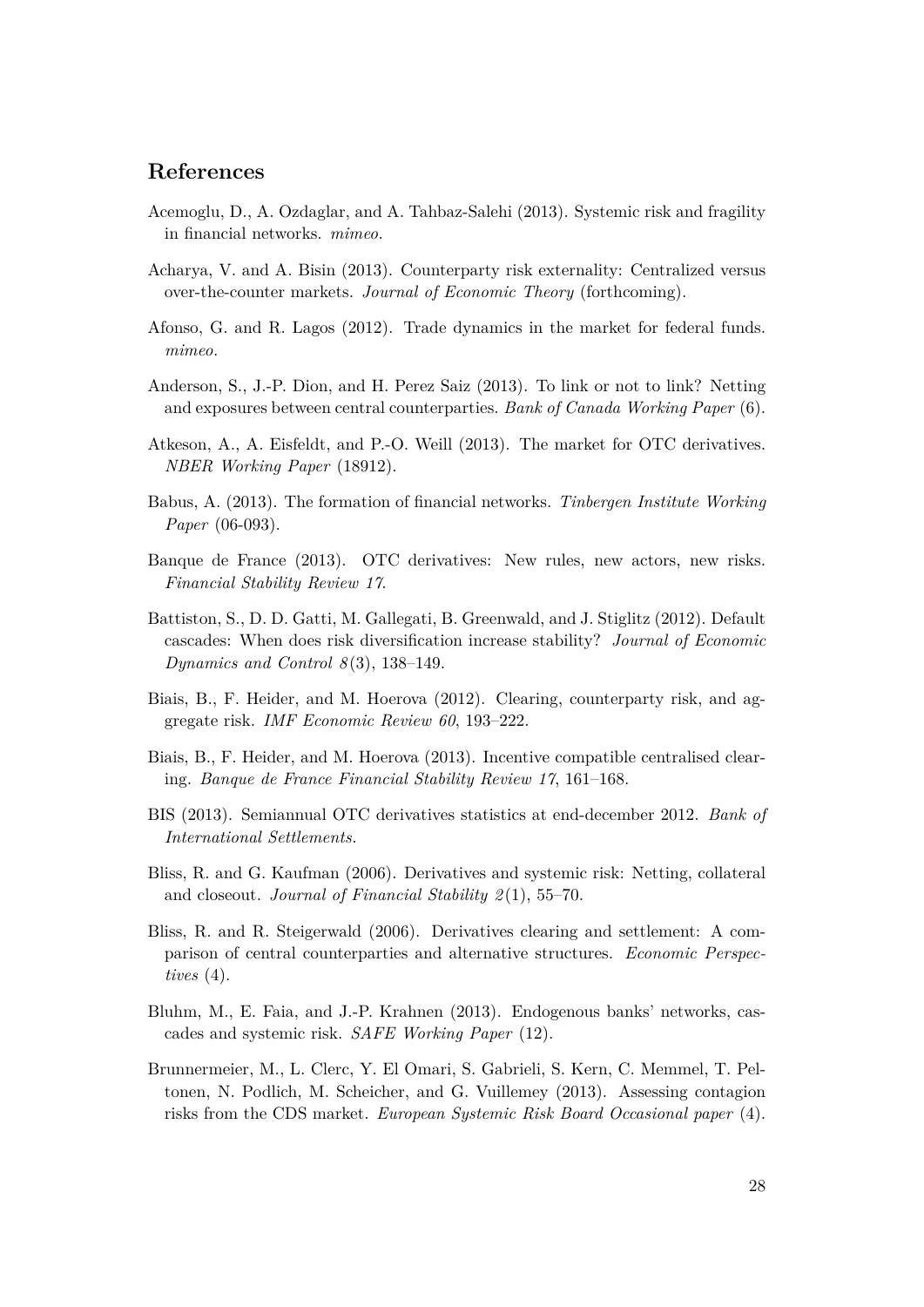- <span id="page-30-13"></span>Casares, M. (2007). Monetary policy rules in a new keynesian euro area model. *Journal of Money, Credit and Banking 39* (4), 875–900.
- <span id="page-30-11"></span>Cont, R. and T. Kokholm (2014). Central clearing of OTC derivatives: Bilateral vs multilateral netting. *Statistics and Risk Modeling 31*, 3–22.
- <span id="page-30-8"></span>Duffie, D., N. Garleanu, and L. Pedersen (2005). Over-the-counter markets. *Econometrica 73* (6), 1815–1847.
- <span id="page-30-9"></span>Duffie, D., N. Garleanu, and L. Pedersen (2007). Valuation in over-the-counter markets. *Review of Financial Studies 20*, 1865–1900.
- <span id="page-30-3"></span>Duffie, D., M. Scheicher, and G. Vuillemey (2014). Central clearing and collateral demand. *NBER Working Paper 19890*.
- <span id="page-30-1"></span>Duffie, D. and H. Zhu (2011). Does a central clearing counterparty reduce counterparty risk? *Review of Asset Pricing Studies 1* (1).
- <span id="page-30-5"></span>Dutta, B. and M. Jackson (2003). On the formation of networks and groups. In B. Dutta and M. Jackson (Eds.), *Models of the Strategic Formation of Networks and Groups*, pp. 1–16. Springer-Verlag.
- <span id="page-30-7"></span>Georg, C.-P. (2013). The effect of the interbank network structure on contagion and common shocks. *Journal of Banking and Finance 37* (7).
- <span id="page-30-2"></span>Heller, D. and N. Vause (2012). Collateral requirements for mandatory clearing of over-the-counter derivatives. *BIS Working Paper* (373).
- <span id="page-30-12"></span>Hull, J. (2010). OTC derivatives and central clearing: can all transactions be cleared? *Banque de France Financial Stability Review 14*, 71–78.
- <span id="page-30-0"></span>IMF (2010). Making the over-the-counter derivatives safer: The role of central counterparties. *Global Financial Stability Report*.
- <span id="page-30-15"></span>ISDA (2012). Margin survey 2011. Technical report. available at [http://www2.isda.org/functional-areas/research/surveys/margin-surveys/.](http://www2.isda.org/attachment/MzAzMQ==/ISDA%20Margin%20Survey%202011%20Final.pdf)
- <span id="page-30-16"></span>ISDA (2013). Margin survey 2013. Technical report. available at [http://www2.isda.org/functional-areas/research/surveys/margin-surveys/.](http://www2.isda.org/attachment/NTcxMQ==/ISDA%20Margin%20Survey%202013%20FINAL.pdf)
- <span id="page-30-6"></span>Jackson, M. and Y. Zenou (2013). Games on networks. In P. Young and S. Zamir (Eds.), *Handbook of Game Theory, Vol. 4*. Elsevier Publishing.
- <span id="page-30-14"></span>Janicki, H. and E. Prescott (2006). Changes in the size distribution of U.S. banks: 1960-2005. *Economic Quarterly 92* (4).
- <span id="page-30-4"></span>Koeppl, T., C. Monnet, and T. Temzelides (2011). Optimal clearing arrangements for financial trades. *Journal of Financial Economics 103* (1), 189–203.
- <span id="page-30-10"></span>Koeppl, V. T. and C. Monnet (2010). The emergence and future of central counterparties. *Fed. Res. Bank of Philadelphia Working Paper* (30).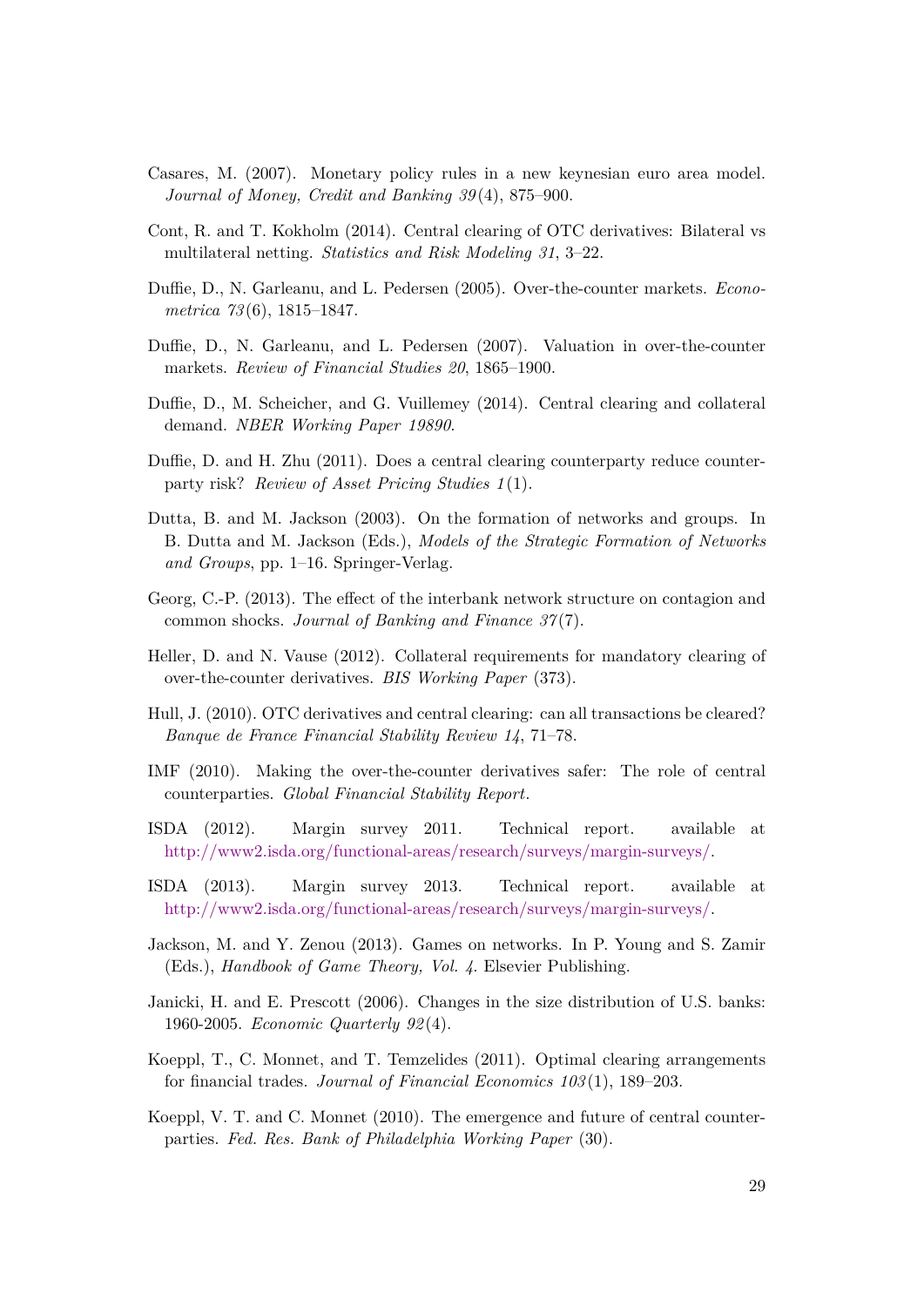- <span id="page-31-4"></span>Rabanal, P. and J.-P. Rubio-Ramirez (2005). Comparing new keynesian models of the business cycle: A bayesian approach. *Journal of Monetary Economics 52* (6), 1151–1166.
- <span id="page-31-7"></span>Rafi, M. (2012). What will clearing cost? *Risk Magazine*.
- <span id="page-31-1"></span>Sidanius, C. (2012). Thoughts on determining central clearing eligibility of otc derivatives. *Bank of England Financial Stability Paper* (14).
- <span id="page-31-0"></span>Sidanius, C. and F. Zikes (2012). OTC derivatives reform and collateral demand impact. *Financial Stability Paper* (18).
- <span id="page-31-2"></span>Singh, M. (2010a). Collateral, netting and systemic risk in the OTC derivatives market. *IMF Working Paper 10/99*.
- <span id="page-31-6"></span>Singh, M. (2010b). Under-collateralisation and rehypothecation in the OTC derivatives markets. *Banque de France Financial Stability Review 14*, 113–119.
- <span id="page-31-3"></span>Singh, M. (2013). The changing collateral space. *IMF Working Paper 13/25*.
- <span id="page-31-5"></span>Standard and Poors (2012). 2011 annual U.S. corporate default study and rating transitions.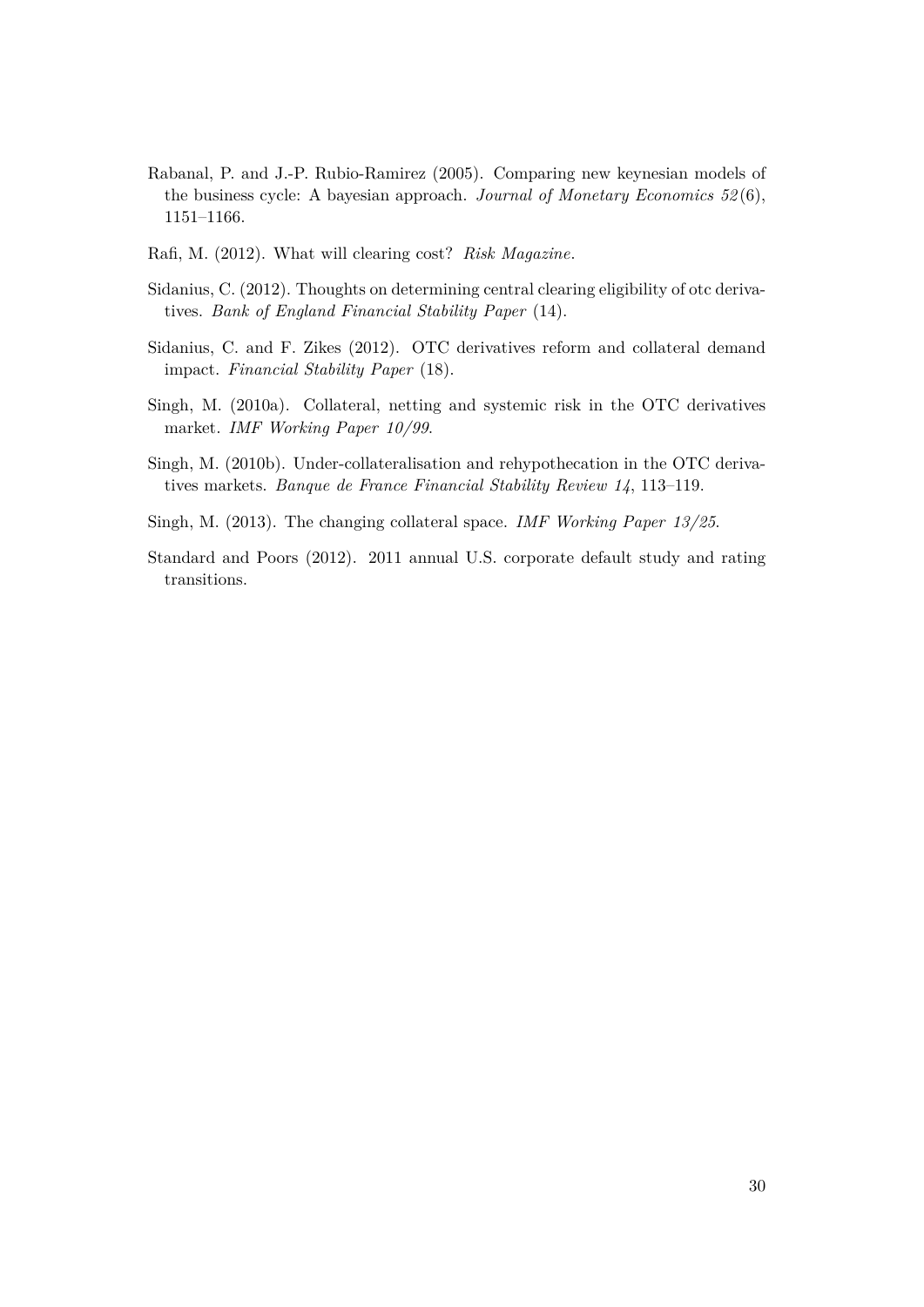# <span id="page-32-0"></span>**Appendices**

| Parameter             | Definition                       | <b>Baseline</b>                                   | Market                                            | Comment                                              |  |  |  |  |  |
|-----------------------|----------------------------------|---------------------------------------------------|---------------------------------------------------|------------------------------------------------------|--|--|--|--|--|
| <b>Banking</b> sector |                                  |                                                   |                                                   |                                                      |  |  |  |  |  |
| $\boldsymbol{n}$      | Number of banks                  | 5                                                 | 5                                                 | Dealers                                              |  |  |  |  |  |
| Λ                     | Bank probabilities of failure    | Beta (25,60000)                                   | Beta (25,60000)                                   | Implied from credit ratings.                         |  |  |  |  |  |
| $\gamma$              | CRRA coefficient                 | 0.3                                               | 0.3                                               | Rabanal and Rubio-Ramirez (2005)<br>Casares $(2007)$ |  |  |  |  |  |
| $\nu$                 | Risk-management rule             | $\theta$                                          | $\theta$                                          | No bank failure<br>from collateral shortage          |  |  |  |  |  |
| $\kappa$              | Cost of creating a link          | 0.1                                               | 0.1                                               |                                                      |  |  |  |  |  |
| $\, S \,$             | Number of matching opportunities | 200                                               | 200                                               |                                                      |  |  |  |  |  |
| $\theta$              | Preferential attachment          | 1000                                              | 1000                                              |                                                      |  |  |  |  |  |
| Assets                |                                  |                                                   |                                                   |                                                      |  |  |  |  |  |
| $r_0$                 | Risk-free rate                   | 1.029                                             | 1.029                                             | 10-year Treasury                                     |  |  |  |  |  |
| R                     | Risky yield                      | 1.158                                             | 1.158                                             | S&P 500 average yield                                |  |  |  |  |  |
| $\delta_0$            | Default probability at $t=0$     | 0.1                                               | 0.1                                               |                                                      |  |  |  |  |  |
| $\pi(.)$              | Distribution of $\delta_1$       | Unif $(\delta_0 - \epsilon; \delta_0 + \epsilon)$ | Unif $(\delta_0 - \epsilon; \delta_0 + \epsilon)$ |                                                      |  |  |  |  |  |
| $\epsilon$            | Support of $\pi(.)$              | 0.1                                               | 0.1                                               |                                                      |  |  |  |  |  |
| Collateral            |                                  |                                                   |                                                   |                                                      |  |  |  |  |  |
| $f^{IM}$              | Initial margin rule              | 10                                                | 10                                                | Potential future exposure                            |  |  |  |  |  |
| $f^{VM}$              | Variation margin rule            | $\overline{2}$                                    | 2                                                 | Current exposure                                     |  |  |  |  |  |
| $\tau^{IM}$           | Initial margin level             | [0;1]                                             | $\Omega$                                          | ISDA (2013)                                          |  |  |  |  |  |
| $\tau V M$            | Variation margin level           | 1                                                 |                                                   | ISDA (2013)                                          |  |  |  |  |  |
|                       | Rehypothecation ratio            | $\Omega$                                          | 0.75                                              | ISDA (2013)                                          |  |  |  |  |  |
| With CCP              |                                  |                                                   |                                                   |                                                      |  |  |  |  |  |
| $\bar{T}$             | CCP clearing threshold           | $+\infty$                                         | $+\infty$                                         | No CCP clearing                                      |  |  |  |  |  |
| $\psi$                | Contribution to default fund     | 0.15                                              | 0.15                                              | Rafi (2012)                                          |  |  |  |  |  |

Table 1: Calibration of the parameters in the baseline model. This table presents the calibration of the model, both for the baseline case and for the market-calibrated case of section [4.6.](#page-24-2) The baseline models aims at investigating the comparative dynamics of the model, whereas the market-calibrated cases reproduces the transition from bilateral to central clearing. "log  $\mathcal{N}$ " denotes a log-normal distribution and "Unif" a uniform distribution. Calibrations are justified in section [4.1.](#page-19-2)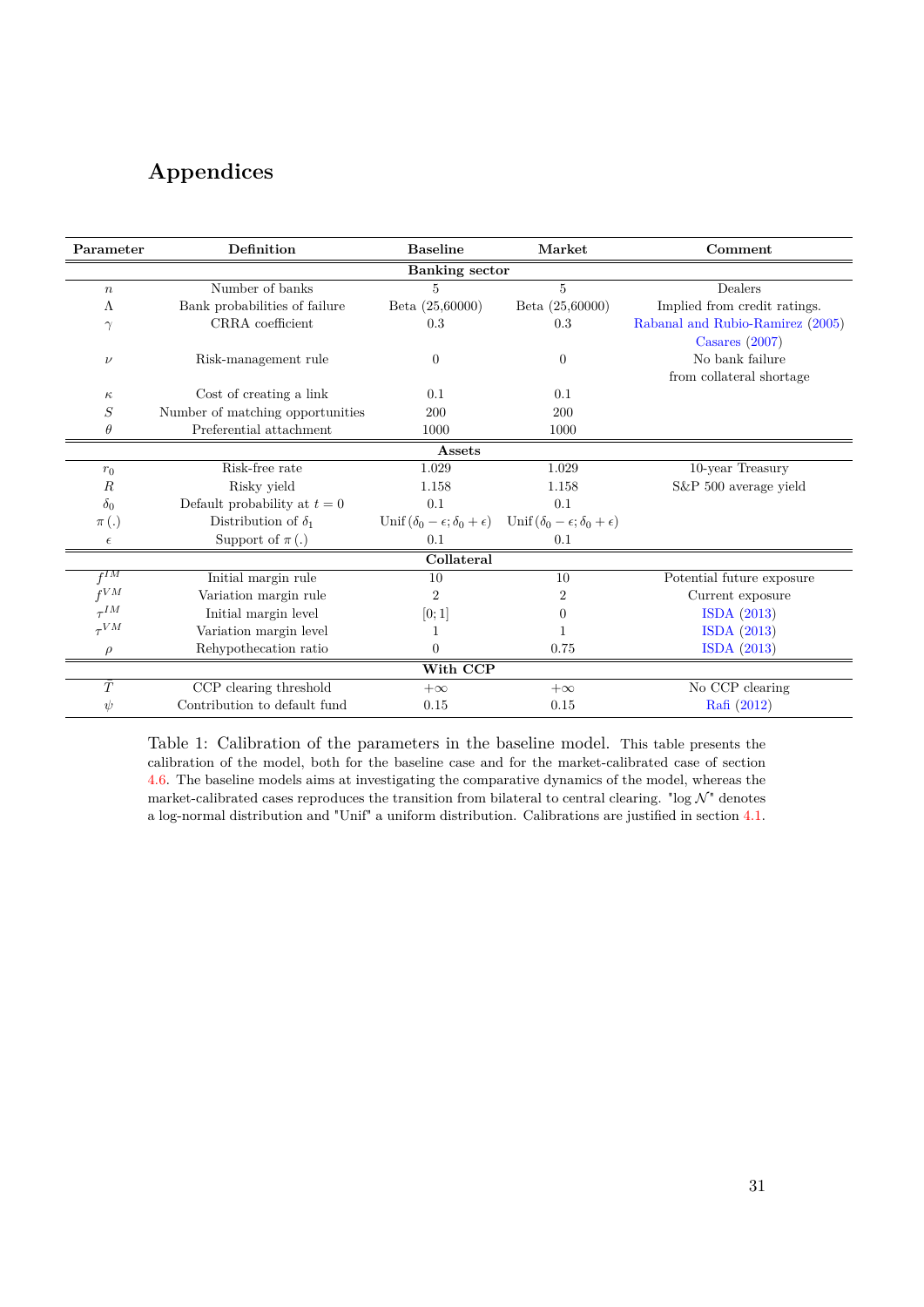<span id="page-33-0"></span>

|                                                        | Gross<br>notional | Net<br>notional | Initial margins<br>demand | Initial margins $w/o$ Overestimation<br>size adjustment |                          |
|--------------------------------------------------------|-------------------|-----------------|---------------------------|---------------------------------------------------------|--------------------------|
| <b>Base case 1:</b> $\tau^{IM} = 0, \ \rho = 0$        | 170.9             | 90.8            | $\theta$                  | 23.7                                                    | 0.47                     |
| Full CCP from base case 1                              | $-0.19$           | $-0.08$         | $+Inf$                    | $\overline{\phantom{a}}$                                |                          |
| <b>Base case 2:</b> $\tau^{IM} = 0.88, \ \rho = 0$     | 140.9             | 83.5            | 14.4                      | 19.6                                                    | 0.22                     |
| Full CCP from base case 2                              | $-0.01$           | $-0.00$         | 0.12                      | $\overline{\phantom{a}}$                                | $\overline{\phantom{a}}$ |
| <b>Base case 3:</b> $\tau^{IM} = 0.88$ , $\rho = 0.75$ | 157.9             | 83.8            | 4.0                       | 21.9                                                    | 0.36                     |
| Full CCP from base case 3                              | $-0.12$           | $-0.01$         | 3.025                     | $\overline{\phantom{a}}$                                |                          |
| "True" full CCP                                        | 138.8             | 83.1            | 16.1                      |                                                         |                          |

Table 2: Mandatory central clearing and market outcomes This table presents market outcomes when the model is calibrated to three base cases (or pre-reform cases) and one postreform case with full central clearing. The "true" outcomes when changes in the market size are accounted for are presented on the last line (in bold). For each base case, all market outcomes are also computed as if CCP collateral requirements were imposed only banks without accounting for changes in the market size. The last column gives the difference between the estimates of collateral demand obtained through this and the "true" collateral demand with full CCP clearing.

<span id="page-33-1"></span>

| Number of banks                                                                                                       |                                    | 5 6 7 8 | $\overline{9}$ |  |
|-----------------------------------------------------------------------------------------------------------------------|------------------------------------|---------|----------------|--|
| Bilateral - $\tau^{IM}$ from 0 to 1 (%)<br>With CCP - From no to full clearing (%) 37.7 34.1 32.4 29.5 27.5 26.1 24.7 | 24.5 21.0 18.9 17.4 16.4 15.8 15.6 |         |                |  |

Table 3: Results with a changing number of banks. This table presents the main results when the number of trading banks *n* is varied from 4 to 10. The base case is that with 5 banks. The first line presents the change in gross market size when the level of collateralization  $\tau^{IM}$  is varied from 0 to 1 (no collateralization to full collateralization). The second line presents the change in gross market size when shifting from no central clearing to full central clearing.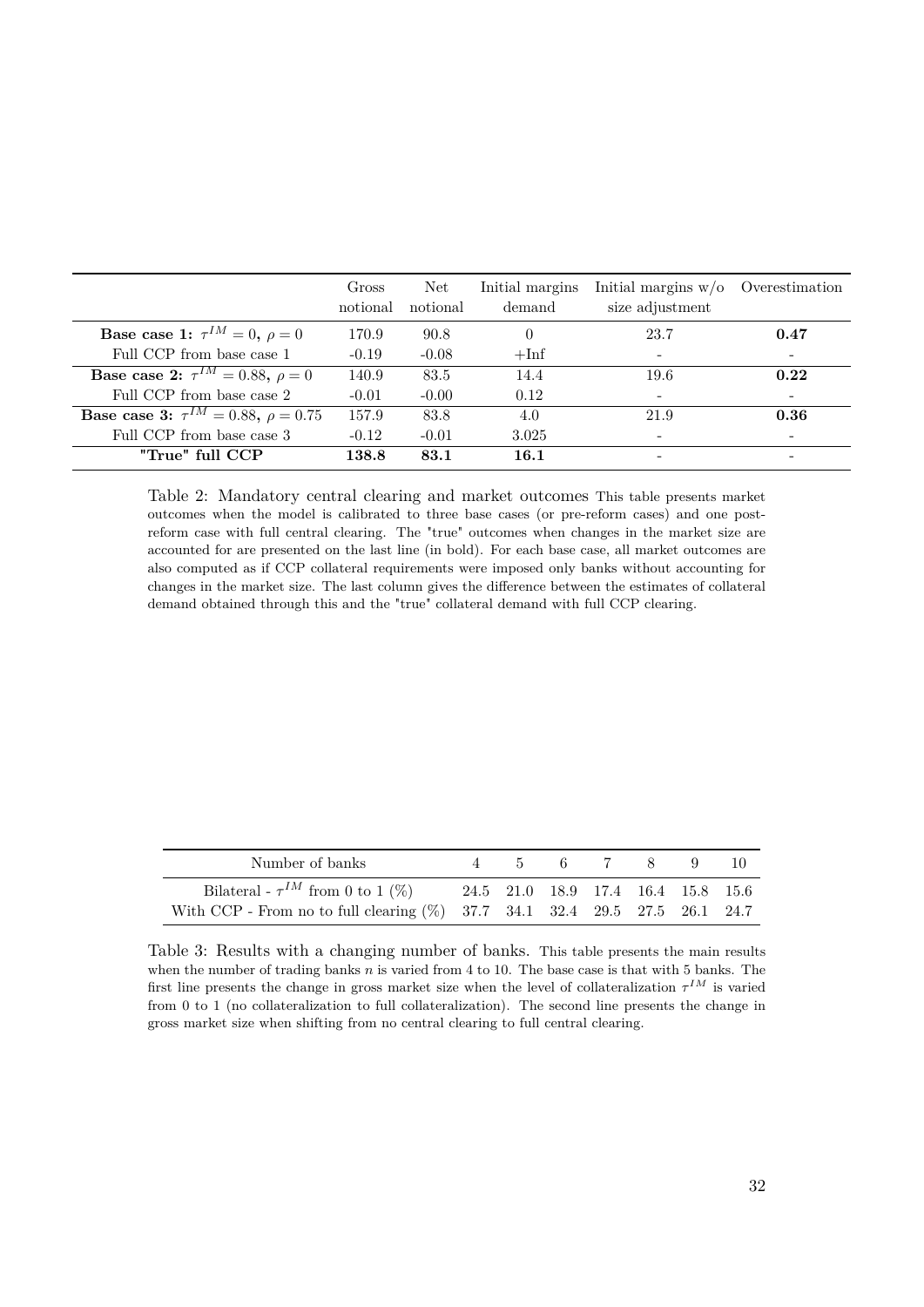<span id="page-34-0"></span>

Figure 1: Trade collateralization and market outcomes. This figure presents the market outcomes when the collateralization level  $\tau^{IM}$  ranges between 0 and 1 while  $\tau^{VM} = 1$ . The calibrations are those of the baseline case. There is no CCP and rehypothecation is not allowed ( $\rho = 0$ ). Say that the two collateralization levels are identical. Each chart is the average over 10 Monte-Carlo simulations where initial balance sheets are identical and the matching process random.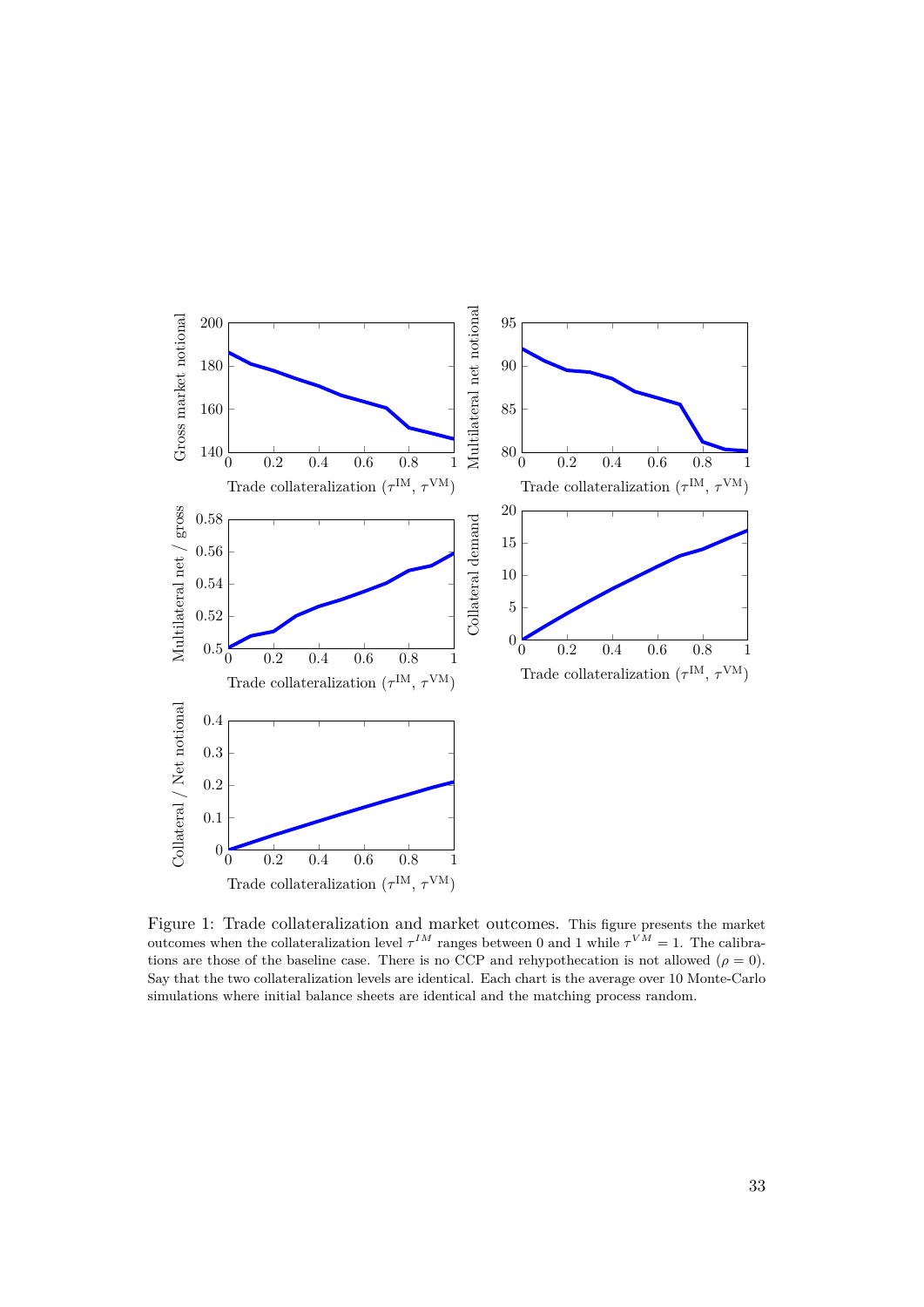<span id="page-35-0"></span>

Figure 2: Trade collateralization and contract characteristics. This figure present the average number of trades, the average trade notional and the average CDS price for a collateralization level  $\tau^{IM}$  ranging between 0 and 1, while  $\tau^{VM} = 1$ . The average price is weighted by the notional amount of each trade. It is the price of a one-unit notional contract. Each chart is the average over 10 Monte-Carlo simulations where initial balance sheets are identical and the matching process random.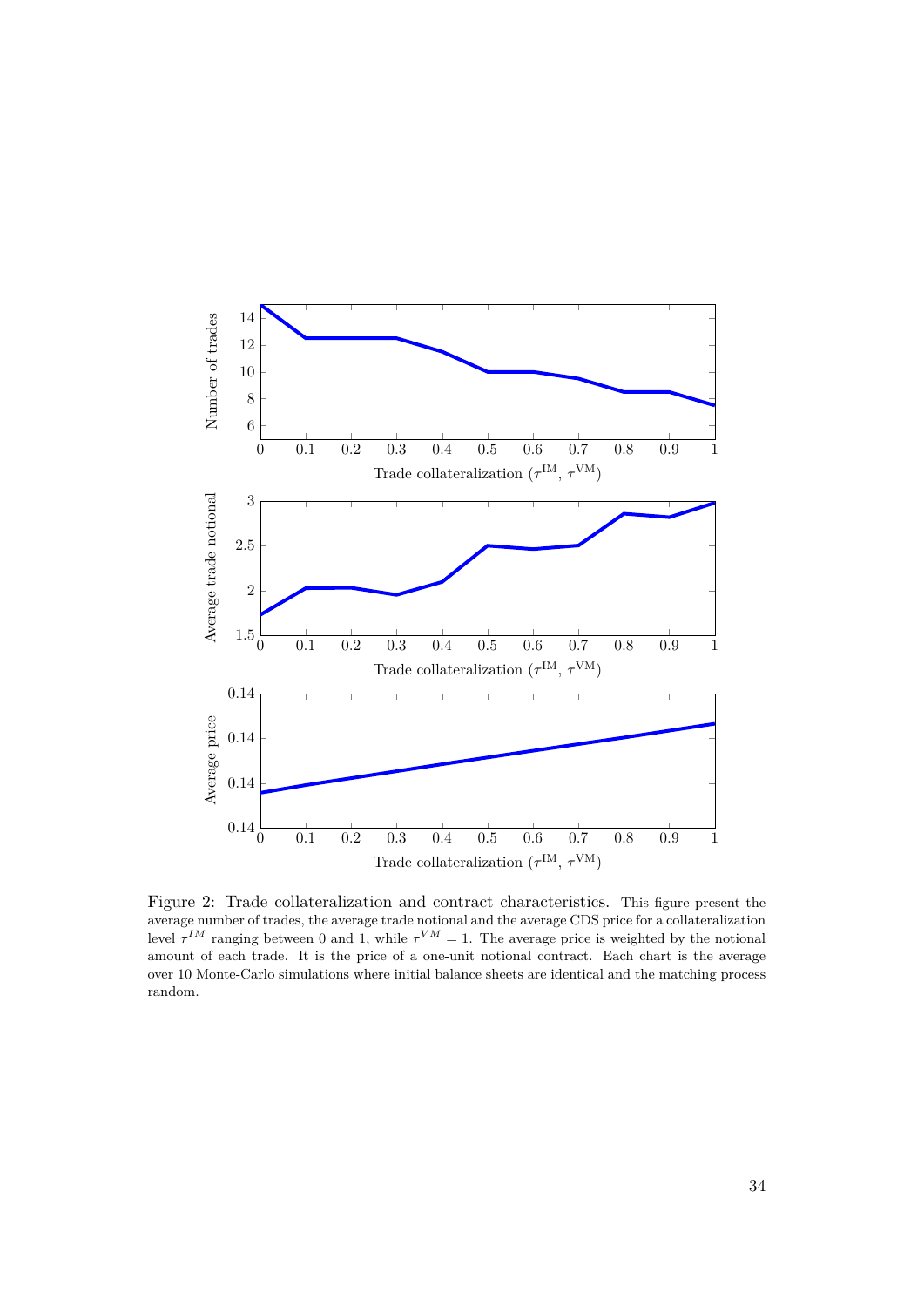<span id="page-36-0"></span>

Figure 3: Rehypothecation and market outcomes. This figure presents the outcome metrics for a rehypothecation ratio  $\rho$  ranging between 0 and 1. The collateralization level on bilateral trades is assumed to be  $\tau^{IM} = 1$ , while  $\tau^{VM} = 1$ . There is no CCP. Each chart is the average over 10 Monte-Carlo simulations where initial balance sheets are identical and the matching process random.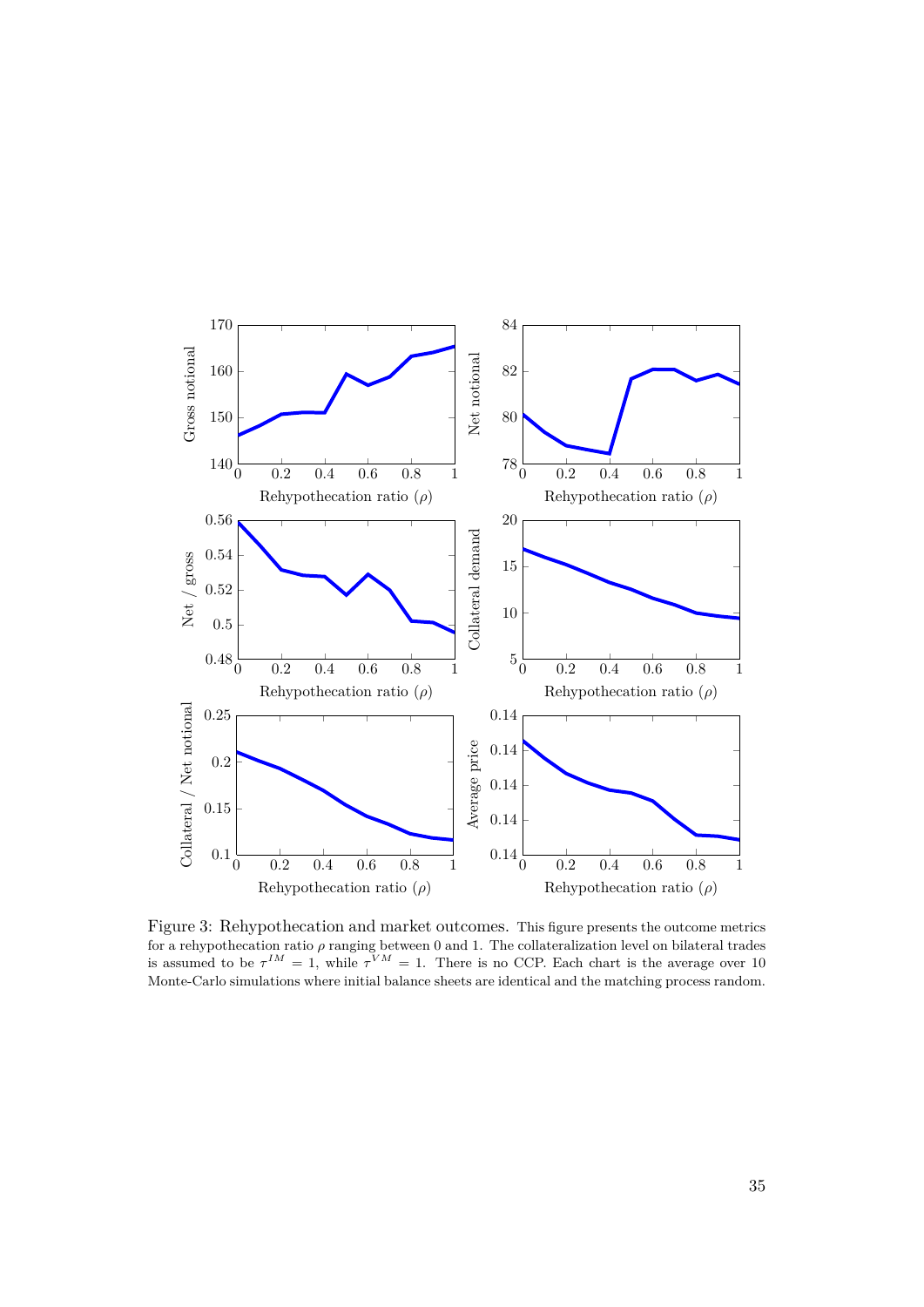<span id="page-37-0"></span>

Figure 4: Central clearing and market outcomes. This figure presents the market outcomes when the CCP clearing threshold  $\bar{T}$  ranges between 0 and 60. All trades with notional amount above  $\bar{T}$  and centrally cleared. Thus results for full central clearing are read at  $\bar{T}=0$ . Uncleared trades are assumed not to face collateral requirements, so that  $\tau^{IM} = 0$  while  $\tau^{VM} = 1$ . Collateral includes default fund contributions. Each chart is the average over 10 Monte-Carlo simulations where initial balance sheets are identical and the matching process random.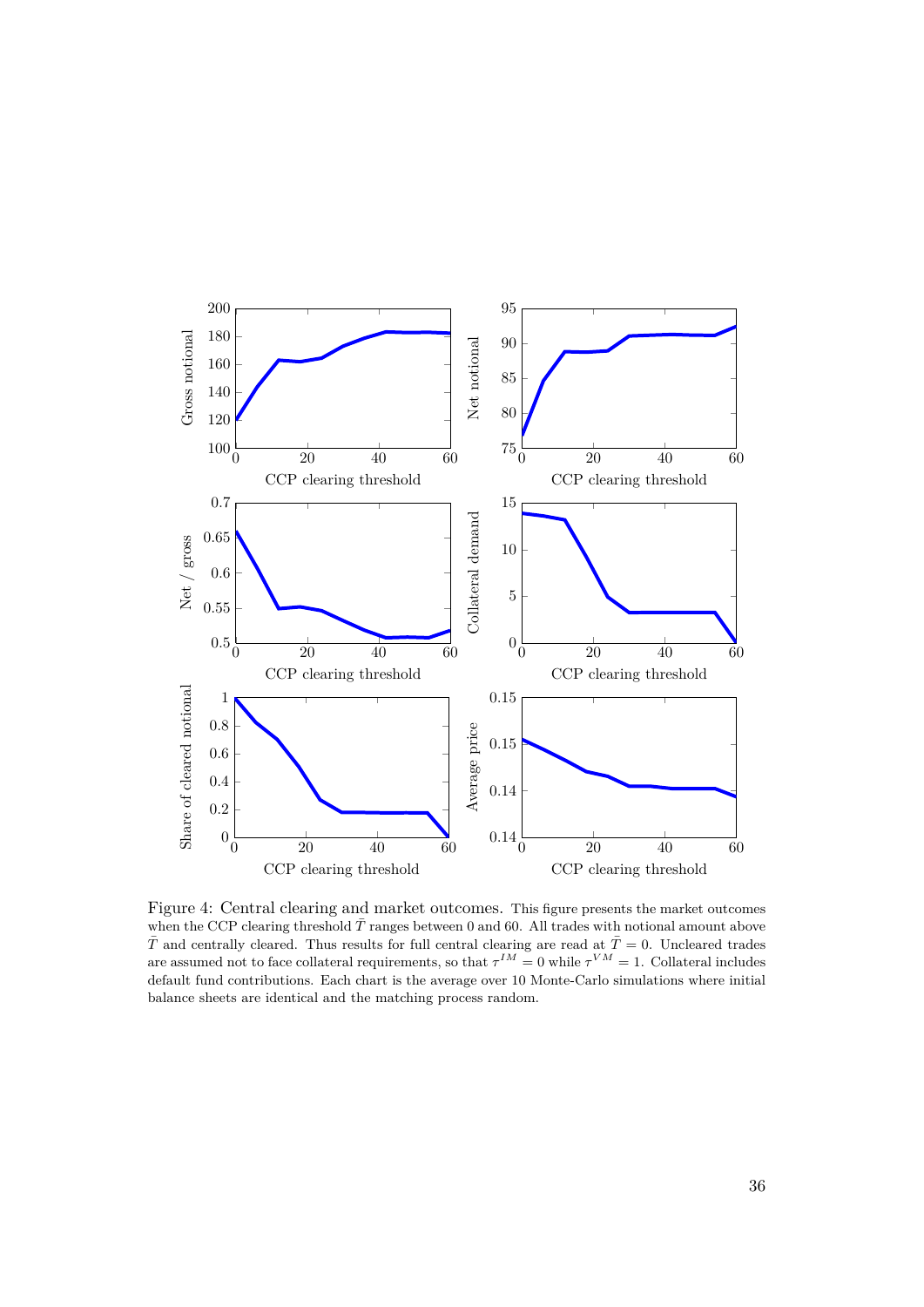<span id="page-38-0"></span>

Figure 5: Collateralization level and market outcomes with changing bank probability of default distributions. This figure presents the market outcomes when the collateralization level  $\tau^{IM}$  ranges between 0 and 1 for two distributions of the bank idiosyncratic probabilities of default, while  $\tau^{VM} = 1$ . Results for probabilities of default drawn from a beta distribution with parameters {25*,* 50000} (low level) and {25*,* 1000} (higher level) are depicted respectively in blue (solid line) and in red (dotted line). The calibrations are those of the baseline case. There is no CCP and rehypothecation is not allowed  $(\rho = 0)$ . Say that the two collateralization levels are identical. Each chart is the average over 10 Monte-Carlo simulations where initial balance sheets are identical and the matching process random.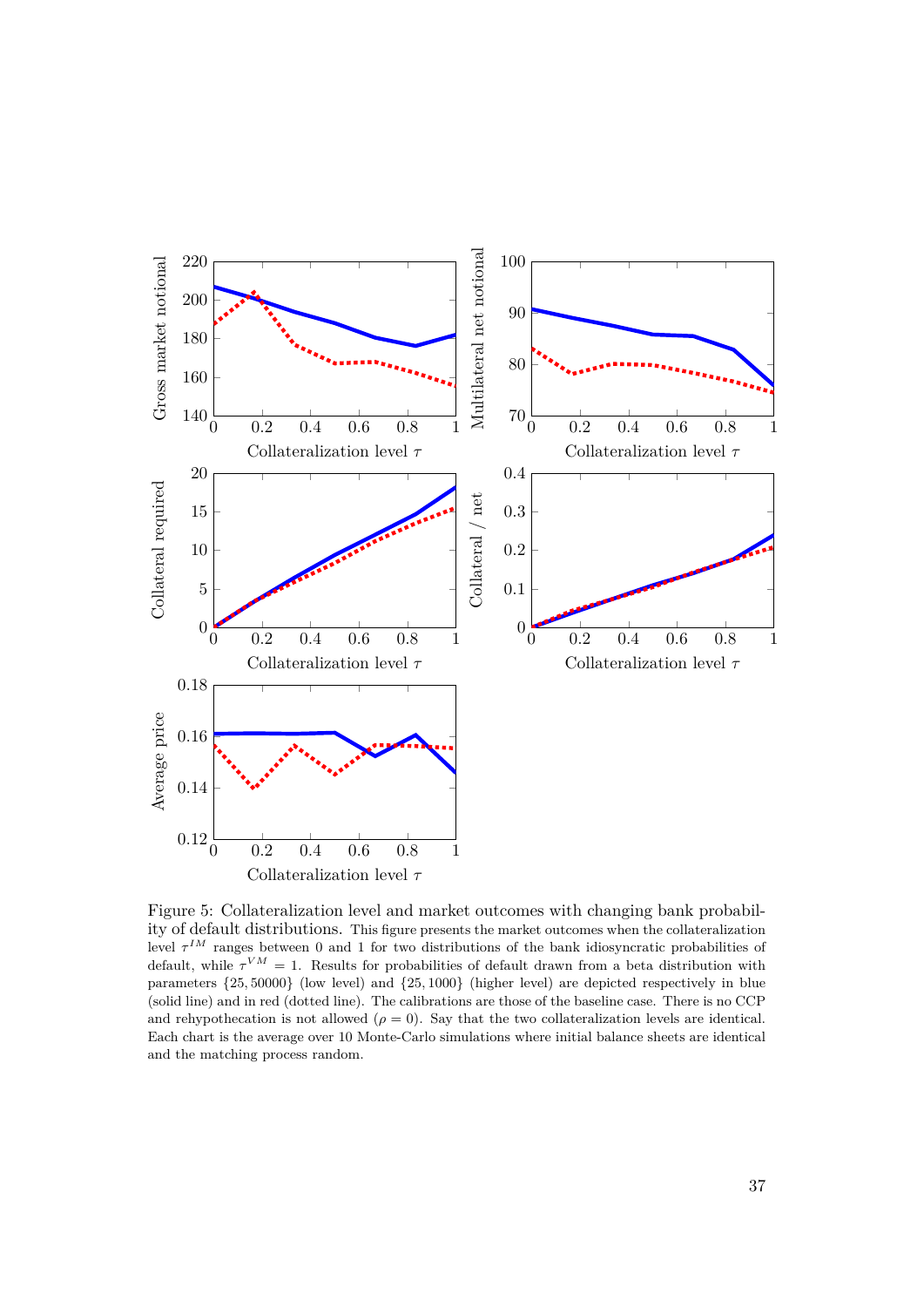<span id="page-39-0"></span>

Figure 6: Central clearing and market outcomes with changing bank probability of default distributions. This figure presents the market outcomes when the CCP clearing threshold  $\bar{T}$  ranges between 0 and 50 for two distributions of the bank idiosyncratic probabilities of default. Results for probabilities of default drawn from a beta distribution with parameters {25*,* 50000} (low level) and {25*,* 1000} (higher level) are depicted respectively in blue (solid line) and in red (dotted line). All trades with notional amount above  $\overline{T}$  and centrally cleared. Thus results for full central clearing are read at  $\bar{T}=0$ . Uncleared trades are assumed not to face collateral requirements, so that  $\tau^{IM} = 0$ , while  $\tau^{VM} = 1$ . Collateral includes default fund contributions. Each chart is the average over 10 Monte-Carlo simulations where initial balance sheets are identical and the matching process random.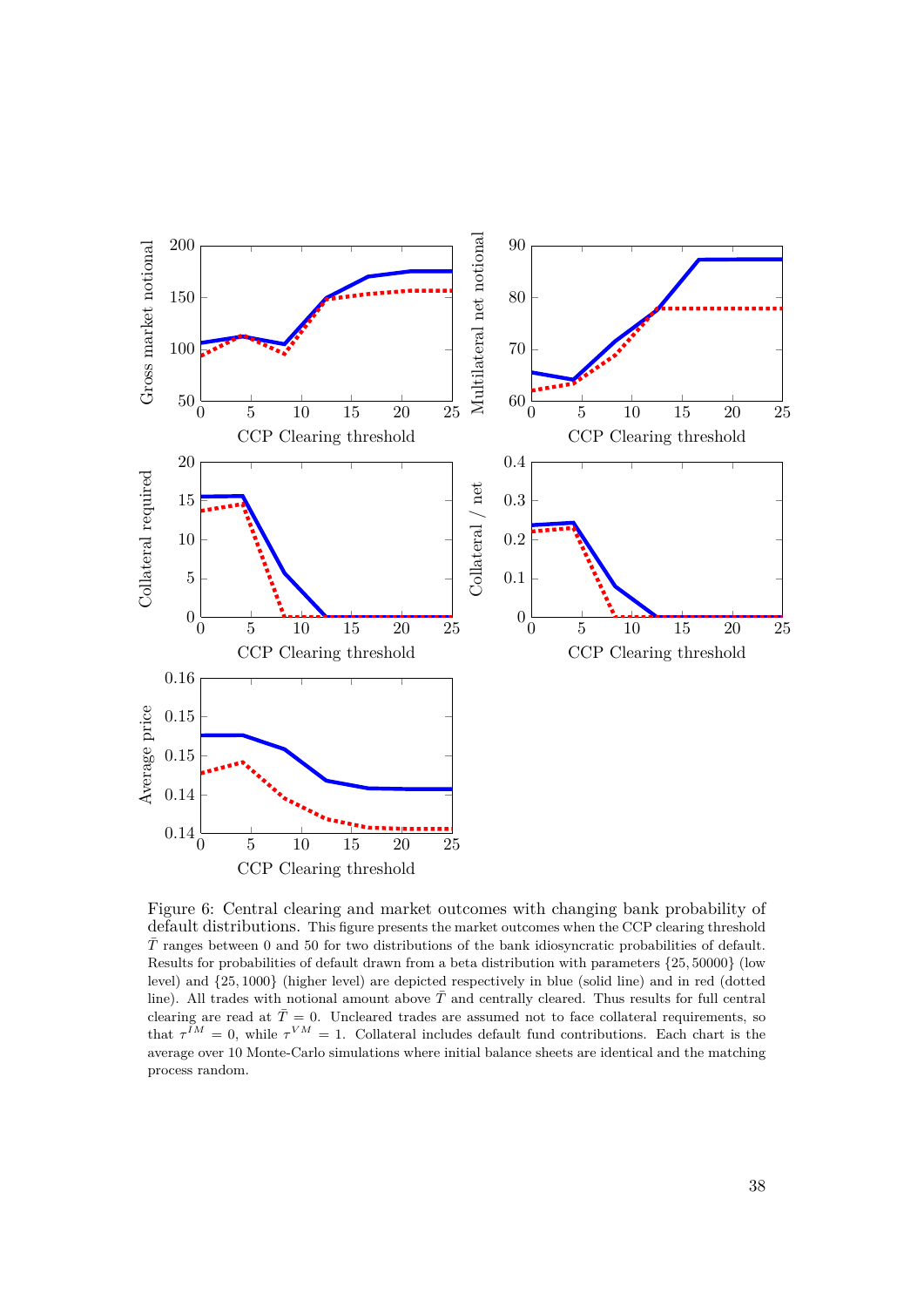<span id="page-40-0"></span>

Figure 7: Safe asset supply and market outcomes. This figure presents the market outcomes when the collateralization level  $\tau^{IM}$  ranges between 0 and 1 for three different supplies of riskless asset while  $\tau^{VM} = 1$ . The blue/solid curves corresponds to the base case. In the red/dotted (resp. green/dashed) set of curves, the the cash of each institution is divided by 2 (resp. 4), corresponding to  $\bar{c} = 2$  (resp. 1.33). The size of each institution is unchanged in all simulations. Other calibrations are those of the baseline case. Each curve is the average over 10 Monte-Carlo simulations where initial balance sheets are identical and the matching process random.